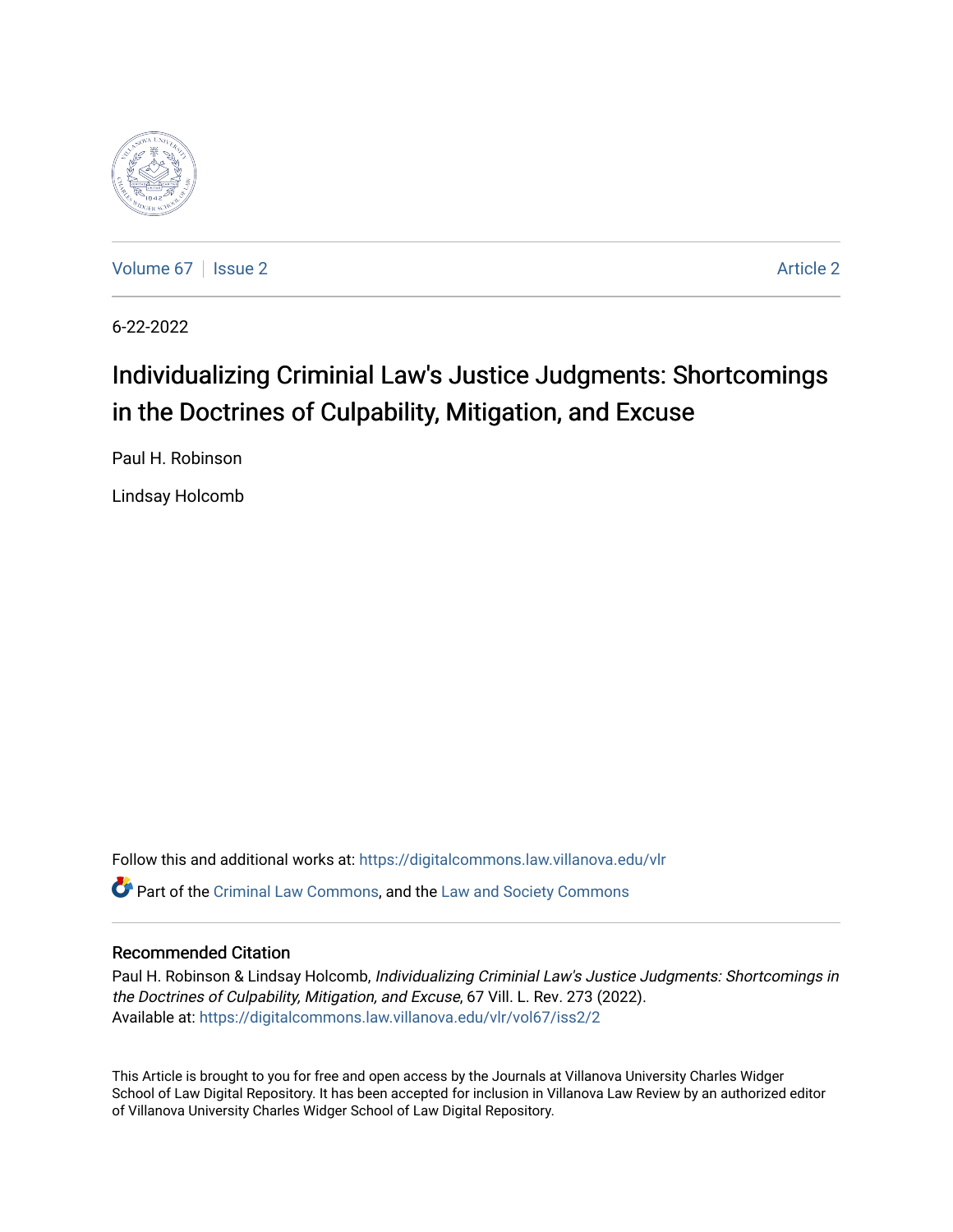2022]

## INDIVIDUALIZING CRIMINAL LAW'S JUSTICE JUDGMENTS: SHORTCOMINGS IN THE DOCTRINES OF CULPABILITY, MITIGATION, AND EXCUSE

#### PAUL H. ROBINSON\* & LINDSAY HOLCOMB\*\*

#### **ABSTRACT**

In judging an offender's culpability, mitigation, or excuse, there seems to be general agreement that it is appropriate for the criminal law to take into account such things as the offender's youthfulness or her significantly low IQ. There is even support for taking account of their distorted perceptions and reasoning induced by traumatic experiences, as in battered spouse syndrome. On the other hand, there seems to be equally strong opposition to taking account of things such as racism or homophobia that played a role in bringing about the offense. In between these two clear points, however, exists a large collection of individual offender characteristics and circumstances for which there is lack of clarity as to whether the criminal law should take them into account. Should our assessment of an offender's criminal liability be adjusted for their cultural background? Their religious beliefs? Their past life experiences? The pedophilic tendencies they have always had but usually suppressed?

The question of how much to individualize the criminal liability judgment is not peripheral or unusual but rather common in a wide range of formal criminal law doctrines including, for example, the culpability requirements of recklessness and negligence, the mitigation of provocation and its more modern form of extreme emotional disturbance, and the excuse defenses of mistake as to justification, duress, and involuntary intoxication. Indeed, it turns out that the problem of individualizing factors is present, if often obscured, in all criminal law doctrines of culpability, mitigation, and excuse.

The Article reviews the appeal of criminal law adhering to a purely objective standard, where the problem of the individualizing factors is sought to be avoided altogether. But the resulting stream of injustices has forced most jurisdictions to adopt a partially individualized standard in some cases involving some doctrines. But this leaves the jurisdiction's criminal law in an awkward and unstable state. Without a guiding principle for determining which individualizing factors are to be taken into ac-

(273)

<sup>\*</sup> Colin S. Diver Professor of Law, University of Pennsylvania. The authors give special thanks to Sarah Robinson for her research assistance, and to the participants in the 2021 Criminal Law Theory Seminar at the University of Pennsylvania Law School for their many contributions. © Paul H. Robinson phr@law.upenn.edu.

<sup>\*\*</sup> Law Clerk to Judge John L. Badalamenti, U.S. District Court for the Middle District of Florida.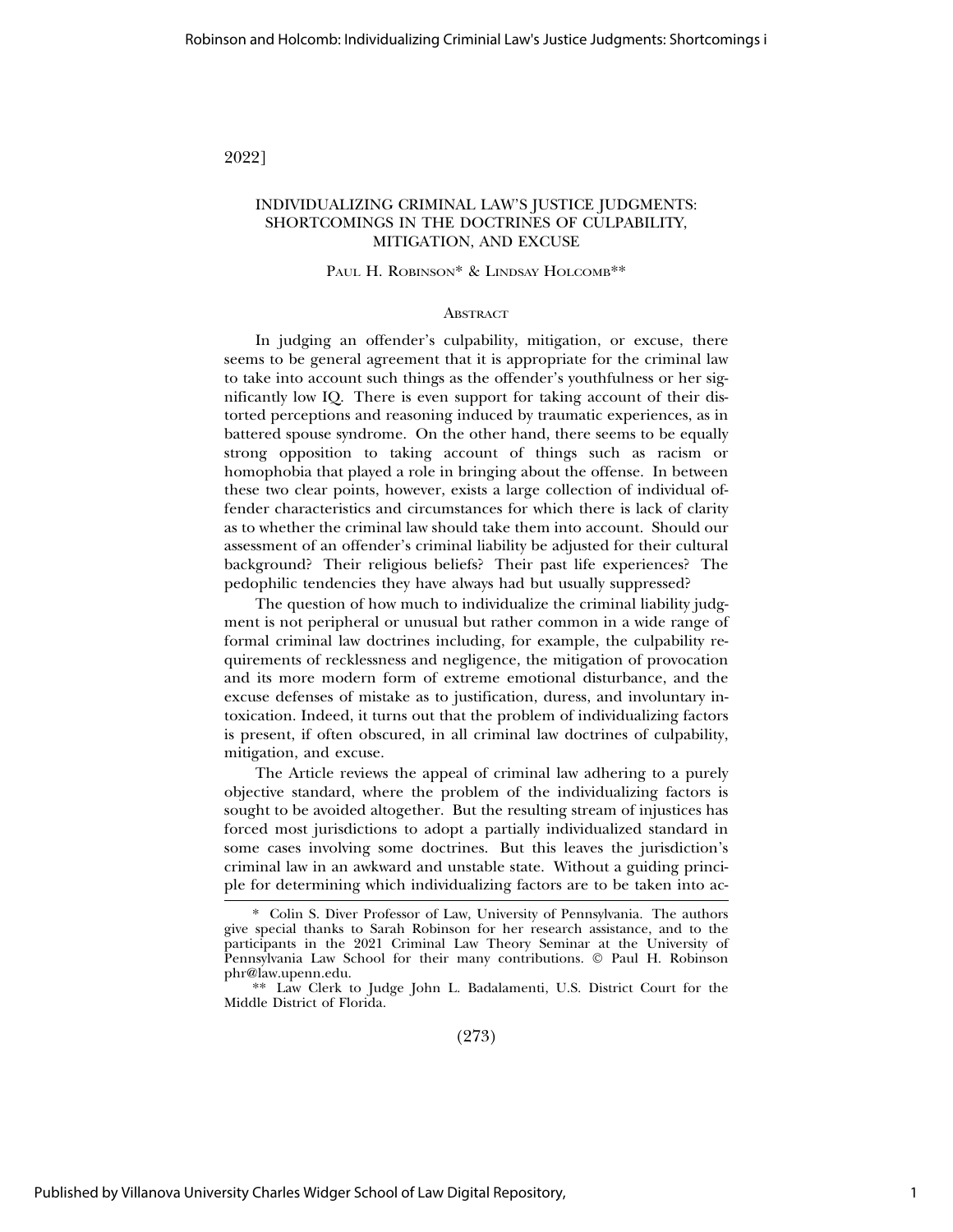count under what circumstances, the law is inevitably unprincipled and internally inconsistent. And without guidance, different decision-makers inevitably come to different conclusions in similar cases.

The Article proposes a solution to the individualizing factors puzzle and a statutory codification that would provide guidance in the adjudication of the many cases in which the issue arises.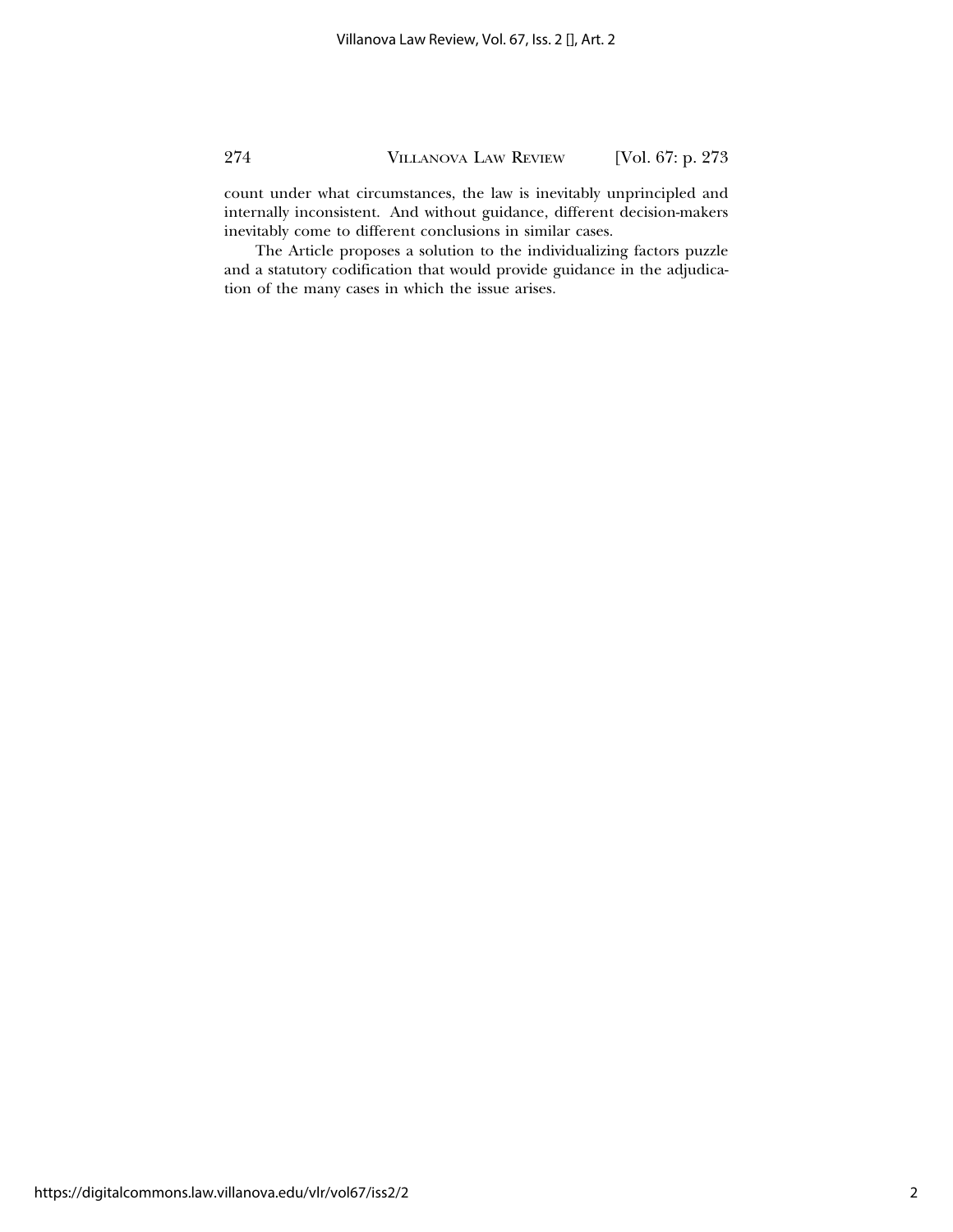| 2022] | INDIVIDUALIZING JUSTICE JUDGMENTS                                                                             | 275 |
|-------|---------------------------------------------------------------------------------------------------------------|-----|
|       | <b>TABLE OF CONTENTS</b>                                                                                      |     |
|       |                                                                                                               | 276 |
| L.    | THE ATTRACTIONS AND COMPLICATIONS OF A PURELY                                                                 |     |
|       | OBJECTIVE OR SUBJECTIVE STANDARD                                                                              | 280 |
|       | The Attraction of an Objective Standard<br>A.                                                                 | 280 |
|       | Hidden Costs: Regularized Injustice and Undermining<br>В.                                                     |     |
|       |                                                                                                               | 283 |
|       | The Problem of Complete Individualization<br>C.                                                               | 289 |
|       | The Scope of the Problem: Rules of Conduct Versus Principles<br>D.                                            |     |
|       |                                                                                                               | 293 |
| H.    | CURRENT LAW'S ATTEMPTS TO DEAL WITH THE                                                                       |     |
|       | INDIVIDUALIZATION PROBLEM                                                                                     | 295 |
|       | Objective Limitations on Adjudication Doctrines<br>А.                                                         | 296 |
|       | Partially Individualizing the Objective Limitations<br>В.                                                     | 301 |
|       | Problematic Individualizations<br>С.                                                                          | 307 |
| III.  | SOLVING THE PARTIAL-INDIVIDUALIZATION PUZZLE                                                                  | 313 |
|       | Admitting Individualization Evidence at Trial<br>A.                                                           | 314 |
|       | Guiding Jurors in the Use of Individualization Evidence<br>В.                                                 | 316 |
|       | A Proposed Statutory Individualization Provision<br>С.                                                        | 321 |
|       | The Proposed Provision in Operation<br>D.                                                                     | 323 |
| IV.   | DO THE ISSUES OF PARTIAL INDIVIDUALIZATION EXIST IN ALL                                                       |     |
|       | ADJUDICATION DOCTRINES?                                                                                       | 335 |
|       | Complete Individualization: Using a Purely Subjective<br>A.                                                   |     |
|       | $Requirement \dots \dots \dots \dots \dots \dots \dots \dots \dots \dots \dots \dots \dots \dots \dots \dots$ | 335 |
|       | $Obsoured\ Individualization \dots \dots \dots \dots \dots \dots \dots \dots \dots \dots \dots$<br>$\bf{B}$ . | 337 |
|       |                                                                                                               |     |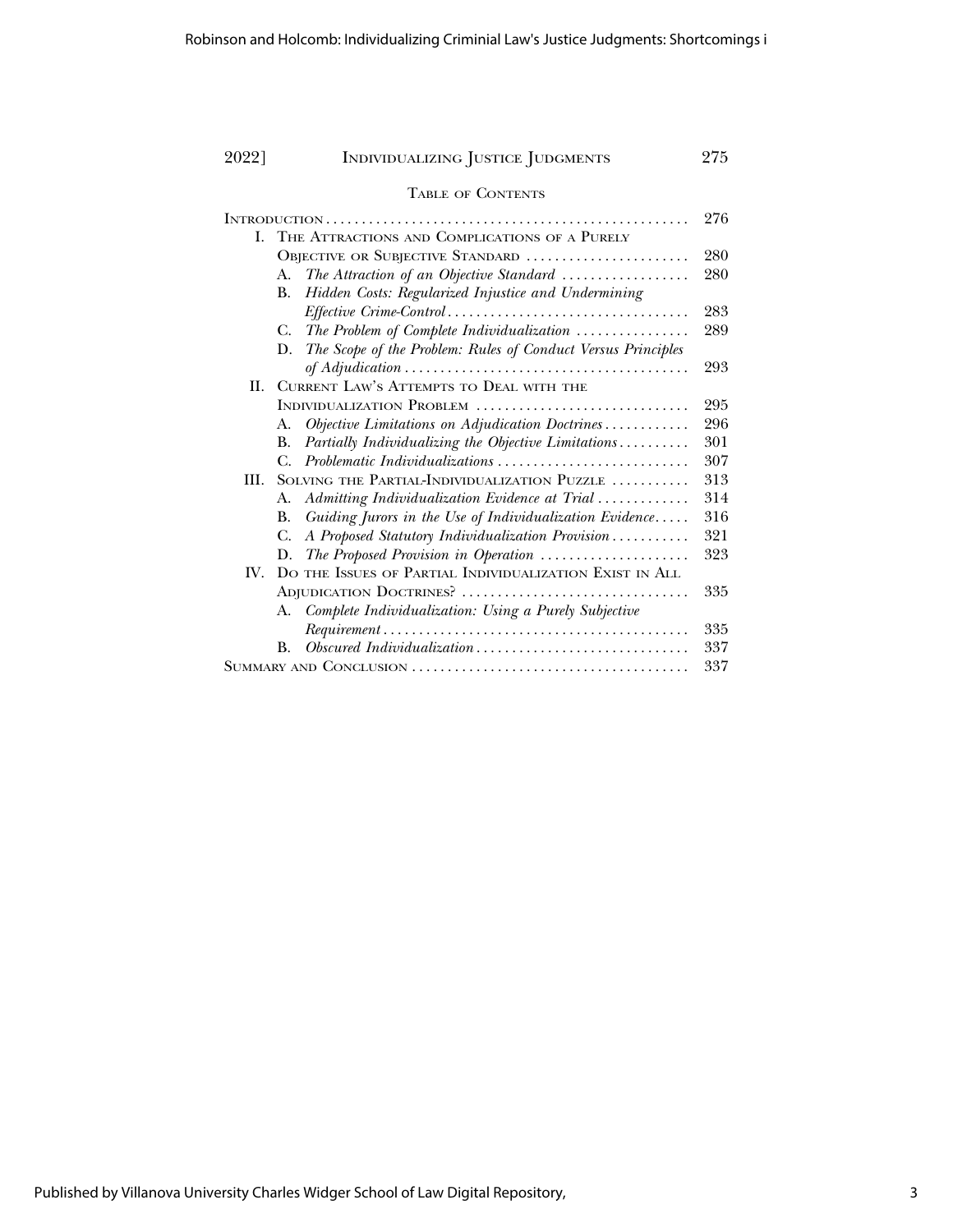#### **INTRODUCTION**

MOST would agree that an offender provoked to kill because of racial<br>prejudice, bad temper, or homophobia ought not be able to claim a defense or mitigation based on that belief or disposition.<sup>1</sup> The offender is to be judged by the objective standard of the reasonable person, who has no such weaknesses and would not have been so provoked. On the other hand, when a battered spouse kills her sleeping husband mistakenly but honestly believing that this is the only means of protecting herself from serious injury or death, should we similarly judge her by a purely objective standard? Or should we judge her by the standard of the reasonable person who has suffered the same battered spouse syndrome effects? The latter approach—partially individualizing the objective standard—may provide her an excuse or mitigation based upon a conclusion that from her perspective she reasonably believed her killing was necessary self-defense,2 while the former approach—the purely objective standard—would deny the defense, judging her conduct to be an unreasonable claim of selfdefense.3

While the criminal law has good reason to impose an objective standard in assessing liability, it must partially individualize the standard in many cases in a wide range of doctrines if it is to truly do justice. To always insist upon an objective standard is to assure a continuing stream of injustices. Certainly, desert retributivists would find this appalling and even crime-control utilitarians ought to reject this because it would undermine the criminal law's moral credibility with the community and thereby reduce its crime-control effectiveness.<sup>4</sup>

On the other hand, how are we to decide what characteristics or circumstances ought to be used in what situations as individualizing factors?<sup>5</sup>

2. *See, e.g.*, People v. Wilson, 487 N.W.2d 822, 825 (Mich. Ct. App. 1992); State v. Hennum, 441 N.W.2d 793, 799 (Minn. 1989).

3. *See, e.g.*, People v. Humphrey, 921 P.2d 1, 8–9 (Cal. 1996); State v. Peterson, 857 A.2d 1132, 1149–50 (Md. Ct. Spec. App. 2004); Boykins v. State, 995 P.2d 474, 476 (Nev. 2000); State v. Kelly, 685 P.2d 564, 570 (Wash. 1984).

4. *See infra* Section I.B.

5. *See, e.g.*, People v. Romero, 81 Cal. Rptr. 2d 823, 823–24 (Cal. Ct. App. 1999) (holding that the trial court was correct in refusing to permit expert testimony offered by the defense on "the role of honor, paternalism, and street fighters

<sup>1.</sup> *See generally* CYNTHIA LEE, MURDER AND THE REASONABLE MAN: PASSION AND FEAR IN THE CRIMINAL COURTROOM (1st ed. 2003); Jody D. Armour, *Race Ipsa Loquitur: Of Reasonable Racists, Intelligent Bayesians, and Involuntary Negrophobes*, 46 STAN. L. REV. 781 (1994); Stephen P. Garvey, *Self-Defense and the Mistaken Racist*, 11 NEW CRIM. L. REV. 119 (2008); Mark Kelman, *Reasonable Evidence of Reasonableness*, 17 CRITICAL INQUIRY 798 (1991); Victoria Nourse, *Upending Status: A Comment on Switching, Inequality, and the Idea of the Reasonable Person*, 2 OHIO ST. J. CRIM. L. 361 (2004); Kenneth W. Simons, *Self-Defense, Mens Rea, and Bernhard Goetz*, 89 COLUM. L. REV. 1179 (1989); Richard Singer, *The Resurgence of Mens Rea: II—Honest but Unreasonable Mistake of Fact in Self Defense*, 28 B.C. L. REV. 459 (1987); Michael Vitiello, *Defining the Reasonable Person in the Criminal Law: Fighting the Lernaean Hydra*, 14 LEWIS & CLARK L. REV. 1435 (2010); Peter Westen, *Individualizing the Reasonable Person in Criminal Law*, 2 CRIM. L. & PHIL. 137 (2008).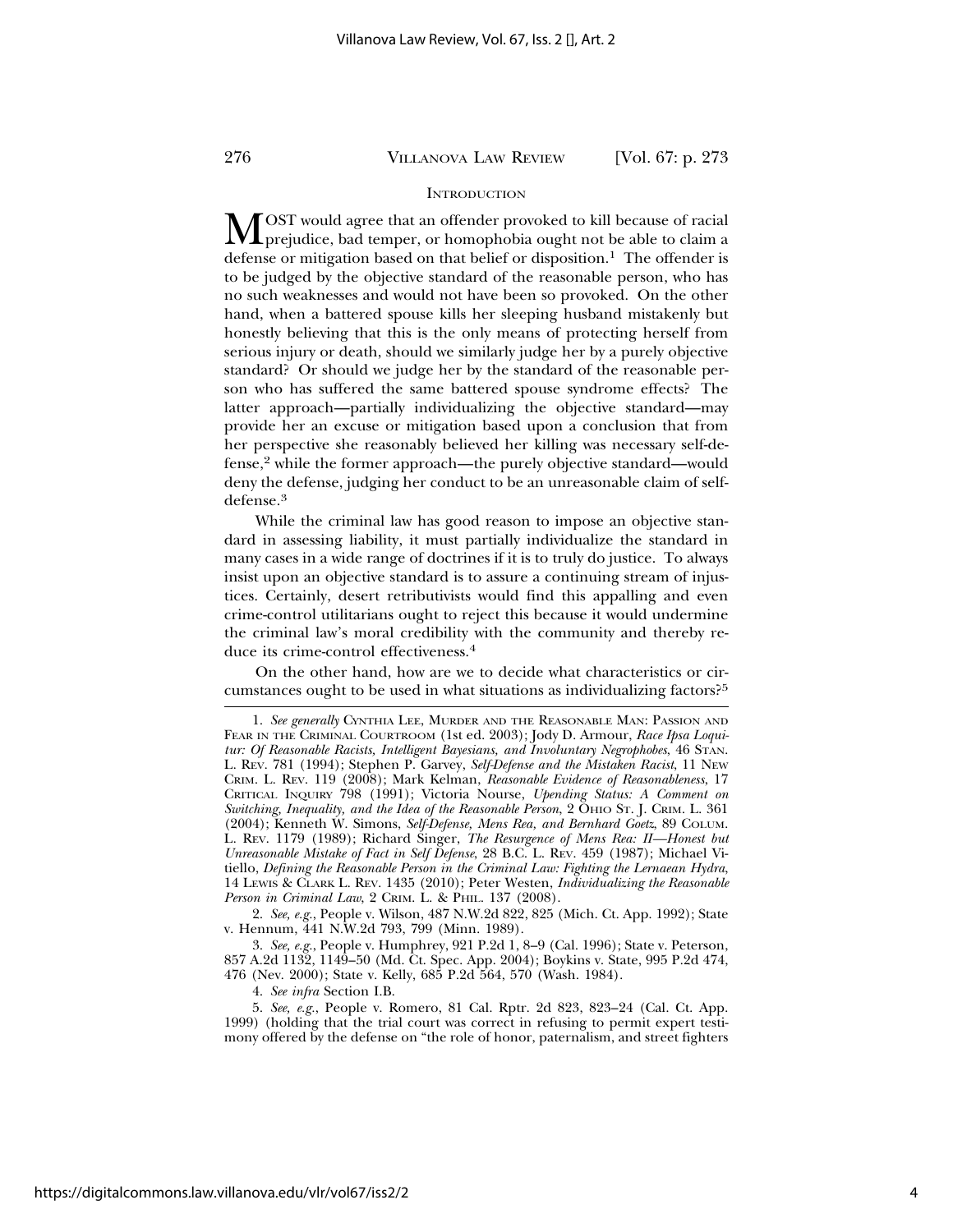If the effects of battered spouse syndrome qualify as an individualizing factor, then why shouldn't a documented history of lifelong badtemperedness arising from an upbringing in a uniformly bad-tempered family? By what principles are we to distinguish what ought and ought not be taken into account? Even the thoughtful Model Penal Code drafters, who recognized the importance of partial individualization, confessed an inability to articulate a workable principle and concluded that they would simply "leave the issue to the courts."<sup>6</sup>

The Model Code drafters are not alone. In focusing upon a wide range of doctrines, many scholars view the individualization problem as perhaps unsolvable. "Given the importance of assessing negligence and heat of passion in criminal law, one would think that courts and commentators would agree on which individual traits of an actor are incorporated into the heuristic of a 'reasonable person,'" Peter Westen has observed.<sup>7</sup> "The reality, however, is the opposite. Courts and commentators despair of being able to determine which individual traits of an actor are taken into account in assessing his reasonableness."8 Other commentators have been even more forceful in their critiques of attempts at rational solutions, especially those built around the "reasonable person" standard. In the 2001 case *Regina v. Smith*, 9 Lord Hoffman called the reasonable person test "logically unworkable" and an "opaque formula."10 "A recurring problem . . . is the difficulty of how much to 'individualize' the reasonable person—how to determine which characteristics of the defendant (physical traits, emotional dispositions, past experiences, beliefs, etc.) should be imported into this 'reasonable person,'" Jonathan Witmer-Rich agrees, calling the reasonable person formulation a "deep conceptual problem."<sup>11</sup> Mayo Moran has described the individualization problem as, "somewhat

*Id*. (footnote omitted); *see also* MODEL PENAL CODE § 2.10.3 cmt. at 62 (AM. L. INST. 1980) ("[T]he word 'situation' is designedly ambiguous.").

7. Westen, *supra* note 1, at 2.

9. [2001] 1 AC 146 (appeal taken from the Court of Appeal (Criminal Division)).

10. *Id.*

11. Jonathan Witmer-Rich, *The Heat of Passion and Blameworthy Reasons to Be Angry*, 55 AM. CRIM. L. REV. 409, 411–12 (2018).

in the Hispanic culture[,]" because the court was "not prepared to sanction a 'reasonable street fighter standard[ ]'").

<sup>6.</sup> MODEL PENAL CODE § 2.02 cmt. at 242 (AM. L. INST. 1985).

The standard for ultimate judgment invites consideration of the 'care that a reasonable person would observe in the actor's situation.' There is an inevitable ambiguity to 'situation.' If the actor were blind or if he had just suffered a blow or experienced a heart attack, these would certainly be facts to be considered in a judgment involving criminal liability, as they would be under traditional law. But the heredity, intelligence or temperament of the actor would not be held material in judging negligence, and could not be without depriving the criterion of all its objectivity. The Code is not intended to displace discriminations of this kind, but rather to leave the issue to the courts.

<sup>8.</sup> *Id.*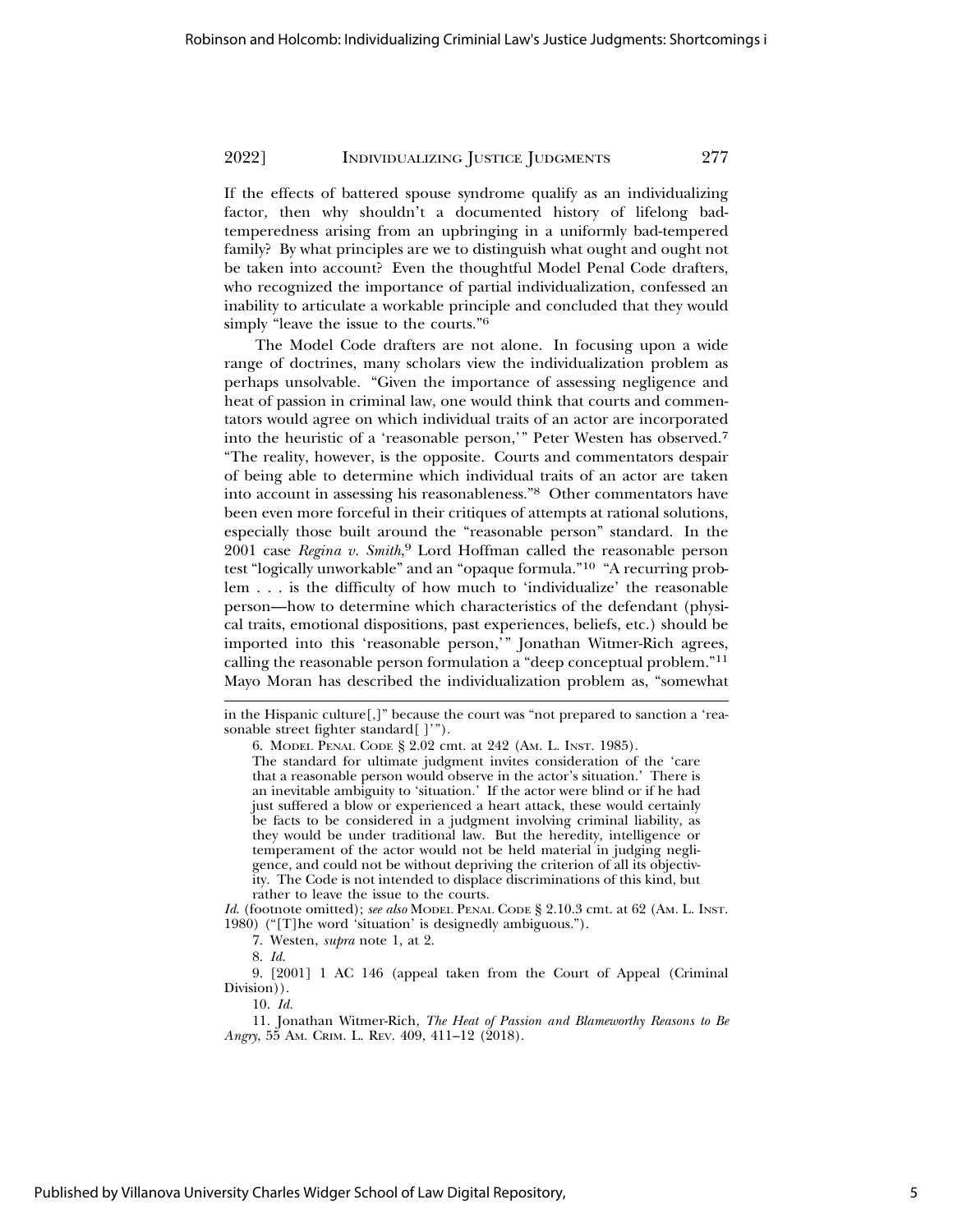tortured, even ridiculous," explaining that the Catch-22 of individualization is that its weaknesses are most obvious in those cases where individualization is most necessary.<sup>12</sup> Christopher Jackson concludes that it is impossible to conceive of an *a priori* method of distinguishing relevant characteristics from irrelevant ones when trying to tackle the individualization problem.13 Angela Harris writes that making sense of the individualization problem is "less plausible today" than it was in the  $1970s<sup>14</sup>$  And, finally, Andrew Taslitz has asserted that deciding liability along the lines of individualization is a "noble" aspiration that "can never fully be achieved."15

Perhaps worse, the absence of any guiding principle in dealing with the question of proper individualization is not just a scholarly problem but also the basis for regularized inconsistencies in the daily workings of the criminal justice system. Consider a few examples:

- A twenty-year-old, developmentally disabled man in Maryland has sex with a thirteen-year-old girl after she and her friends trick him into believing she is sixteen. At trial, he is barred from introducing evidence of the circumstances surrounding his mistake as to the girl's age, and he is sentenced to five years in prison.16 Meanwhile in California, when a thirty-fouryear-old man who has sex with a seventeen-year-old believing her to be over eighteen is charged with statutory rape, the court allows him to introduce evidence regarding the circumstances supporting the reasonableness of his mistake. He is sentenced to two years of probation.<sup>17</sup>
- Two women with battered woman's syndrome are pressured by their respective abusers to sexually assault their children. One lives in Pennsylvania, the other in New Jersey. At trial, the Pennsylvania court refuses to allow evidence of the woman's abuse to be considered by the jury, and the woman is sentenced to twenty years in prison.<sup>18</sup> But the New Jersey court admits expert testimony on battered woman's syndrome

<sup>12.</sup> MAYO MORAN, RETHINKING THE REASONABLE PERSON: AN EGALITARIAN RE-CONSTRUCTION OF THE OBJECTIVE STANDARD 303 (2003).

<sup>13.</sup> Christopher Jackson, *Reasonable Persons, Reasonable Circumstances* 50 SAN DI-EGO L. REV. 651, 653 (2013).

<sup>14.</sup> Angela P. Harris, *Rotten Social Background and the Temper of the Times*, 2 ALA. C.R. & C.L. L. REV. 131, 134–35 (2011).

<sup>15.</sup> Andrew Taslitz, *The Rule of Criminal Law: Why Courts and Legislatures Ignore Richard Delgado's Rotten Social Background*, 2 ALA. C.R. & C.L. L. REV. 79, 80–81 (2011).

<sup>16.</sup> Garnett v. State, 632 A.2d 797*,* 799 (Md. 1993).

<sup>17.</sup> People v. Hernandez, 393 P.2d 673 (Cal. 1964); *Ignorance of Age as Valid Defense of Rape is Urged* L.A. EVENING CITIZEN NEWS (Oct. 3, 1963) https:// www.newspapers.com/image/684552684/?terms=%22francisco%20hernandez%22%20sentence&match=1 [https://perma.cc/ZRD5-6KDX].

<sup>18.</sup> Commonwealth v. Ely, 578 A.2d 540, 542 (Pa. Super. Ct. 1990).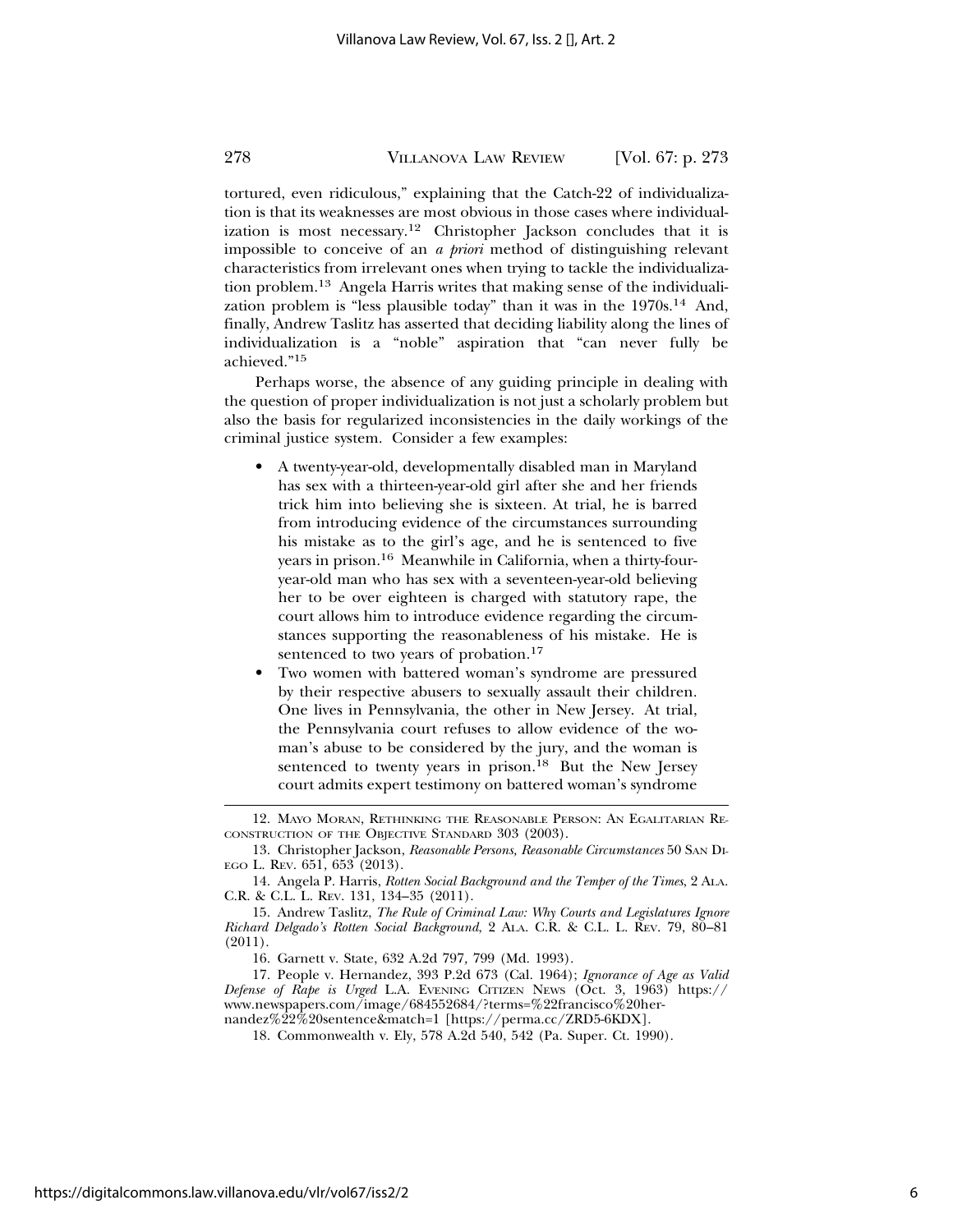allowing the woman to successfully argue that she acted under duress.19 She is sentenced to just two years in prison.

- A homeless man in New York is kicked in the head while he sleeps in a cardboard shelter that he has constructed for himself. He stabs the person who kicked him, killing him, and at trial is permitted to make a self-defense claim under the Castle Doctrine.20 He is given a suspended sentence and released on probation. Meanwhile, a homeless man in California is threatened by a meth-addled man in front of his regular sleeping spot, and strikes and kills the man.21 At trial, he is not permitted to offer the defense claim made by his New York counterpart, and he is sentenced to eleven years in prison.
- A New Mexico man who served in the Vietnam War kills two of his supervisors at work and tries to argue that his war-related post-traumatic stress disorder caused his actions.<sup>22</sup> However, the man is not allowed to introduce evidence of the effects of his military service, and receives a life sentence. Meanwhile, in Illinois, a Vietnam veteran who shot his foreman after a dispute at work similarly claims that his PTSD caused him to behave as he did. At trial, he is permitted to introduce evidence regarding his combat duty and the ways in which the noises in his work environment triggered traumatic memories.23 The man is found not guilty.

Without some general agreement on how issues of individualization should be resolved, the criminal justice system is destined to repeat an endless string of such inconsistencies in adjudication. After examining the problem and reviewing the current legal treatment of it, this Article proposes an answer to the partial-individualization puzzle. While it may be true that one cannot identify a list of factors to be excluded and a list of factors to be included—our justice judgments are too nuanced for that, and too dependent on situation and the interaction of factors—it is possible to provide some rather specific guidance for decision-makers judging a specific case. The Article proposes a statutory provision that would guide such individualization decision-making.

<sup>19.</sup> State v. B.H., 834 A.2d 1063, 1073 (N.J. Super. Ct. 2003).

<sup>20.</sup> *See* Nikita Stewart & Jan Ransom, *He Said He Stabbed a Student to Defend His Home. His Home Is a Box*, N.Y. TIMES (Jan. 15, 2020), https://www.nytimes.com/ 2020/01/15/nyregion/homeless-stabbing-college-students.html [https:// perma.cc/SC6S-XDCK].

<sup>21.</sup> People v. Sotelo-Urena, 209 Cal. Rptr. 3d 259, 262 (Ct. App. 2016).

<sup>22.</sup> State v. Simonson, 669 P.2d 1092, 1094 (N.M. 1983).

<sup>23.</sup> C. Peter Erlinder, *Paying the Price for Vietnam: Post-Traumatic Stress Disorder and Criminal Behavior*, 25 B.C. L. REV. 305, 321–22 (1984) (citing People v. Wood, No. 80-7410 (Ill. Cir. Ct. of Cook County Ill. May 1982)).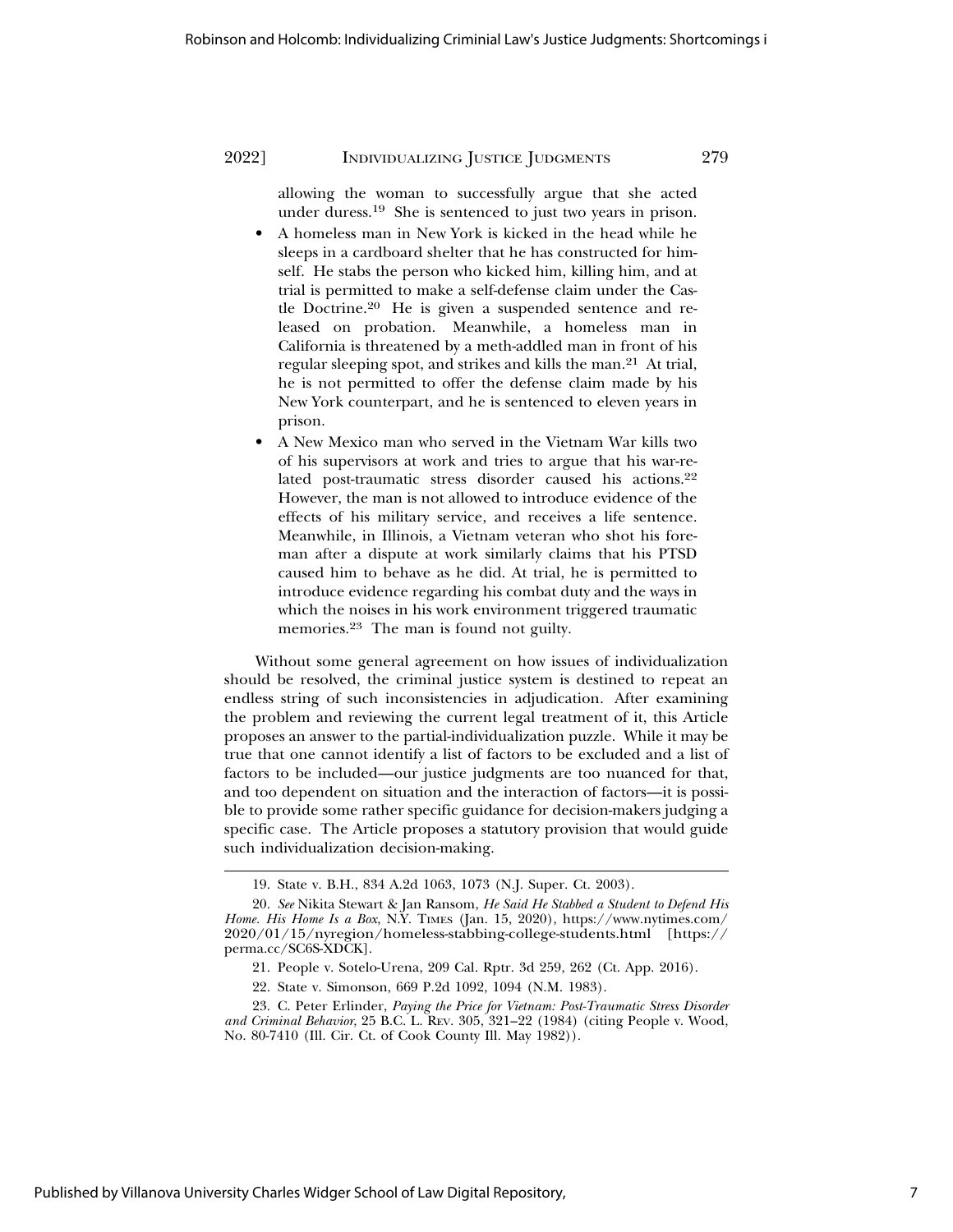Part I examines the attractions of the objective standard and its hidden costs, the problem with a purely subjective standard, and the conceptual boundaries of the individualization problem. Part II catalogs the many doctrines of culpability, mitigation, and excuse in which the individualization problem arises and illustrates the challenges of individualization with a series of real-world cases. Part III offers a proposed solution to the individualization challenge that would apply across the full range of doctrines in which such problems appear, and also provides a proposed statutory formulation to guide juries and other decision-makers. Finally, Part IV, building upon the analyses in the earlier sections, shows that the same individualization problems so widely debated actually arise in essentially all doctrines of culpability, mitigation, and excuse, but are simply obscured in many.

#### I. THE ATTRACTIONS AND COMPLICATIONS OF A PURELY OBJECTIVE OR SUBJECTIVE STANDARD

The use of objective standards in assessing criminal liability has a long history<sup>24</sup> and is meant to serve an important purpose.<sup>25</sup> Unfortunately, its common current use produces a stream of avoidable injustices leaving one to wonder why use of an objective standard is so regularly tolerated. On the other hand, a purely subjective standard would be clearly intolerable.

#### A. *The Attraction of an Objective Standard*

For centuries, Anglo-American criminal law has expressed a clear preference for defining individual criminal liability with an objective standard of reasonableness.<sup>26</sup> It is easy to see why. First, consider the purposes for which criminal law is designed. It is in large part a communicative tool to tell people what they cannot do, or are required to do, under threat of criminal punishment.27 Where the law takes into account "the infinite varieties of temperament, intellect, and education

<sup>24.</sup> *See* R. v. Jones (1703) 91 Eng. Rep. 330 (the case widely regarded as the origin of the "reasonable person standard" in the criminal law, where the Queen's Bench refused to convict a trickster who deceived a man with such an obvious ruse that the court decided the trickster's conduct could not possibly be criminal. Deceit would only be criminal if it were such that a cheat as a person of "any ordinary care or prudence" can't discover or guard against, the court held).

<sup>25.</sup> *See* JOSHUA DRESSLER, UNDERSTANDING CRIMINAL LAW 493 (8th ed. 2018) ("The more subjective the standard becomes, the greater the risk that the normative message of the criminal law will be lost. At some point, a defendant's real claim seemingly is not that he is acting justifiably, but rather that he should be excused because he has done the best he can, given his unusual mental or emotional characteristics.").

<sup>26.</sup> *See* George P. Fletcher, *The Right and the Reasonable*, 98 HARV. L. REV. 949, 949 (1985); *see generally* MORAN, *supra* note 12 (explaining that objective concepts of reasonableness pervade American and English law).

<sup>27.</sup> *See* ANTONY DUFF & ROBERT ALEXANDER DUFF, PUNISHMENT, COMMUNICA-TION, AND COMMUNITY 141–42 (2001).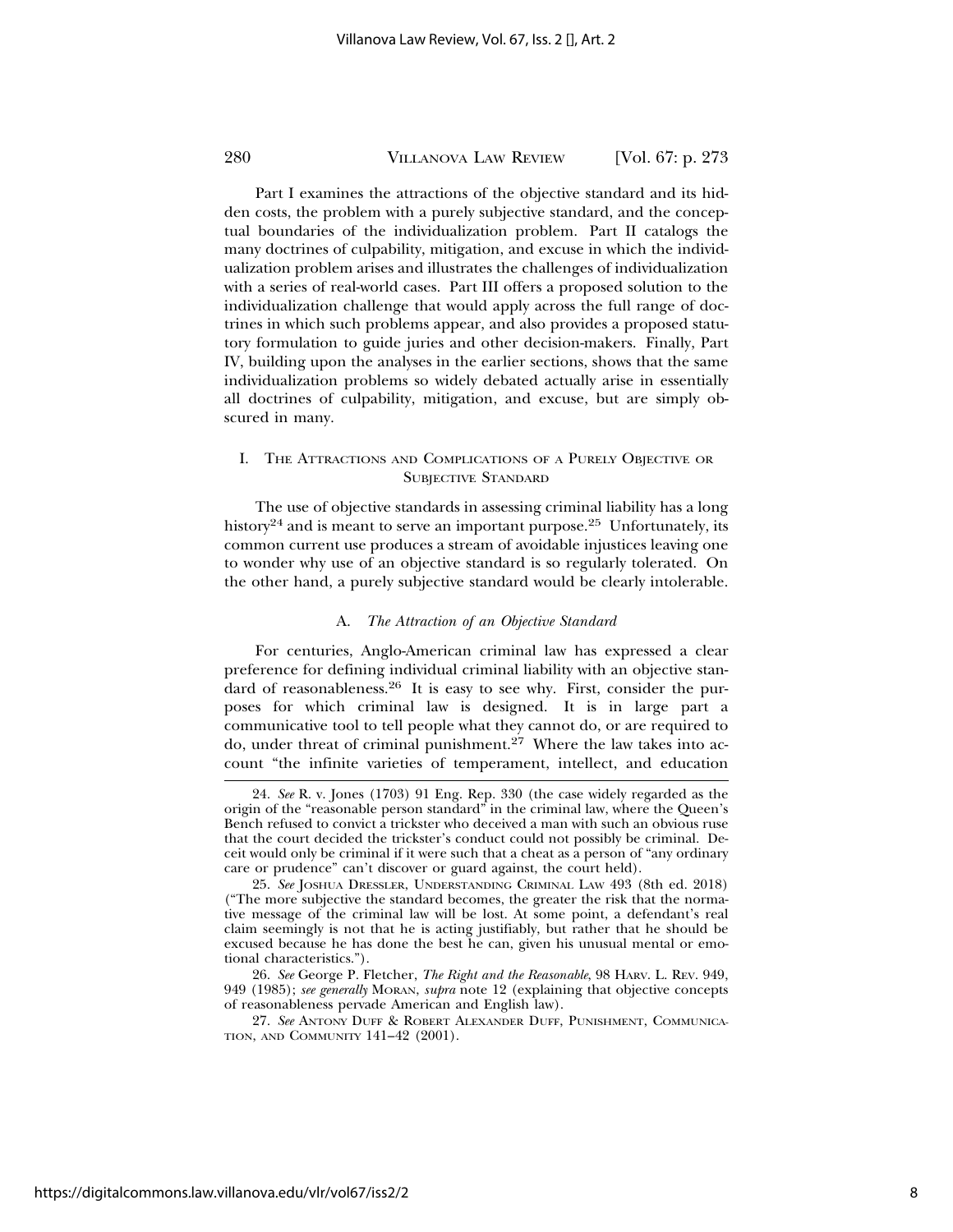which make the internal character of a given act so different in different men," it may not be able to clearly and effectively communicate to the public what they are prohibited from doing or what they must do.28 In other words, people cannot guide their behavior according to a standard that is so particularized that they are unsure whether or not it applies to them. In that sense, objectivity is crucial to the legibility of the criminal law for everyday application by the ordinary person.<sup>29</sup>

Further, as a practical matter, people will be more able to apply the criminal law rules to the situation at hand when the rules themselves are more objective, especially when the actor must make a quick decision.<sup>30</sup>

29. Compare, for example, the German and American versions of the selfdefense justification. The German formulation provides, "Whoever commits an act in self-defence [sic] does not act unlawfully . . . . 'Self-defence' [sic] means any defensive action which is necessary to avert a present unlawful attack on oneself or another." STRAFGESETZBUCH [StGB] [Penal Code], § 32, *translation at* https:// www.gesetze-im-internet.de/englisch\_stgb/englisch\_stgb.html#p0186 [https:// perma.cc/G2Y3-V3JB] (Ger.). This articulation of self-defense applies where its requirements are *objectively* fulfilled. See Tatjana Hörnle, Social Expectations in the *Criminal Law: The "Reasonable Person" in a Comparative Perspective*, 11 NEW CRIM. L. REV. 1, 11 (2008). Where an actor is threatened by a present, unjustified attack, and defensive action is necessary to avert that attack, an actor is entitled to carry out an active defense, even if it is potentially deadly. *Id*. The American formulation, however, is far less straightforward, providing that:

[T]he use of force upon or toward another person is justifiable when the actor believes that such force is immediately necessary for the purpose of protecting himself against the use of unlawful force . . . . [a] person employing protective force may estimate the necessity thereof under the circumstances as he believes them to be when the force is used . . . .

MODEL PENAL CODE  $\S 3.04(1)$ ,  $(3)(c)$  (AM. L. INST. 1985). By consulting the actor's beliefs and estimations, the standard's requirements appear more opaque and uncertain, and it is less clear what the criminal law is attempting to communicate to the public. *See* Fletcher, *supra* note 26, at 955. Which beliefs and estimations are appropriate and which are not? Will a combat veteran's estimation of the necessity of force be viewed in the same light as the estimation of an octogenarian who has been skittish all his life? This highly subjectivized standard, focusing on the actor instead of the act, might be confusing to would-be perpetrators. So, the more objective the description in the criminal law, the clearer the prohibition.

30. Consider, for example, the case of a black man who purchases a home for his family in a predominantly white suburb in Maryland in the 1970s. Law v. State, 318 A. 2d 859, 861 (Md. Ct. Spec. App. 1974). Shortly after moving in, the man's home is broken into a by racist neighbors who take significant amounts of personal property in order to communicate their discontent with a black family living next door. On another night, when the man hears what he believes to be someone trying to unlock his back door and break in again, he grabs his gun and prepares to shoot the would-be perpetrator through the door. He must act quickly; any delay might allow the person outside to get into the house. Perhaps, though, just as he's aiming his gun, he begins to doubt whether the law permits him to shoot the person. Maybe he knows that a self-defense justification would allow him to protect himself in his home without retreating, but this intruder is technically outdoors, on the other side of the door. Would he still be permitted to shoot? Or maybe he knows that self-defense requires an imminent threat, but the person outside does not seem to be armed or particularly violent. Perhaps the intruder is not really an intruder, but is just lost or confused? If that's the case, and the home-

<sup>28.</sup> OLIVER WENDELL HOLMES, JR., THE COMMON LAW 108 (1881).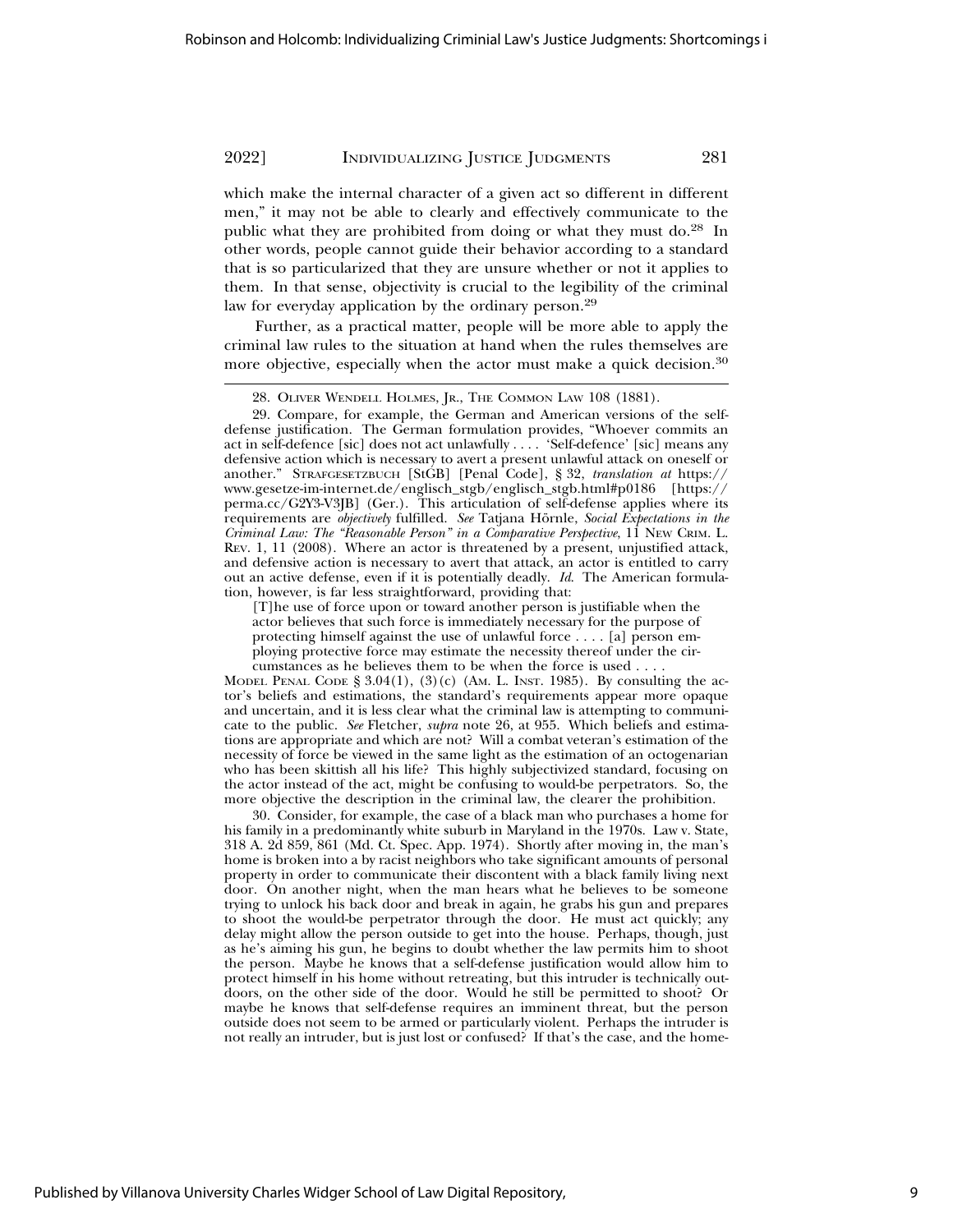Applying the law is often challenging even for intelligent, thoughtful adults.31 If appropriate standards of conduct are not clearly defined in objective terms, people will struggle to apply the rules, rendering them unable to quickly and effectively respond to threats or to avoid mistakes.<sup>32</sup> Objective rules, then, work better to tell people what they can, cannot, and must do on a particular occasion.<sup>33</sup>

Still further, in judging criminal liability for violations, purely objective criteria are more likely to provide uniformity in application by different decision-makers.34 The objective standard promotes what is a most fundamental feature of the America law—that "to apply a law justly to different cases is simply to take seriously the assertion that what is to be applied in different cases is the same general rule."<sup>35</sup>

Finally, an objective standard seems to best embody democratic principles: everyone ought to be bound and judged by the same legislativelyprovided criminal law rules.<sup>36</sup> To allow different rules for different people, because of the exercise of judicial discretion, for example, can too easily produce unjustified disparity between similar cases and shelter unfair biases that may privilege one person or group over another.<sup>37</sup> Congress adopted the Fourteenth Amendment's Equal Protection Clause in part to ensure a criminal code applied equally to everyone regardless of race, ethnicity, or other such factors.<sup>38</sup> Further, the Supreme Court has held that the government "may not . . . selectively deny its protective services to certain disfavored minorities without violating the Equal Protection Clause."39 Thus, where criminal law standards endorse subjectivity by taking into account defendants' diverse backgrounds, for example, they risk violating fundamental notions of equal protection.<sup>40</sup>

owner guesses wrong, is his conduct still lawful? Making the wrong choice about how to apply the criminal law to the situation at hand could result in the homeowner's death or his imprisonment.

<sup>31.</sup> *See* Paul H. Robinson, *Rules of Conduct and Principles of Adjudication*, 57 U. CHI. L. REV. 729, 730 (1990) [hereinafter *Rules of Conduct and Principles of Adjudication*].

<sup>32.</sup> *See id.* at 731.

<sup>33.</sup> *See id.* at 732.

<sup>34.</sup> *See id.* at 770.

<sup>35.</sup> H.L.A. HART, THE CONCEPT OF THE LAW 155–57 (1961).

<sup>36.</sup> STEPHANOS BIBAS, THE MACHINERY OF CRIMINAL JUSTICE 64 (2012).

<sup>37.</sup> CHARLES W. OSTROM, BRIAN J. OSTROM & MATTHEW KLEIMAN, JUDGES AND DISCRIMINATION: ASSESSING THE THEORY AND PRACTICE OF CRIMINAL SENTENCING (2004), https://www.ojp.gov/pdffiles1/nij/grants/204024.pdf [https:// perma.cc/UZ35-BWPF].

<sup>38.</sup> *See* Doriane Lambelet Coleman, *Individualizing Justice Through Multiculturalism: The Liberal's Dilemma*, 96 COLUM. L. REV. 1093, 1130–31 (1996).

<sup>39.</sup> DeShaney v. Winnebago Cty. Dep't of Soc. Servs., 489 U.S. 189, 197 n.3 (1989).

<sup>40.</sup> PAUL BREST & SANFORD LEVINSON, PROCESSES OF CONSTITUTIONAL DECI-SIONMAKING: CASES AND MATERIALS 437-38 (3rd ed. 1992).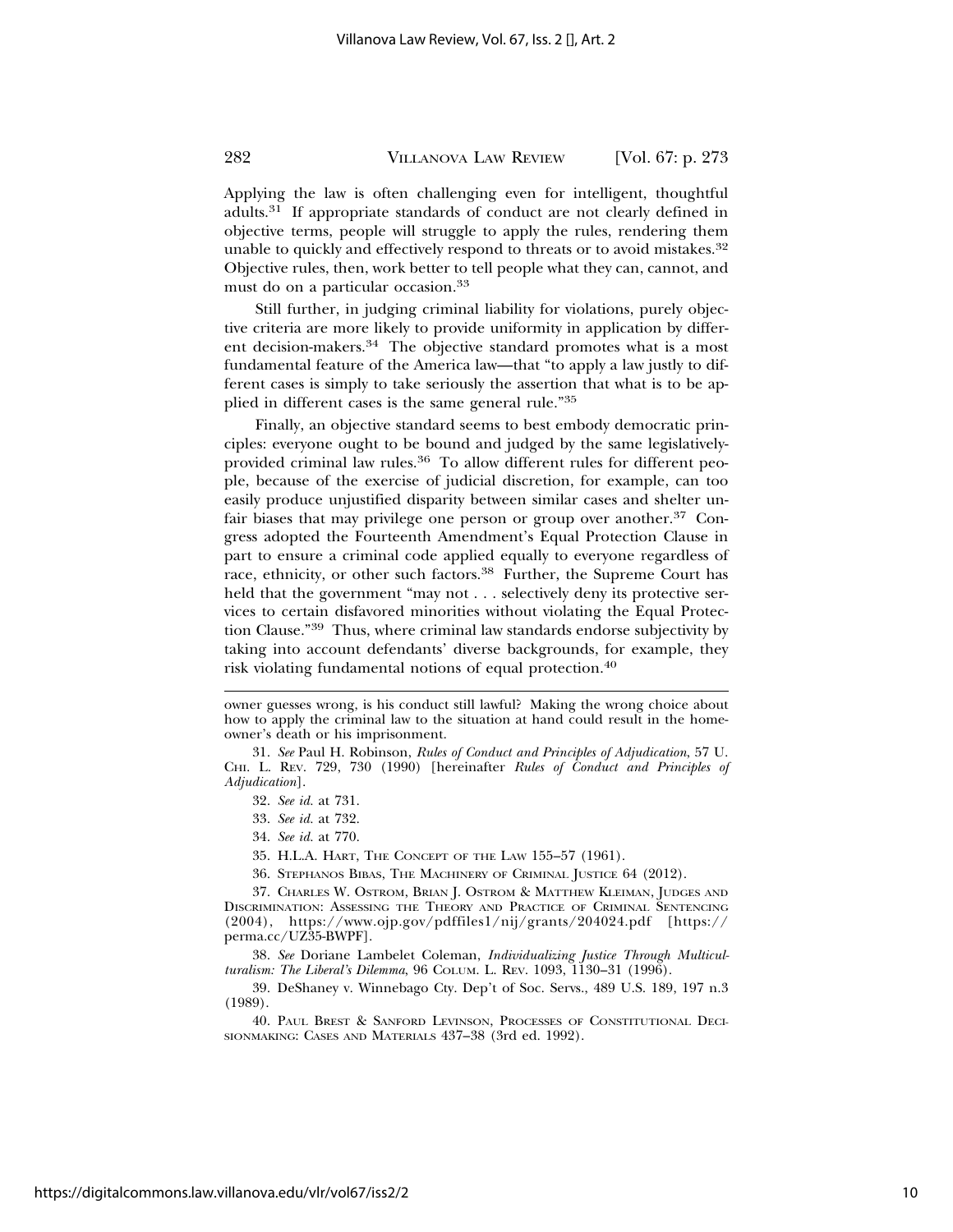Some have explained that they endorse an objective standard as a means of ensuring that the standard remains grounded in external criteria that are accessible to everyone.<sup>41</sup> These writers argue that the concept of reasonableness, for example, relies on prevailing social norms and therefore should not stray from the common knowledge of every citizen.42 As one commentator explains, the advantage of the objective standard is that "each member of the community is held equally to one standard of conduct: that of a reasonable person."43 Professor George Fletcher, who devoted much of his work to comparing the American and German reasonable person standards, has argued that objectivity allows for universalizable standards that can be relied upon by future actors in similar circumstances to guide their conduct accordingly.44 A subjectivized claim, in contrast, offers no possibilities for transmutation into widely applicable doctrine as it is limited to the specific personal characteristics of a single individual. In light of these myriad attractions, it is not surprising that so many scholars have expressed support for exclusive use of an objective standard.

#### B. *Hidden Costs: Regularized Injustice and Undermining Effective Crime-Control*

Against these benefits of an objective standard are several significant costs, which have not always been understood or appreciated. Namely, a purely objective standard will produce a constant stream of injustices, as those offenders who cannot reasonably be expected to meet the objective standard are nonetheless held criminally liable. For these individuals, an ostensibly neutral standard is unfair because it asks them to rise to a level of conduct of which they are not realistically capable.

Compare, for example, two cases of statutory rape from the 1970s. In the first case, the offender is a twenty-year-old man named Raymond Garnett who has an intellectual disability and a tested IQ of fifty-two.<sup>45</sup> Garnett's teachers report that he has the emotional and cognitive maturity of a middle schooler.46 One evening, he meets a thirteen-year-old girl who lives in his neighborhood—functionally, his own age—and the girl and her friends tell Garnett that she is sixteen years old. Over the next several months, the two become very close, and one night the girl invited Garnett

44. George P. Fletcher, *The Individualization of Excusing Conditions*, 47 S. CAL. L. REV. 1269, 1304 (1974).

<sup>41.</sup> *See, e.g.*, Robert Unikel, Comment, *"Reasonable" Doubts: A Critique of the Reasonable Woman Standard in American Jurisprudence*, 87 NW. U. L. REV. 326, 329 (1992) (explaining that men are ill-equipped to judge the perspective of a "reasonable woman" or a "reasonable battered woman" and should not be required to do so).

<sup>42.</sup> *Id.* at 367.

<sup>43.</sup> Lauren E. Goldman, Note, *Nonconfrontational Killings and the Appropriate Use of Battered Child Syndrome Testimony: The Hazards of Subjective Self-Defense and the Merits of Partial Excuse*, 45 CASE W. RES. L. REV. 185, 198 (1995).

<sup>45.</sup> Garnett v. State, 632 A.2d 797, 798 (Md. 1993).

<sup>46.</sup> *Id.*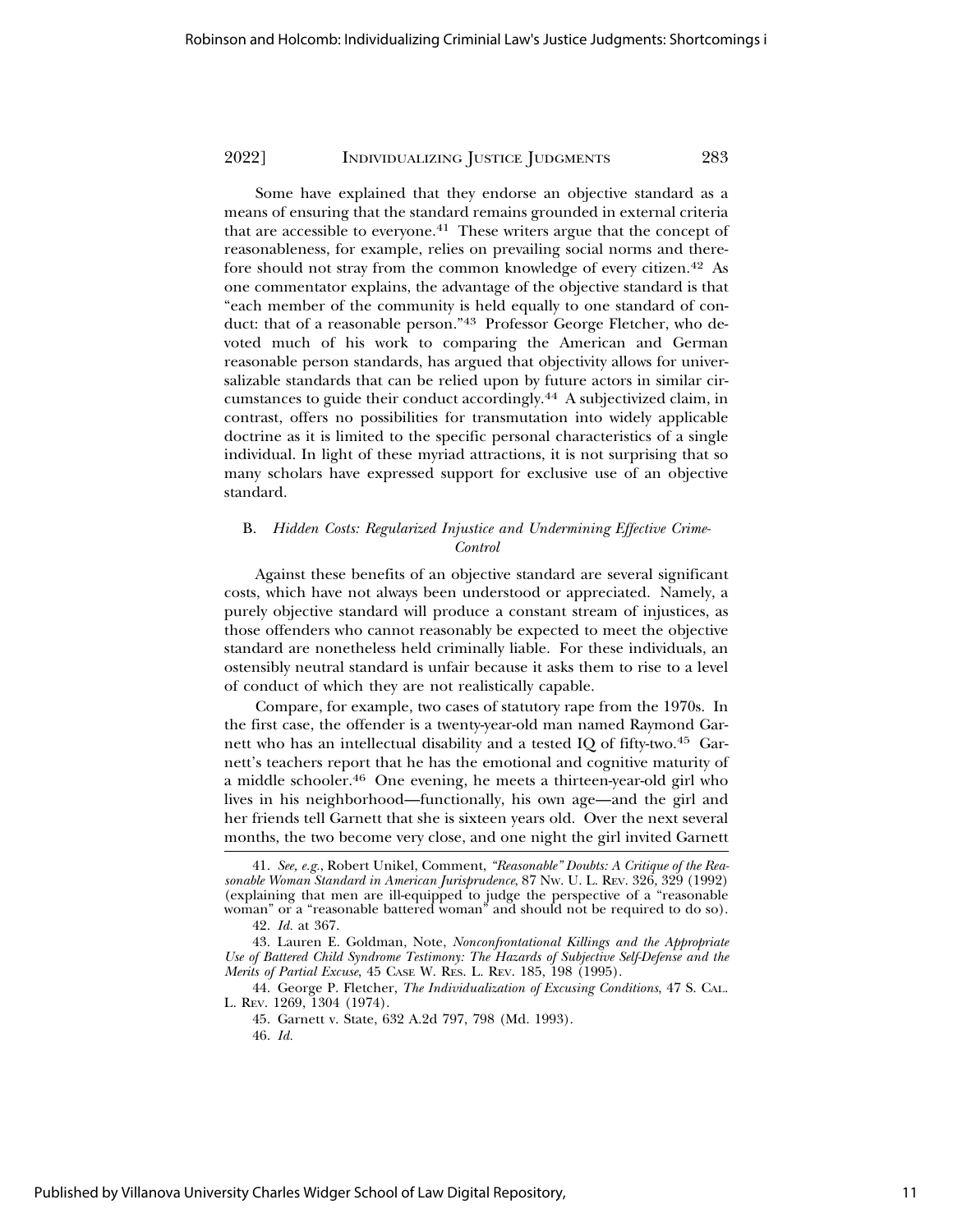over and helps him climb into her bedroom window. They talk for hours and at one point engage in sexual intercourse. After the girl's mother finds out, Garnett is arrested for statutory rape.

In the second case, a fifteen-year-old girl runs away from home and moves in with a twenty-nine-year-old man named Brent Walker who she met while both were employed at a supermarket.<sup>47</sup> She tells Walker that she is nineteen years old. The pair have sex more than seventy-five times, always initiated by Walker. Ultimately, a detective looking for the girl on behalf of her parents finds her at Walker's apartment and Walker is charged with statutory rape. In both cases, the court holds that a mistake of age defense is unavailable. Both men are convicted of the same offense and receive the same sentence. But are the two similar enough to be treated identically?

In the first case, the young man has an intellectual disability, is the same age emotionally and cognitively as the girl, believes he is just four years older than her, and has sex with her just one time. Given his disability, it is not clear that we reasonably could have expected him to have understood and avoided the offense. In the second case, the man is not disabled, is fourteen years older than the girl, and has sex with her more than seventy-five times. In the first case, the man is at best negligent with respect to the girl's age—if he has any culpability at all—and in the second case, the man is certainly reckless if not knowing with respect to the girl's age. Treating the two cases uniformly under an objective, reasonable person standard does not mete out punishment in accordance with blameworthiness proportionality. As Edwin Keedy noted in 1908 about cases like Garnett, "[s]uch a result is contrary to fundamental principles, and is plainly unjust, for a man should not be held criminal because of lack of intelligence."48 Rather, as Keedy proposed, the criterion should be whether the defendant "[d]id . . . his best according to his own lights," or, more plainly, did the defendant act up to his own standard?<sup>49</sup>

Retributivists would obviously oppose liability and punishment disproportionate to blameworthiness.50 But crime-control utilitarians should also be concerned about such results of applying a purely objective standard because the stream of injustices that it produces will incrementally

<sup>47.</sup> Walker v. State, 768 A.2d 631, 632 (Md. 2001).

<sup>48.</sup> Edwin R. Keedy, *Ignorance and Mistake in the Criminal Law*, 22 HARV. L. REV. 75, 84 (1908).

<sup>49.</sup> *Id.* at 85 (internal quotation marks omitted).

<sup>50.</sup> *See generally* IMMANUEL KANT, THE METAPHYSICAL ELEMENTS OF JUSTICE (J. Ladd trans. 1965) (1797); IMMANUEL KANT, THE PHILOSOPHY OF LAW (W. Hastie trans. 1887) (1797); MICHAEL MOORE, PLACING BLAME (1997); JEFFRIE G. MURPHY, GETTING EVEN: FORGIVENESS AND ITS LIMITS (2003); Mitchell N. Berman, *Two Kinds of Retributivism, in* PHILOSOPHICAL FOUNDATIONS OF CRIMINAL LAW 433 (R.A. Duff & Stuart Green ed., 2011); Joshua Dressler, *Hating Criminals: How Can Something That Feels So Good Be Wrong?*, 88 MICH. L. REV. 1448 (1990); Jean Hampton, *Correcting Harms Versus Righting Wrongs: The Goal of Retribution*, 39 UCLA L. REV. 1659 (1992); Herbert Morris, *Persons and Punishment*, 52 MONIST 475 (1968).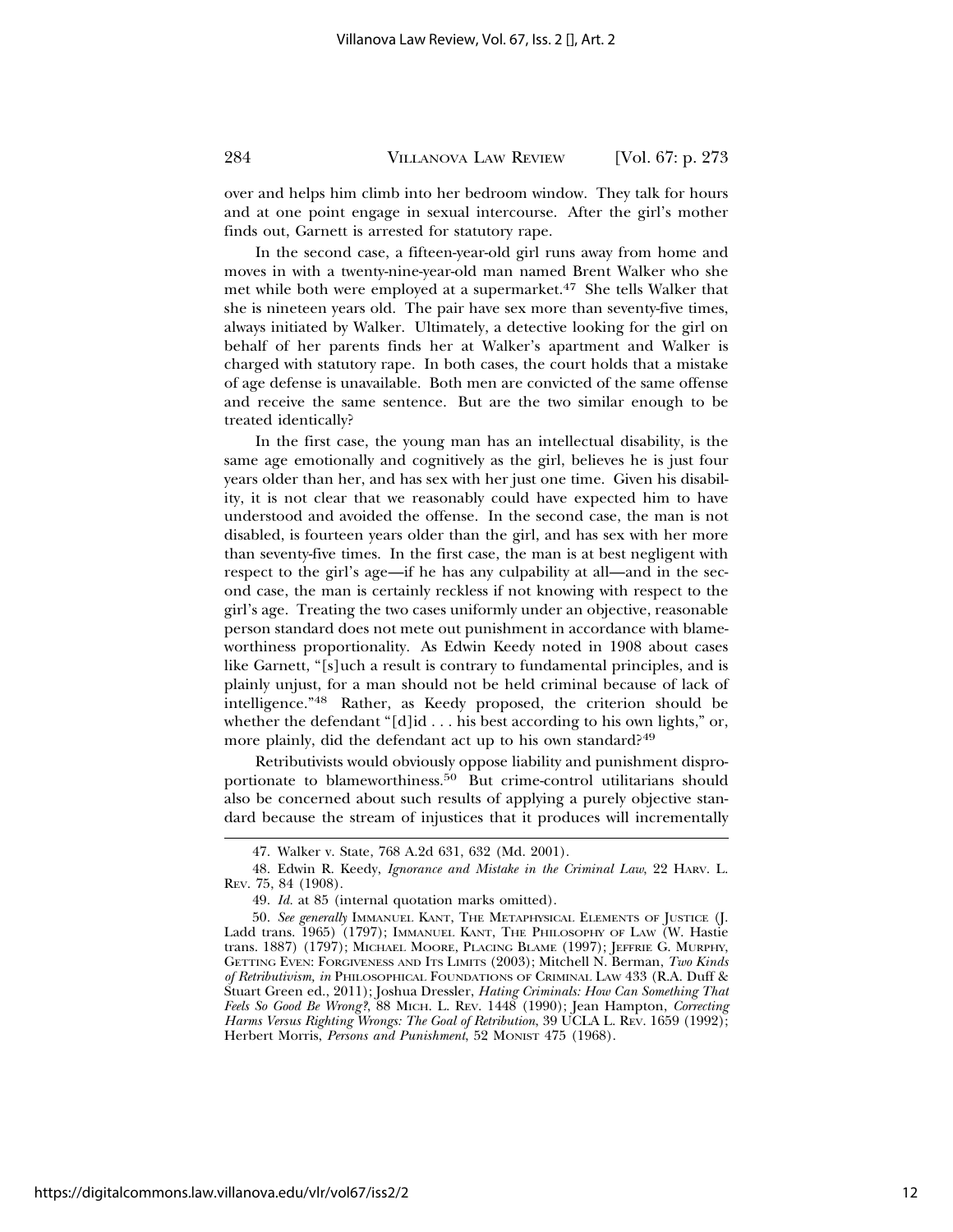undermine the criminal law's moral credibility with the community, and in turn, reduce the public's willingness to comply with criminal law, to defer to its demands, and to internalize its norms.<sup>51</sup> The utilitarian crimecontrol opposition to such injustices wants to logically follow from two discrete dynamics: first, doing injustice as the community perceives it undermines the criminal law's moral credibility; second, such reduced moral credibility diminishes the community's willingness to defer, acquiesce, and comply with the criminal law's commands and to internalize its norms.<sup>52</sup>

The first dynamic—that the perceived moral credibility of the criminal law depends on the degree to which it tracks ordinary people's intuitions of blameworthiness—is fairly commonsensical. That is, where the justice system imposes criminal liability and punishment that is significantly greater or lesser than the ordinary person would think appropriate, it loses moral credibility with the community. This commonsense proposition has strong foundations in empirical research.<sup>53</sup>

The second part of the crime-control dynamic follows from the fact that a reduction in the perceived moral credibility of the justice system reduces the criminal law's ability to gain compliance, deference, and internalization of its norms. The archetypal example of this dynamic is the U.S. Prohibition era of the early twentieth century. In 1920, Congress prohibited the sale, manufacture, and transportation of alcohol within the U.S. with the passage of the Eighteenth Amendment. Demand for alcohol remained high, however, and illegal stills, bootlegging operations, and speakeasies flourished. Even government officials openly ignored the Prohibition rules. The public displays of disrespect for the criminal law reinforced public disillusionment with it, and not just disrespect for the Prohibition rules. It also reduced compliance with criminal law rules un-

53. *See, e.g.*, Jean Landis & Lynne Goodstein, *When Is Justice Fair? An Integrated Approach to the Outcome Versus Procedure Debate*, 11 AM. BAR FOUND. RES. J. 675, 676–77 (1986) (finding that "routine departures from legalistic principles of due process create in the consumer a sense of injustice that undermines the legitimacy of legal authorities and thereby allows justification for past criminal activity and increases the likelihood of future criminality"); Jonathan D. Casper, Tom Tyler & Bonnie Fisher, *Procedural Justice in Felony Cases*, 22 L. & SOC'Y REV. 438, 493–95 (1988) (finding that defendants had more confidence in the outcome of their case and trust in the criminal justice system where they felt that their sentence was fair); JONATHAN D. CASPER, AMERICAN CRIMINAL JUSTICE: THE DEFENDANT'S PERSPECTIVE xii (1972) (finding that the effect of plea bargaining was to undercut the moral authority of the criminal justice system and contribute to defendant cynicism); Tracey L. Meares, Tom R. Tyler & Jacob Gardener, *Lawful or Fair? How Cops and Laypeople Perceive Good Policing*, 105 J. CRIM. L. AND CRIMINOLOGY 297, 321, 333 (2016) (finding that the perceived legitimacy of policing is based how people see officers exercising their authority and how professional they appear).

<sup>51.</sup> *See* Paul H. Robinson, *The Ongoing Revolution in Punishment Theory: Doing Justice as Controlling Crime*, 42 ARIZ. ST. L.J. 1089, 1093 (2011).

<sup>52.</sup> *See* Paul H. Robinson & Lindsay Holcomb, *In Defense of Moral Credibility* (forthcoming 2022) [hereinafter *In Defense of Moral Credibility*], https://papers.ssrn.com/sol3/papers.cfm?abstract\_id=3775666 [https://perma.cc/PW2W-RBGC].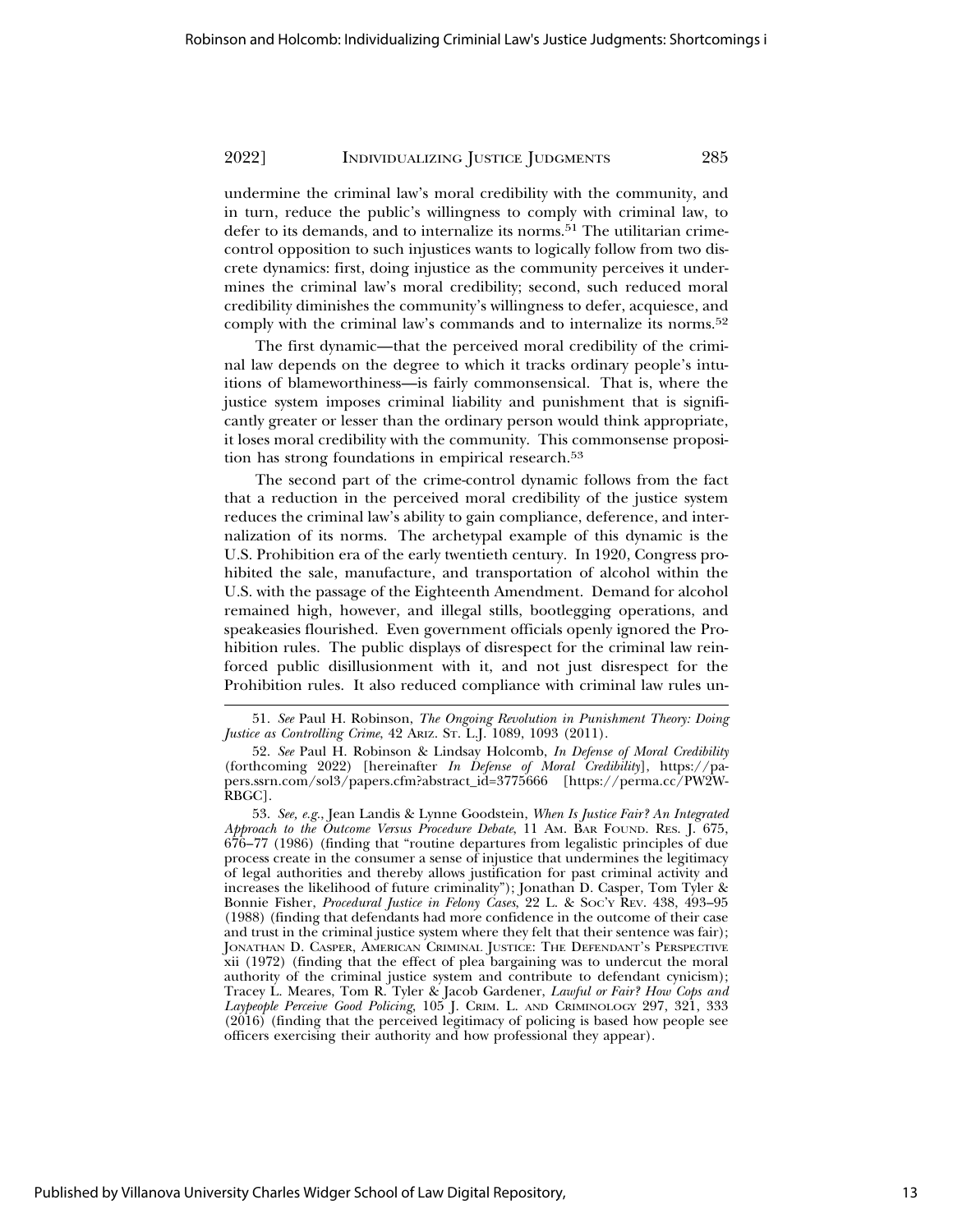related to alcohol.<sup>54</sup> The point is that a diminution in criminal law's moral credibility with the community prevents the law from harnessing the powerful crime-control forces of social influence and internalized norms, thereby reducing the criminal law's crime-control effectiveness.<sup>55</sup>

There exist many other real-world examples of the disillusionmentcompliance connection. Consider the 1960s Watts neighborhood of Los Angeles, where violations of the criminal law were increasingly met with charges and sentences that seemed to residents grossly disproportionate. The aggressive policing and punishment did not reduce crime, as intended, but rather increased it,<sup>56</sup> as the criminal law's credibility within the neighborhood increasingly weakened. In August 1965, this tension came to a boiling point after a Watts resident's violent encounter with the police inspired the community to take to the streets. An official investigation of the Watts riots conducted by the California Governor found that the riot was a result of the Watts community's long-growing grievances and discontent with criminal law enforcement.<sup>57</sup>

To give an example relevant to the recent COVID-19 pandemic, in 1918, as the Spanish Flu swept through the U.S., communities across the country instituted a number of public health measures to slow the spread. Foremost among these was mask wearing.58 However, many people were unpersuaded that the inconvenience and the intrusiveness of the government action was justified by its supposed health benefits. When some local governments imposed mandatory mask ordinances and punished those

57. *See Watts Riots*, C.R. DIGITAL LIBR., http://crdl.usg.edu/events/ watts\_riots/?Welcome [https://perma.cc/H3KW-6A2S] (last updated Jan. 7, 2021).

58. *See* James Rolph, *Proclamation of Mayor Asks Masks For All*, S.F. CHRON., Oct. 22, 1918, at 8, available at https://quod.lib.umich.edu/f/flu/1620flu.0009.261/1 [https://perma.cc/FW5Z-GUFX] (reporting that San Francisco Mayor James Rolph told citizens, "Conscience, patriotism and self-protection demand immediate and rigid compliance"); John Davie, *Wear Mask, Says Law, Or Face Arrest*, OAK-LAND TRIB., Oct. 25, 1918, at 9, available at https://quod.lib.umich.edu/f/flu/ 8540flu.0007.458/1/-wear-mask-says-law-or-face-arrest?rgn=full™ext;view=image [https://perma.cc/JP3X-H55P] (reporting that Oakland Mayor John Davie explained to his constituents, "It is sensible and patriotic, no matter what our personal beliefs may be, to safeguard our fellow citizens by joining in this practice").

<sup>54.</sup> *See* PAUL H. ROBINSON & SARAH M. ROBINSON, PIRATES, PRISONERS, AND LEPERS: LESSONS FROM LIFE OUTSIDE THE LAW 139–63 (2015).

<sup>55.</sup> For a general discussion, see Robinson & Holcomb, *supra* note 52.

<sup>56.</sup> *See* James Queally, *Watts Riots: Traffic Stop Was the Spark that Ignited Days of Destruction in L.A.*, L.A. TIMES (July 29, 2015), https://www.latimes.com/local/lanow/la-me-ln-watts-riots-explainer-20150715-htmlstory.html [https://perma.cc/ GW77-JVRP] (explaining that "[a]nger and distrust between Watts' residents, the police, and city officials had been simmering for years" and that many Watts residents suggested that the "riot had been triggered by long-smoldering resentment against alleged police brutality"); *see also* ELIZABETH HINTON, FROM THE WAR ON POVERTY TO THE WAR ON CRIME 108 (2017) (arguing that "haphazard, undisciplined, and aggressive police response only spawned an ever-more-violent reaction," and warning that aggressive policing had backfired by "starting guerilla war in the streets").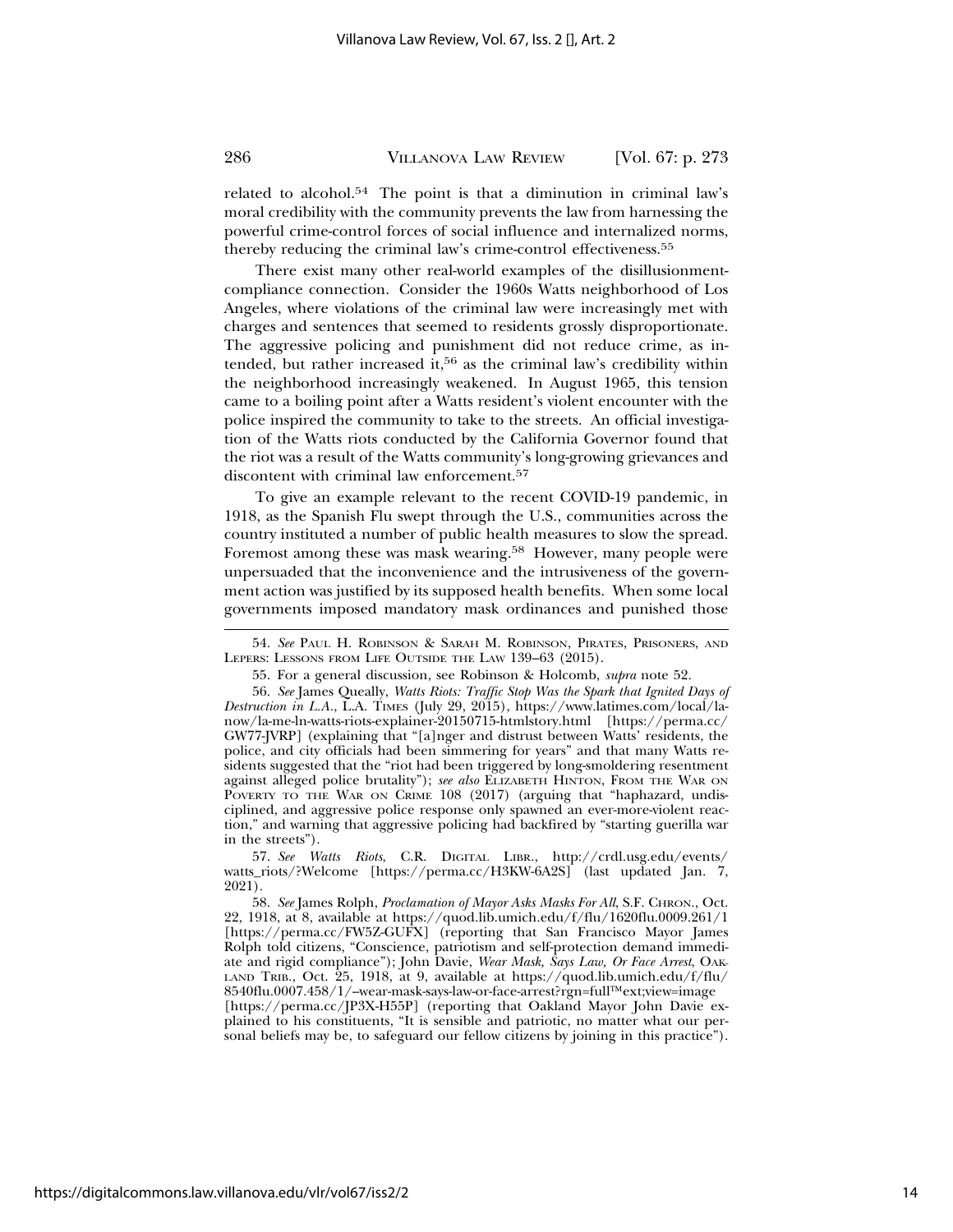who flouted the law with jail terms and fines,<sup>59</sup> many in the community resisted, seeing the mask mandates as excessive and the punishments unfair. This sparked protests *en masse* and widespread distrust of the legal system. In fact, irritated as they were by the mask ordinances and their associated criminal penalties, people took more and more liberties, hosting large gatherings, and refusing to wear masks properly (or refusing to wear masks at all) even when under the scrutiny of officers.<sup>60</sup> Crimes in other areas of life rose as well; prostitution expanded, as did drug consumption and attacks on immigrants. $61$  Without buy-in from the community generally, greater enforcement served only to provoke greater resistance and reduce compliance.

This dynamic between disillusionment with the criminal law and a failure to comply with the criminal law's demands has been confirmed by ample controlled social psychology studies, wherein even small incremental loss in moral credibility has been shown to produce a corresponding incremental loss in deference and compliance.62 Consider, for example, a study using a within-subjects design<sup>63</sup> in which subjects were asked a number of questions relating to various ways in which moral credibility is thought to affect deference, compliance, and the internalization of the law's norms. Will subjects assist police by reporting a crime? Will subjects assist in the investigation and prosecution of a crime? Do subjects take the imposition of criminal liability and punishment as a reliable sign that the defendant has done something truly condemnable? Do subjects take the extent of the liability imposed as a reliable indication of the seriousness of the offense and the blameworthiness of the offender? Subjects were tested on these issues; then, with a baseline established, subjects were disillusioned with the criminal law by exposing them to the system's failures of justice and perpetrations of injustice. Later retesting showed that the measures of deference, compliance, and internalization of norms had all decreased among the disillusioned subjects.<sup>64</sup>

<sup>59.</sup> *See* J. Alexander Navarro, *Mask Resistance During a Pandemic Isn't New—In 1918 Many Americans Were "Slackers"*, MICH. HEALTH (Oct. 29, 2020), https:// healthblog.uofmhealth.org/wellness-prevention/mask-resistance-during-a-pandemic-isnt-new-1918-many-americans-were-slackers [https://perma.cc/6XCL-FQ3N].

<sup>60.</sup> *See id.*

<sup>61.</sup> *See* DAVID BLANKE, THE 1910S 11–12 (2002).

<sup>62.</sup> *See* PAUL ROBINSON, INTUITIONS OF JUSTICE AND THE UTILITY OF DESERT (2013) [hereinafter INSTITUTIONS OF INJUSTICE]; Paul H. Robinson, Geoffrey P. Goodwin & Michael D. Reisig, *The Disutility of Injustice*, 85 N.Y.U. L. REV. 1940 (2010) [hereinafter *The Disutility of Injustice*].

<sup>63. &</sup>quot;In contrast to between-subjects designs, where two or more groups of individuals each participate in a different treatment condition, in a within-subjects design each individual participates in all treatment conditions." *Within-Subjects Design* WEBCOURSES@UCF, https://webcourses.ucf.edu/courses/950845/pages/ within-subjects-designs (last accessed Apr. 6, 2022).

<sup>64.</sup> *See* INSTITUTIONS OF INJUSTICE, *supra* note 62; *The Disutility of Injustice*, *supra* note 62.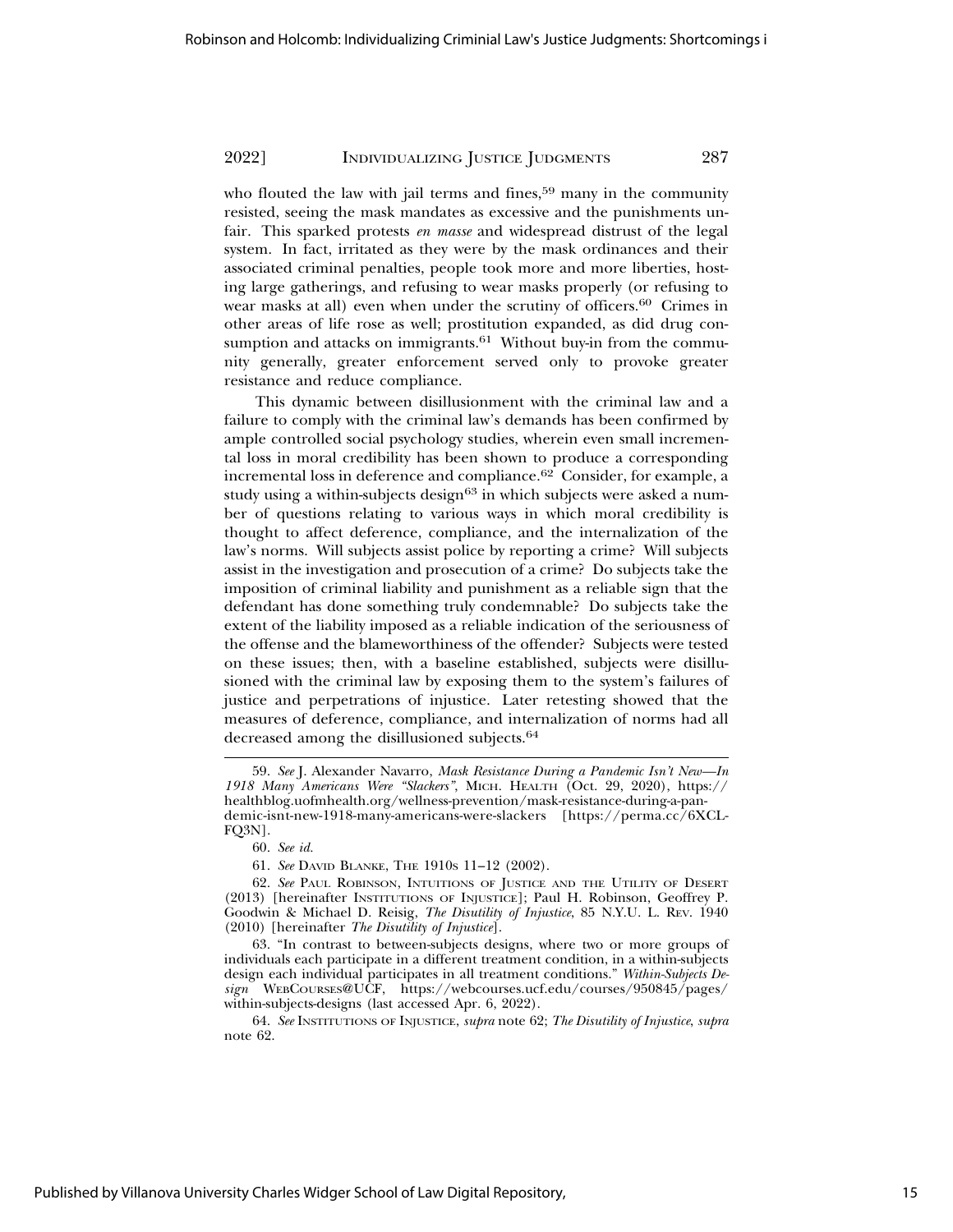A follow-up study used a between-subjects design, giving different levels of disillusionment to three different groups and then testing their levels of deference, compliance, and internalization.65 The results confirm the conclusions of the earlier within-subjects design: the greater the disillusionment, the greater the loss in deference, compliance, and internalization. A third study analyzing responses in pre-existing large datasets came to a similar conclusion using regression analysis.66 Studies by other researchers have confirmed this relationship between criminal law's moral credibility with the community and its influence on the community's behavior. As one writer concludes, "Overall, participants appeared less likely to give the law the benefit of any doubt after reading cases where the law was at odds with their intuitions."<sup>67</sup>

The studies show that people's judgments about justice are highly nuanced, and even minor shifts in criminal law's moral credibility produce correspondingly minor shifts in community deference to it.68 This is a particularly important finding because it means that no matter the current state of a criminal justice system's moral credibility with the community, any incremental reduction in credibility can produce an incremental reduction in deference—and any increase can produce an increase in deference.

A wide variety of other kinds of studies support similar findings. For example, a 2002 study on the *flouting thesis*—the idea that the perceived justice of one law can influence compliance with unrelated laws—found that rules regarded as unjust have "subtle but pervasive influences on a person's deference to the law . . . ."69 A 2003 study on the reasons why taxpayers obey, rather than simply evade, taxes found that trust in the legal system had a strong effect on compliance.70 A 2008 study of Swedish alcohol consumption found that there was a correlation between low insti-

<sup>65.</sup> *See id.*

<sup>66.</sup> *See id.; see also Experimental Design*, ENCYC. BRITTANICA https:// www.britannica.com/science/statistics/Experimental-design#ref367485 [https:// perma.cc/8LAM-9Q5G] (last accessed Apr. 6, 2022) ("Regression analysis involves identifying the relationship between a dependent variable and one or more independent variables. A model of the relationship is hypothesized and estimates of the parameter values are used to develop an estimated regression equation. Various tests are then employed to determine if the model is satisfactory. If the model is deemed satisfactory, the estimated regression equation can be used to predict the value of the dependent variable given values for the independent variables.").

<sup>67.</sup> Erich J. Greene, Effects of Disagreements Between Legal Codes and Lay Intuitions on Respect for the Law (June 2003) (unpublished Ph.D. dissertation, Princeton University) (on file with Mudd Library, Princeton University).

<sup>68.</sup> *See The Disutility of Injustice*, *supra* note 62; *In Defense of Moral Credibility, supra* note 52.

<sup>69.</sup> Janice Nadler, *Flouting the Law*, 83 TEX. L. REV. 1399, 1401 (2005).

<sup>70.</sup> Benno Torgler, *Tax Morale, Rule-Governed Behavior and Trust,* 14 CONST. POL. ECON. 119 (2003).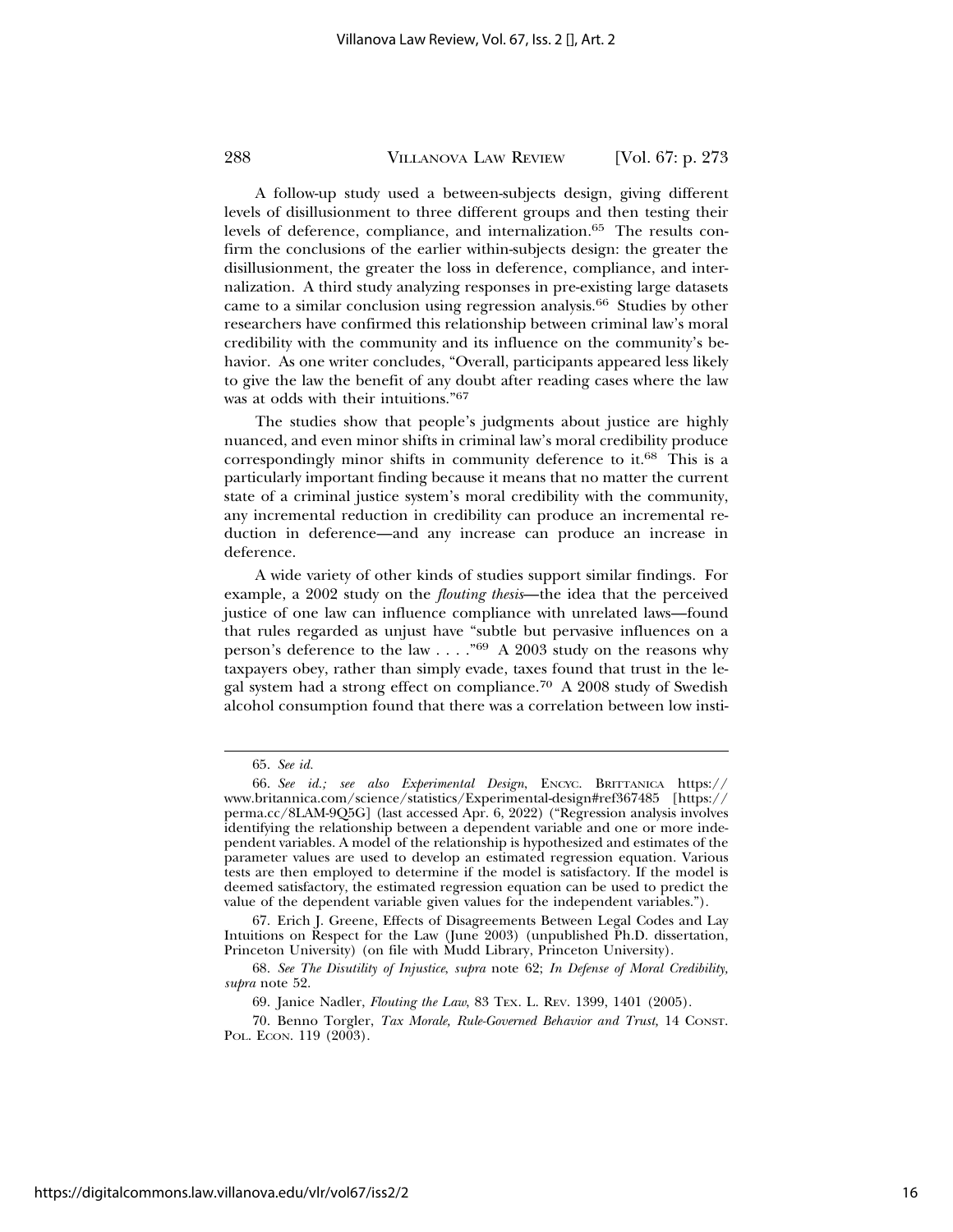tutional trust and illegal alcohol consumption.<sup>71</sup> And a 2009 study using survey data from a number of African countries to model the relationship between institutional trustworthiness and deference found that "the more trustworthy and fair the government, the more likely its population will develop legitimating beliefs that lead them to accept the government's right to make people obey its laws and regulations."<sup>72</sup>

As these examples show, doing injustice or failing to do justice—punishing people significantly more or less than the community believes they deserve—creates the conditions for further criminality. Where the community comes to believe that the justice system is unjust, they will become less willing to defer, acquiesce, and comply with the criminal law's commands and to internalize its norms.

#### C. *The Problem of Complete Individualization*

While strict adherence to an objective standard can lead to unjust results that threaten both retributive and utilitarian goals, over-individualization can be equally problematic. First, an overly individualized standard rests on a determinist account of human action to which the rest of the criminal law does not adhere. A purely subjective account can only be claimed to be exculpatory if one sees an individual's actions as inescapably determined by the person's beliefs and dispositions that constitute her character.73

Consider for example the Colorado Supreme Court's endorsement of the over-individualized standard in a self-defense case from the 1960s. There, the judges held, "The right of self-defense is a natural right and is based on the natural law of self-preservation. Being so, it is resorted to instinctively in the animal kingdom by those creatures not endowed with intellect and reason, so it is not based on the 'reasonable man' concept."<sup>74</sup> Under this perspective, the offender is seen as unable to have acted in any other way. Regardless of how unreasonable the person's conduct might seem to the average person, the overly individualized standard would excuse any act that the defendant predictably committed given his or her character and beliefs.75 In the case of self-defense, for example, such a

<sup>71.</sup> Johanna Ahnquist, Martin Lindström & Sarah P. Wamala, *Institutional Trust and Alcohol Consumption in Sweden: The Swedish National Public Health Survey 2006*, 8 BMC PUB. HEALTH 283 (2008).

<sup>72.</sup> Margaret Levi, Audrey Sacks & Tom Tyler, *Conceptualizing Legitimacy, Measuring Legitimating Beliefs*, 53 AM. BEHAV. SCIENTIST 354, 367 (2009).

<sup>73.</sup> *See* Sir W. David Ross, *Indeterminacy and Indeterminism*, *reprinted in* FREEDOM AND RESPONSIBILITY: READINGS IN PHILOSOPHY AND LAW 450, 454 (Herbert Morris ed., 1961).

<sup>74.</sup> Vigil v. People, 353 P.2d 82, 85 (Colo. 1960).

<sup>75.</sup> *See* Kevin Jon Heller, *Beyond the Reasonable Man? A Sympathetic but Critical Assessment of the Use of Subjective Standards of Reasonableness in Self-Defense and Provocation Cases*, 26 AM. J. CRIM. L. 1, 58 (1998).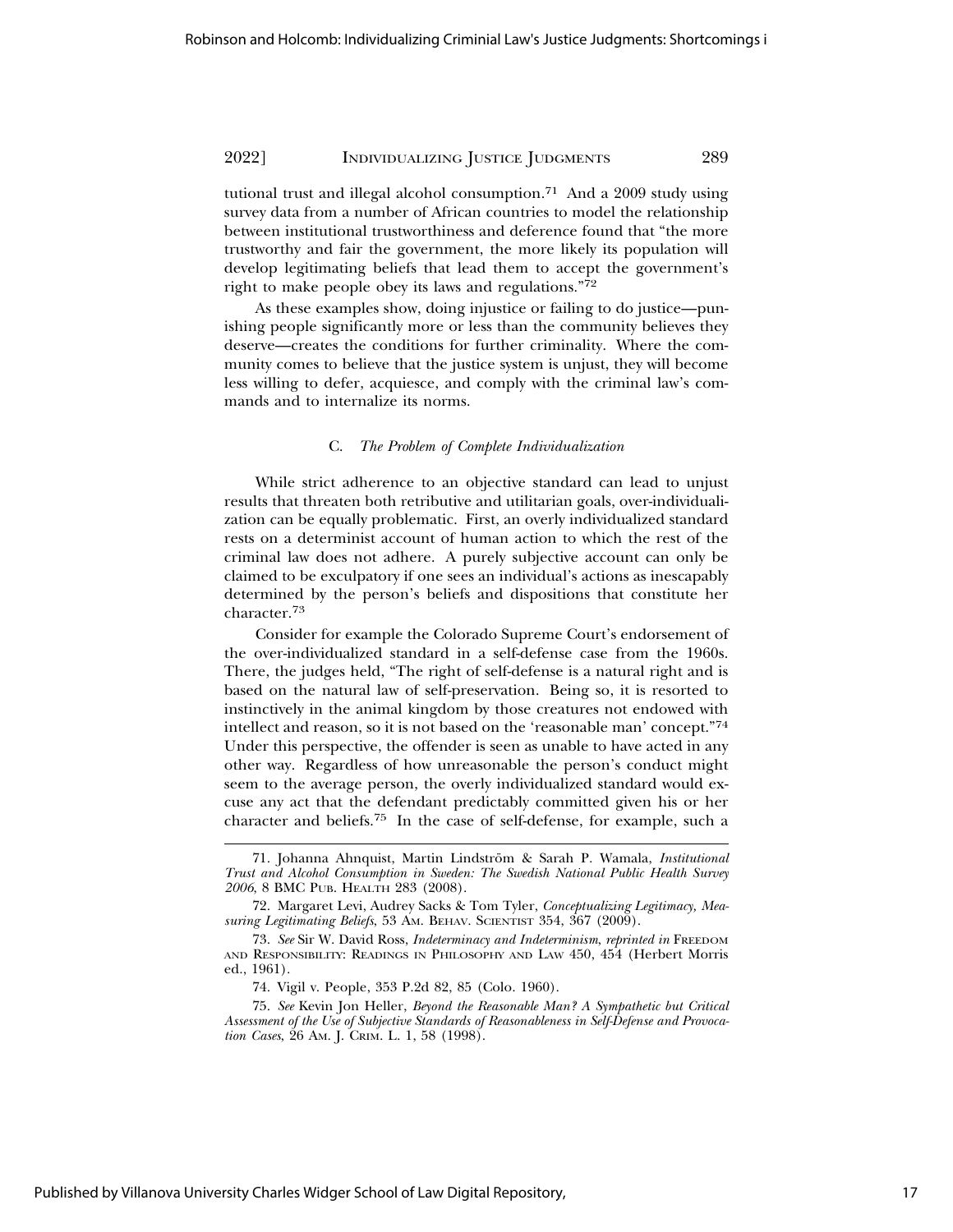standard would focus solely on whether the actor "did honestly believe [that] it [was] necessary to use force in his own defense."76

The rest of the criminal law does not operate on these terms, however. People are presumed to have the capacity to guide their conduct according to rational choices. As Stephen Morse writes, "The law properly treats persons generally as intentional creatures and not as mechanical forces of nature . . . . Otherwise, law and morality as action-guiding normative systems of rules would be useless, and perhaps incoherent."77 A person's beliefs, desires, and dispositions certainly play a role in his or her conduct, but they are not the sole causes of a person's conduct. Rather, criminal liability is founded on the notion that individuals are able to control the causal influence of some of their characteristics, and that despite immense internal pressures telling them to behave in a certain way, they are often able to choose to act otherwise.

Beyond the philosophic inconsistencies of an over-individualized standard, the fully-individualized standard is as out of touch with the community's intuitions of justice as is the fully -objective standard. Rather than over-punishing offenders who appear largely blameless, as the strictly objective standard does, a purely subjective standard risks under-punishing offenders who the community believes are blameworthy but who, as a result of their personal characteristics and honest beliefs, are let off the hook for their offense.

Consider for example the famous case of the "subway vigilante" Bernhard Goetz.78 Goetz, a white man, lived in New York City in the 1980s and was mugged twice.79 Fearing for his life, Goetz purchased a handgun and began carrying it with him, despite having no permit.<sup>80</sup> One afternoon, while riding on the subway, Goetz was approached by a group of four young black men, one of whom asked Goetz how he was doing. Goetz understood the question as the prelude to a mugging. $81$  The young men had three sharpened screwdrivers but did not openly display them.<sup>82</sup> When one asked Goetz for money, Goetz pulled his gun and began shoot-

80. Bob Kappstatter, *The Story of Bernhard Goetz, the Subway Vigilante*, N.Y. DAILY NEWS (Aug. 14, 2017), https://www.nydailynews.com/new-york/story-bernhardgoetz-subway-vigilante-article-1.815968 [https://perma.cc/HPP9-HS5R].

81. *See* Michael Brooks, *Stories and Verdicts: Bernhard Goetz and New York in Crisis*, 25 COLL. LITERATURE 77, 78 (1998).

82. *Id.* at 86.

<sup>76.</sup> Moor v. Licciardello, 463 A.2d 268, 272 (Del. 1983) (quoting STATE OF DEL., GOVERNOR'S COMM. ON REVISION OF THE CRIMINAL LAW, DELAWARE CRIMINAL COURT WITH COMMENTARY 117–18 (1973).

<sup>77.</sup> Stephen J. Morse, *Determinism and the Death of Folk Psychology: Two Challenges to Responsibility from Neuroscience*, 9 MINN. J.L. SCI. & TECH. 1, 5 (2008).

<sup>78.</sup> People v. Goetz, 502 N.Y.S.2d 577, 578 (Sup. Ct. 1986).

<sup>79.</sup> *See* Bruce Weber, *James Ramseur, Wounded in '84 Subway Shooting, Dies at 45*, N.Y. TIMES (Dec. 23, 2011), https://www.nytimes.com/2011/12/24/nyregion/ james-ramseur-victim-of-bernhard-goetz-subway-shooting-dies-at-45.html [https:// perma.cc/HPP9-HS5R].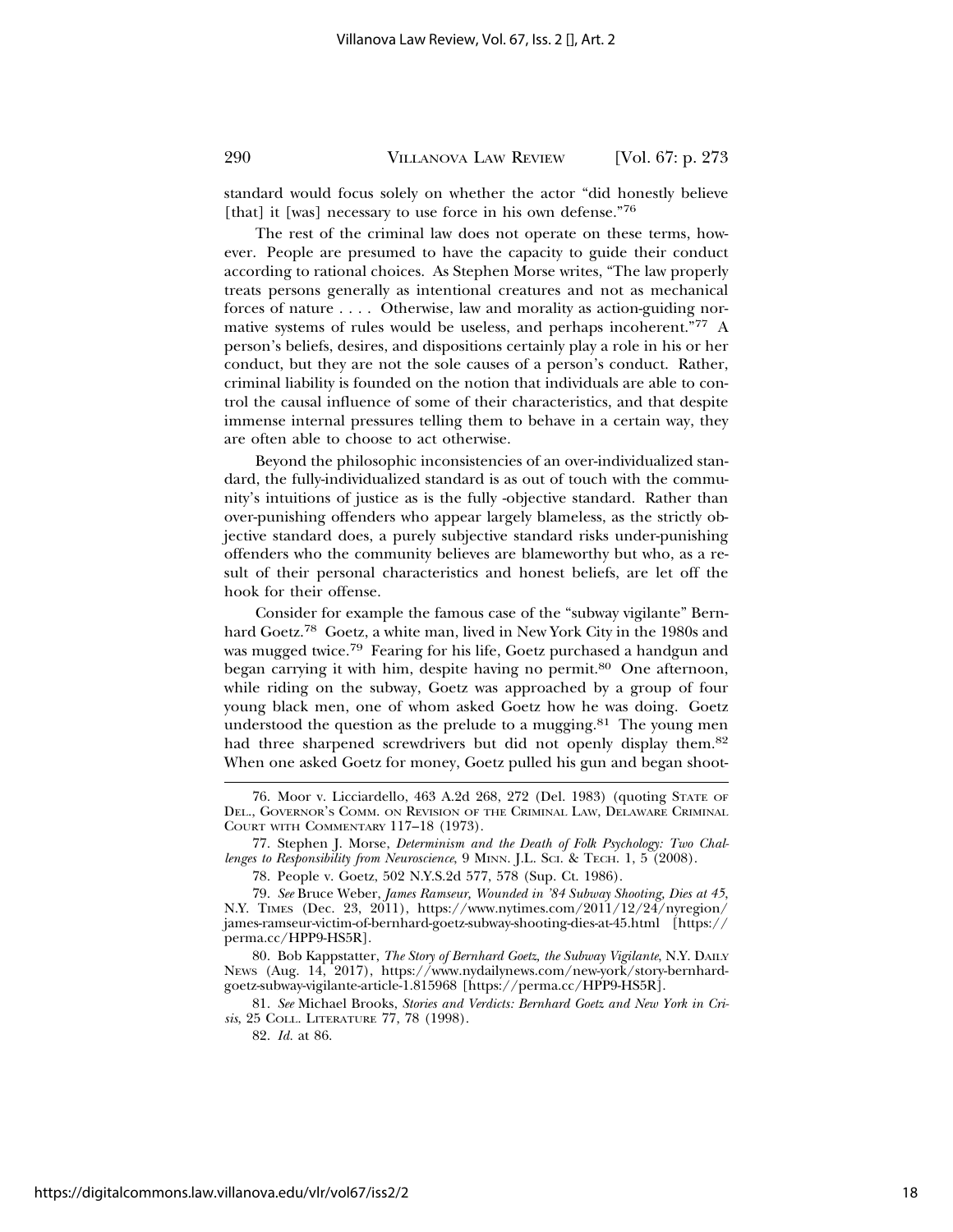ing as the young men scattered.83 Finding one, Darrell Cabey, sprawled on a seat uninjured, Goetz said, "You don't look so bad, here's another," and shot at him again, leaving him permanently paralyzed.<sup>84</sup> Goetz argued that he shot in self-defense, believing that he faced impending physical harm if he did not comply with their demands for money.85 While this might have been a plausible claim with regard to the initial shooting, it hardly seems plausible with regard to his subsequent shooting of Cabey, who no longer presented a threat to him.<sup>86</sup>

Goetz was indicted by a grand jury, but the trial court overruled the indictment on the belief that the prosecution erred in instructing the grand jury that the test for self-defense was whether the defendant's conduct was that of a reasonable man in the defendant's position.<sup>87</sup> Instead, the court argued, the proper standard was purely subjective in that reasonableness was to be determined exclusively from the perspective of the defendant's individual beliefs.<sup>88</sup> The appellate court affirmed the dismissal, explaining that a better jury instruction would have asked the jury to base their decision on "what this defendant himself, subjectively, had reason to believe—not what some other person might reasonably believe[,]" considering how all of the circumstances surrounding the encounter "appeared to *this* defendant."89 After Goetz was later successfully indicted and prosecuted, the Court of Appeals of New York subsequently disavowed the purely subjective view, writing instead that "[s]uch an interpretation defies the ordinary meaning and significance of the term 'reasonably[.]'"<sup>90</sup>

A variety of bizarre beliefs and conditions that transcend legitimate notions of blamelessness or mitigation have been claimed by defendants, sometimes successfully, and under a purely subjective view these were all have to be taken as a serious basis for adjusting the standard of conduct. One man, for example, obtained a mitigation from murder to manslaughter after claiming that his wife's constant ridiculing of him, including making him sleep on the floor, drove him to beat her to death with a wrench.<sup>91</sup> Elsewhere, a woman obtained an acquittal on drunk driving charges after claiming that hormonal changes caused by pre-menstrual

89. People v. Goetz, 501 N.Y.S.2d 326, 329 (App. Div. 1986) (emphasis added).

90. People v. Goetz, 497 N.E.2d 41, 48 (N.Y. 1986).

<sup>83.</sup> *Id.* at 78.

<sup>84.</sup> Marcia Chambers, *Goetz Spoke to One Youth, Then Shot Again, Police Say*, N.Y. TIMES (Feb. 28, 1985), https://www.nytimes.com/1985/02/28/nyregion/goetzspoke-to-one-youth-then-shot-again-police-say.html [https://perma.cc/QH6C-NDKY] (internal quotation marks omitted).

<sup>85.</sup> GEORGE P. FLETCHER, A CRIME OF SELF DEFENSE: BERNHARD GOETZ AND THE LAW ON TRIAL 4 (1988).

<sup>86.</sup> *See id.* at 26.

<sup>87.</sup> People v. Goetz, 502 N.Y.S.2d 577, 578 (Sup. Ct. 1986).

<sup>88.</sup> *Id.* at 581.

<sup>91.</sup> *See* Margot Slade, *At the Bar; In a Growing Number of Cases, Defendants Are Portraying Themselves as the Victims*, N.Y. TIMES, May 20, 1994, at B20.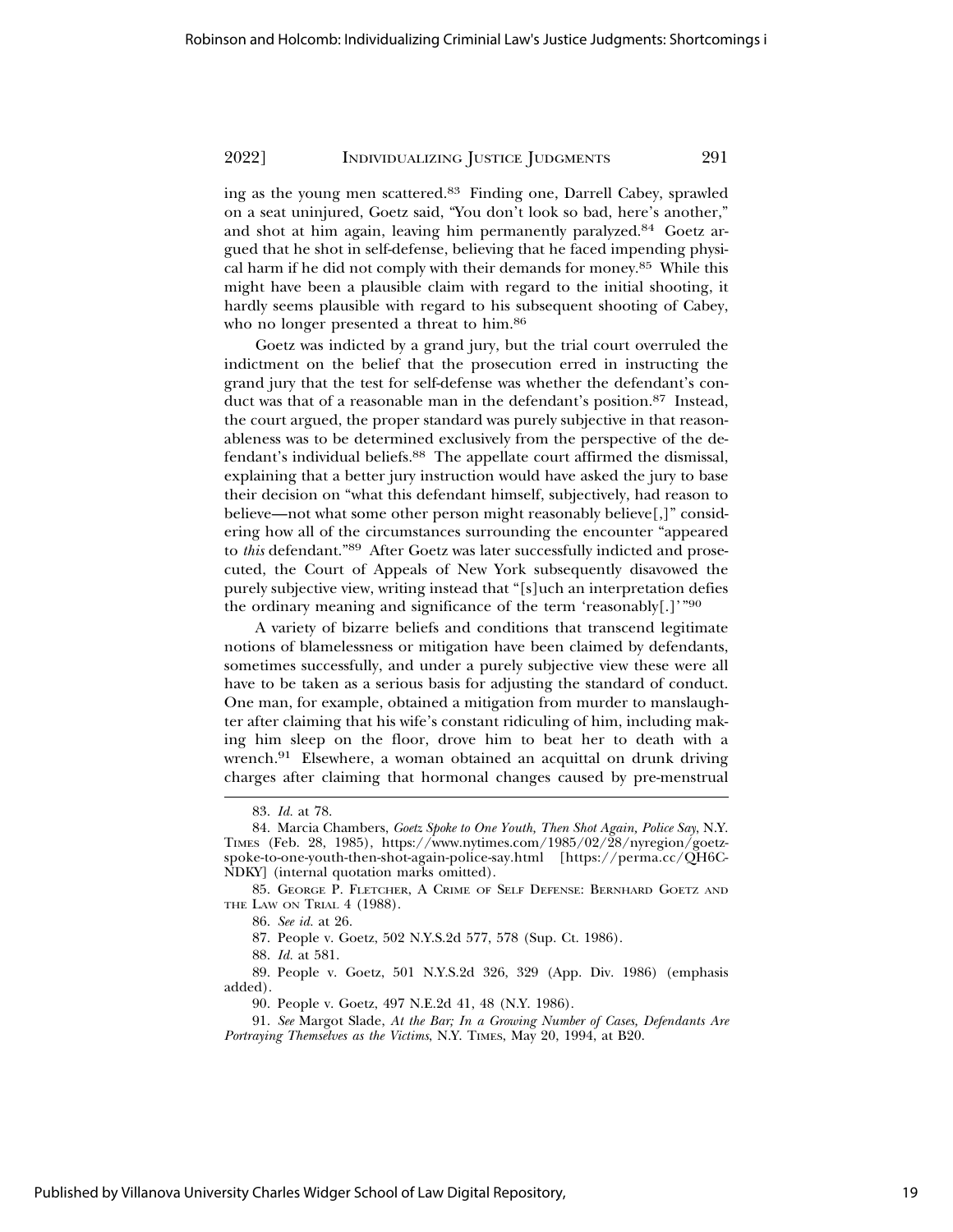syndrome drove her to commit disruptive and reckless acts.<sup>92</sup> A teenager who murdered an eighty-two-year-old woman claimed a mitigation for "television intoxication" that he said brainwashed him into becoming more violent.93 And a man charged with rape argued that he was so influenced by the 1939 film *Gone With the Wind* that he fully believed that sex should be spontaneous, and that a woman who resists at first will eventually willingly give in if pushed hard enough.<sup>94</sup>

Under a completely subjective standard, these claims and the countless other questionable individualizing claims that have been raised in real cases might well be granted. But mitigation in such cases with which the vast majority of the public would likely not sympathize undermines both retributive and utilitarian goals of punishment.

Principles of desert require defendants to make efforts to resist lawbreaking even if they have impulses toward criminality that are not experienced by the average person.95 The criminal law is premised on actionguiding principles wherein people are understood to be capable of moderating their own behavior in order to remain on the side of lawfulness.<sup>96</sup> It is the people who make little to no effort at self-control, or who consciously disregard the rules of conduct, that appear most blameworthy and deserving of punishment.97 In that sense, claims of mitigation or excuse, which rely on personal biases—such as racism, homophobia, or misogyny—or which rely on bizarre phobias, pseudoscientific medical conditions, or media consumption serve only to diminish and mock the important role that individualization can play in cases like the intellectually disabled statutory rapist, described above, or the woman who kills her violent husband after he has abused her for years.

It is important to note, however, that hateful beliefs, on the one hand, and phobias or quasi-pathological idiosyncrasies, on the other, are not to be regarded equivalently. While rejection of the former is based on a nor-

95. *See* PAUL H. ROBINSON & MICHAEL T. CAHILL, LAW WITHOUT JUSTICE: WHY CRIMINAL LAW DOESN'T GIVE PEOPLE WHAT THEY DESERVE 50 (2006).

96. *See* HART, *supra* note 35, at 89.

<sup>92.</sup> *See* Martin Kasindorf, *Allowing Hormones to Take the Rap; Does the PMS Defense Help or Hinder Women?*, NEWSDAY (Suffolk, N.Y.), June 16, 1991, at 17.

<sup>93.</sup> *See* Tom Shales, *Zamora is Guilty, But What About TV?*, WASH. POST, (Oct. 9, 1977), https://www.washingtonpost.com/archive/lifestyle/1977/10/09/zamorais-guilty-but-what-about-tv/3e295cd4-1b8e-4513-a558-1ecef73816c6/ [https:// perma.cc/SW5N-FMTR].

<sup>94.</sup> *See* Irene Lacher, *The Rape Debate: Is There an Epidemic of Sexual Assaults? Or Just a Wave of Politicized Hysteria? From Bedroom to Courtroom, The Rules are Changing*, L.A. TIMES (Oct. 17, 1993), https://www.latimes.com/archives/la-xpm-1993-10-17 vw-46750-story.html [https://perma.cc/7FEG-3DDL]; Tom Kuntz, *Word for Word. A Scholarly Debate; Rhett and Scarlett: Rough Sex or Rape? Feminists Give a Damn*, N.Y. TIMES (Feb. 19, 1995), https://www.nytimes.com/1995/02/19/weekinreview/ word-for-worda-scholarly-debate-rhett-scarlett-rough-sex-rape-feminists-give.html [https://perma.cc/VA6B-WAXK].

<sup>97.</sup> *See* Peter Westen, *Two Rules of Legality in Criminal Law*, 26 L. & PHIL. 229 (2007).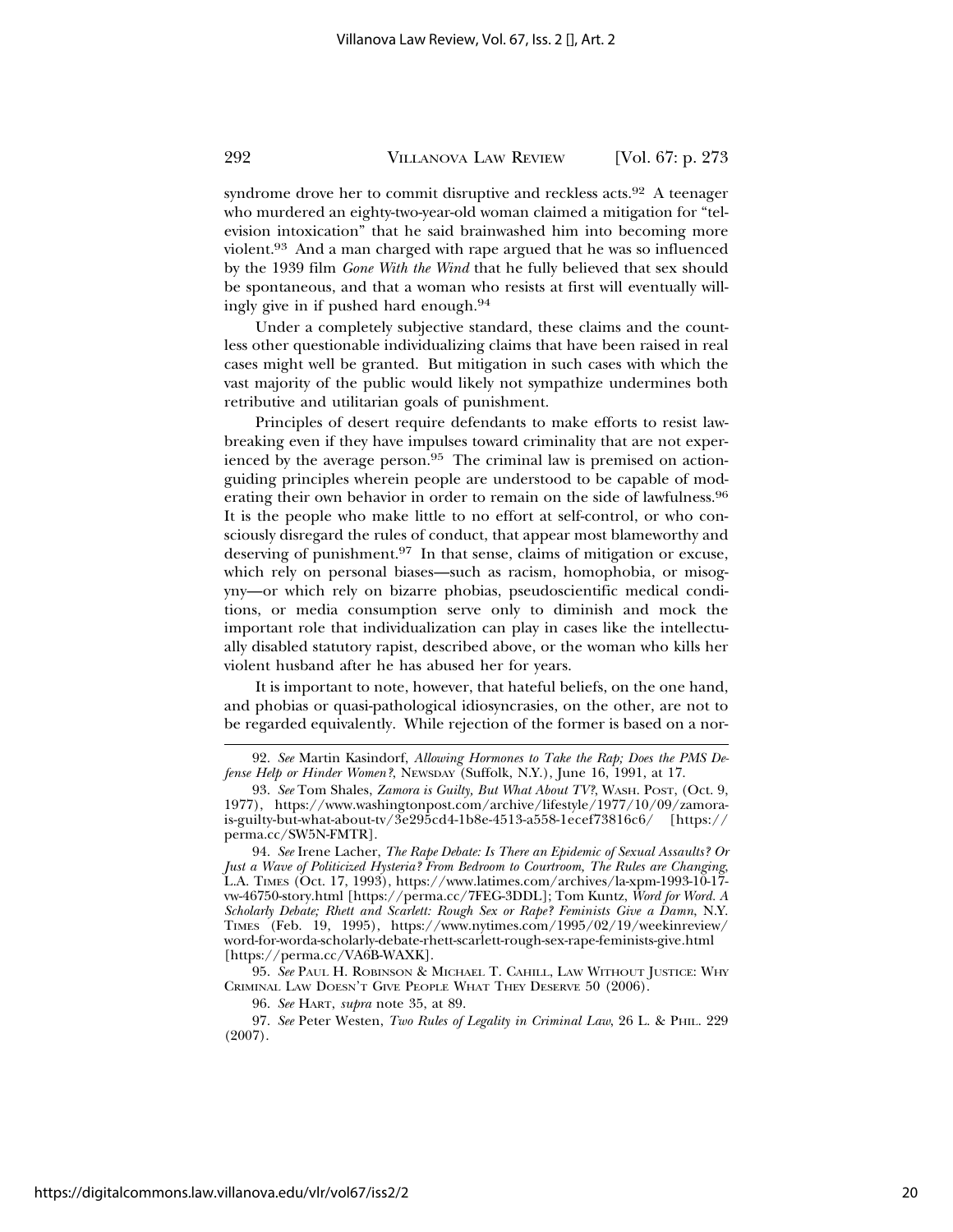mative claim, asserting that the most insidious, loathsome views should never provide a basis for exculpation or mitigation for fear that such might be taken as approving or accepting the beliefs, the latter is an observation that absurd beliefs and pseudo-medical conditions should not be taken into account because they have insufficient effect in reducing blameworthiness. The larger point here is that a purely subjective standard would include all of these cases—both the hateful and the ridiculous—within its ambit, considering them on equal grounds, and ought to be rejected.

#### D. *The Scope of the Problem: Rules of Conduct Versus Principles of Adjudication*

How broad is the challenge of resolving the fundamental tension in criminal law between reliance upon an objective or subjective standard? Is the project so overwhelming in scope that it is beyond practical resolution? One important distinction among criminal law doctrines dramatically reduces the size of the problem and makes its resolution considerably more feasible.

Criminal law has two distinct functions: providing *ex ante* rules of conduct and setting out *ex post* principles of adjudication.<sup>98</sup> And each criminal law rule, or piece of a rule, serves either one function or the other.

<sup>98.</sup> *See generally* P.S. ATIYAH & ROBERT S. SUMMERS, FORM AND SUBSTANCE IN ANGLO-AMERICAN LAW: A COMPARATIVE STUDY IN LEGAL REASONING, LEGAL THEORY AND LEGAL INSTITUTIONS 120–31 (1987) (describing rules of conduct as antecedent to principles of adjudication); Henry M. Hart, Jr. & Albert M. Sacks, The Legal Process: Basic Problems in the Making and Application of Law, Problem No. 1 155–58 (1958) (unpublished manuscript) (on file with author) (distinguishing rules, standards, policies, and principles as being according to their purposive content); Louis Kaplow, *Rules Versus Standards: An Economic Analysis*, 42 DUKE L.J. 557, 586–96 (1992) (explaining that "rules typically are more costly than standards to create, whereas standards tend to be more costly for individuals to interpret when deciding how to act and for an adjudicator to apply to past conduct"); ROSCOE POUND, AN INTRODUCTION TO THE PHILOSOPHY OF LAW 115-23 (1922) (explaining that rules are "definite, detailed provisions for definite, detailed states of fact" and principles are "made use of to supply new rules, to interpret old ones, to meet new situations, to measure the scope and application of rules and standards and to reconcile them when they conflict or overlap"); Ronald M. Dworkin, *The Model of Rules*, 35 U. CHI. L. REV. 14, 22–29 (1967) ("The difference between legal principles and legal rules is a logical distinction. Both sets of standards point to particular decisions about legal obligation in particular circumstances, but they differ in the character of the direction they give. Rules are applicable in an all or nothing fashion . . . ."); Roscoe Pound, *Hierarchy of Sources and Forms in Different Systems of Law*, 7 TUL. L. REV. 475, 482–87 (1933) (defining rules as "precepts attaching a definite detailed legal consequence to a definite, detailed factual situation" and principles as "authoritative points of departure for legal reasoning, employed continually and legitimately where cases are not covered or are not fully or obviously covered by rules in the narrower sense").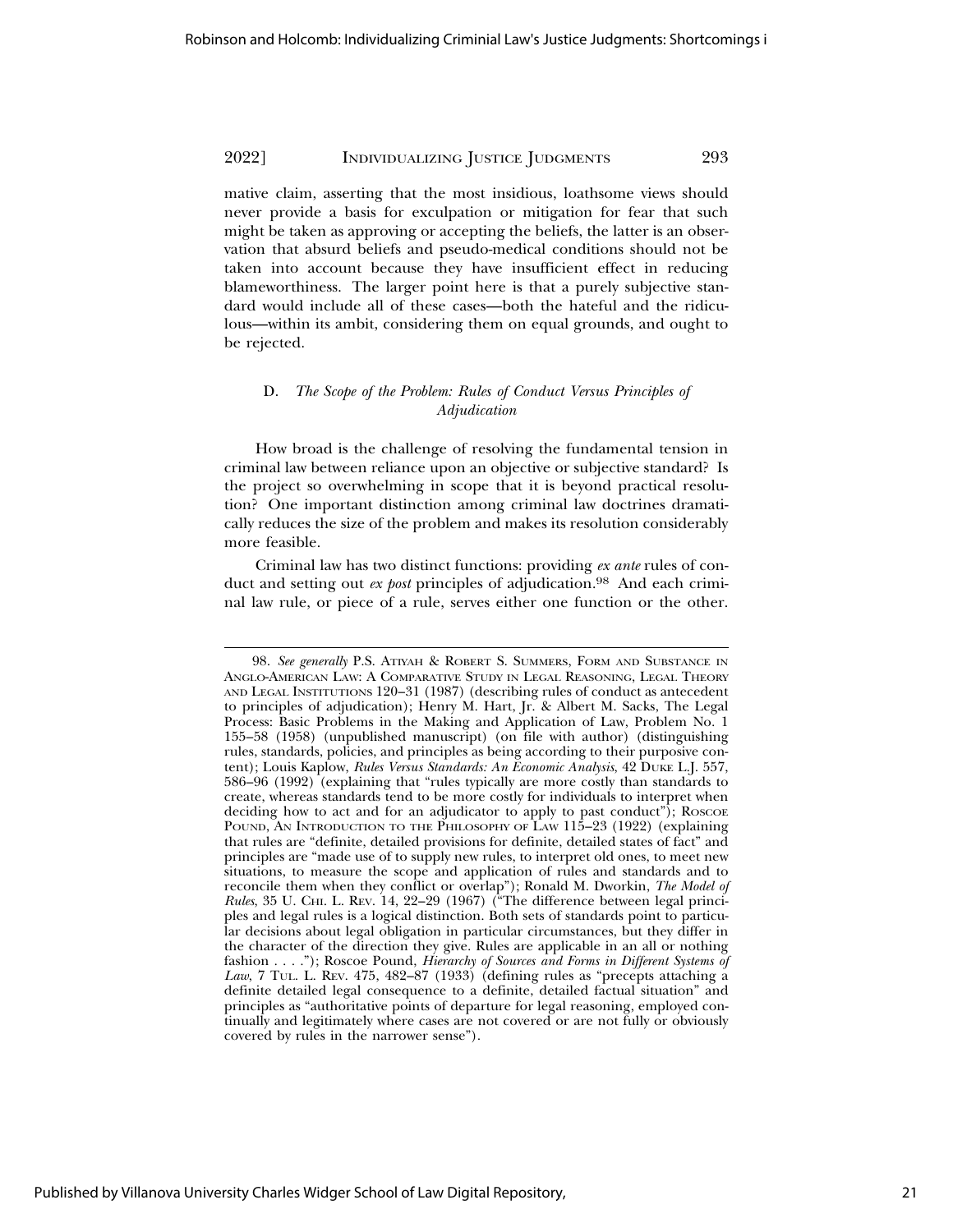One could pull these two kinds of roles apart to create a separate code of conduct and a code of adjudication.<sup>99</sup>

The *rules of conduct* define offenses in terms of objective conduct and circumstance elements. They describe not only what conduct is prohibited, but also what conduct is required.<sup>100</sup> They also describe, in the context of justification defenses, when a person is permitted to engage in conduct that is otherwise prohibited.101 Killing another is normally a violation of the rules of conduct, but doing so when is necessary to defend against an unlawful aggressor is not a violation of the conduct rules. The *principles of adjudication*, in contrast, set out the minimum culpability requirements for offenses liability, as well as provide doctrines of excuse that offer a defense even if all offense requirements are satisfied.102 The graphic below provides a simplified illustration of how these doctrines interrelate.



Rules of conduct and principles of adjudication differ in their aims. While rules of conduct strive to be clearly understood and easily recalled by the public, principles of adjudication are often complex and nuanced

101. *See id.* at 736.

<sup>99.</sup> *See* PAUL H. ROBINSON, STRUCTURE AND FUNCTION IN CRIMINAL LAW 136–40 (1997) [hereinafter STRUCTURE AND FUNCTION IN CRIMINAL LAW]. Indeed, this is an exercise that has already been done. *See* Paul H. Robinson, *Structuring Criminal Codes to Perform Their Function*, 4 BUFF. CRIM. L. REV. 1 (2000); Paul H. Robinson, Peter D. Greene & Natasha R. Goldstein, *Making Criminal Codes Functional: A Code of Conduct and a Code of Adjudication*, 86 J. CRIM. L. & CRIMINOLOGY 304–65 (1996).

<sup>100.</sup> *See Rules of Conduct and Principles of Adjudication*, *supra* note 31, at 732.

<sup>102.</sup> The graphic below is reproduced from STRUCTURE AND FUNCTION IN CRIMINAL LAW, *supra* note 98, at 141.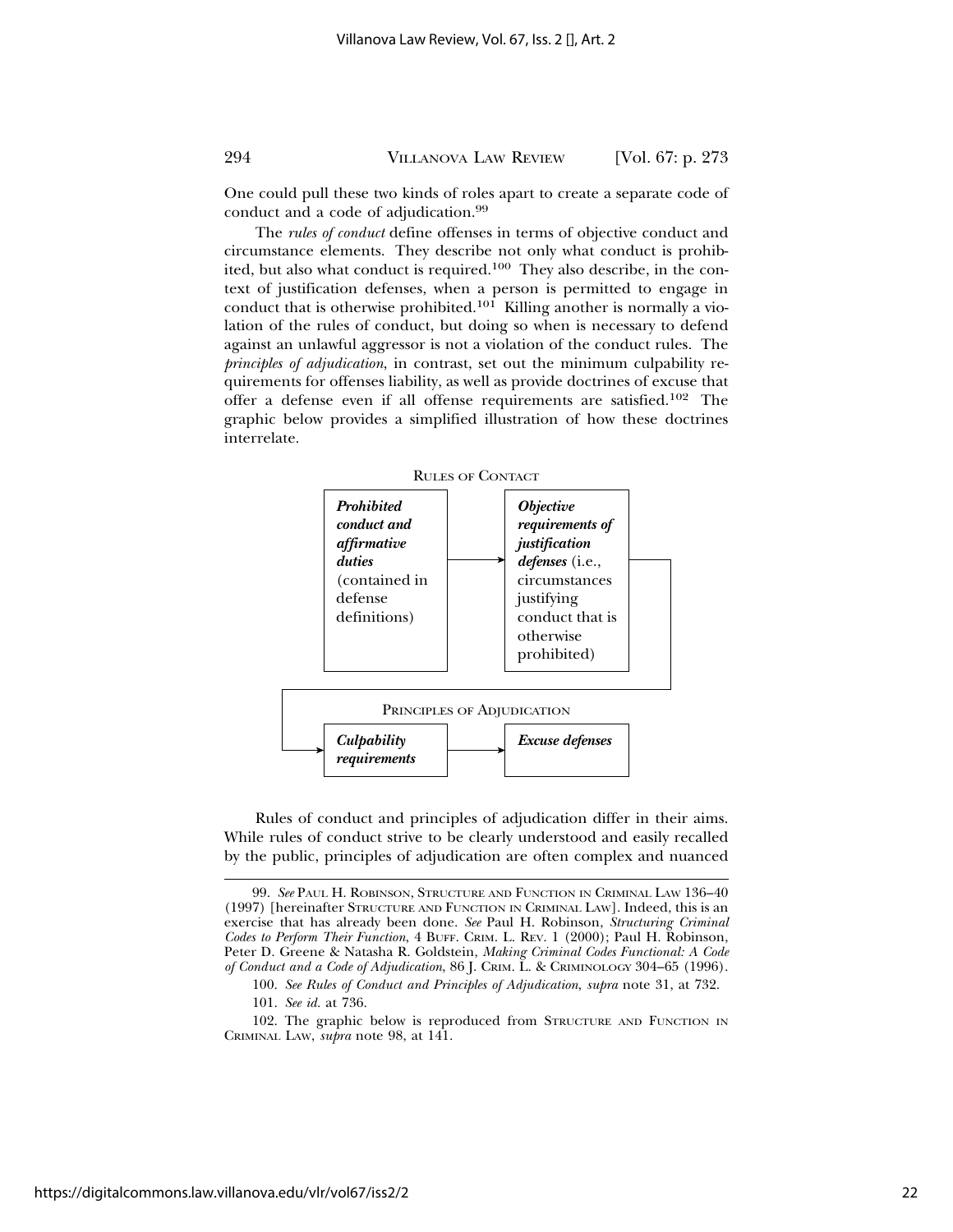in order to accurately capture the public's intuitions of justice.103 This difference suggests that these two aspects of a criminal code press for different kinds of formulations: one is blunt and clear-cut, while the other is necessarily filled with variables and subjectivity.<sup>104</sup>

The distinction between the *ex ante* rules of conduct and the *ex post* principles of adjudication is important for our present inquiry regarding individualization factors because, it must now be clear, the individualization problem exists only with regard to the latter group of doctrines, doctrines of *ex post* adjudication. These criminal law rules, embodied in offense culpability requirements, formal offense mitigations, and complete excuse defenses, represent only a subset of criminal code provisions, which makes the scope of the individualization problem more limited and focused than it would otherwise be.

# II. CURRENT LAW'S ATTEMPTS TO DEAL WITH THE INDIVIDUALIZATION PROBLEM

How does current criminal law handle the tension between an objective and a fully-individualized standard that arises in principles of adjudication: culpability requirements, statutory mitigations, and excuse defenses? Unfortunately, its record is at best mixed. In many if not most jurisdictions, the law adopts a purely objective standard in a wide variety of doctrines, ignoring even powerful individualization factors that significantly reduce the offender's blameworthiness, as illustrated in Section II.A below. Some jurisdictions do attempt to partially individualize the objective standard, at least with regards to some adjudication doctrines, as illustrated in Section II.B. This partial individualization frequently avoids what would otherwise be potentially serious injustice, but unfortunately the partial-individualization effort is incomplete and ad hoc. The need for more complete guidance on the issue of individualization is illustrated by Section II.C, which gives examples of individualizations that should probably be universally excluded from consideration, such as racism and homophobia, even though defense counsel might well be able to argue that they played a significant role in bringing about the offense and arguably should be seen as reducing the actor's blameworthiness. The most obvious conclusion from this review of current law's treatment of individualization factors is its serious inconsistency and unpredictability, both among different jurisdictions and within a single jurisdiction, demonstrating the criminal law's lack of guidance on how individualization factors should be dealt with.

<sup>103.</sup> *See Rules of Conduct and Principles of Adjudication*, *supra* note 31*,* at 732. 104. *See id.*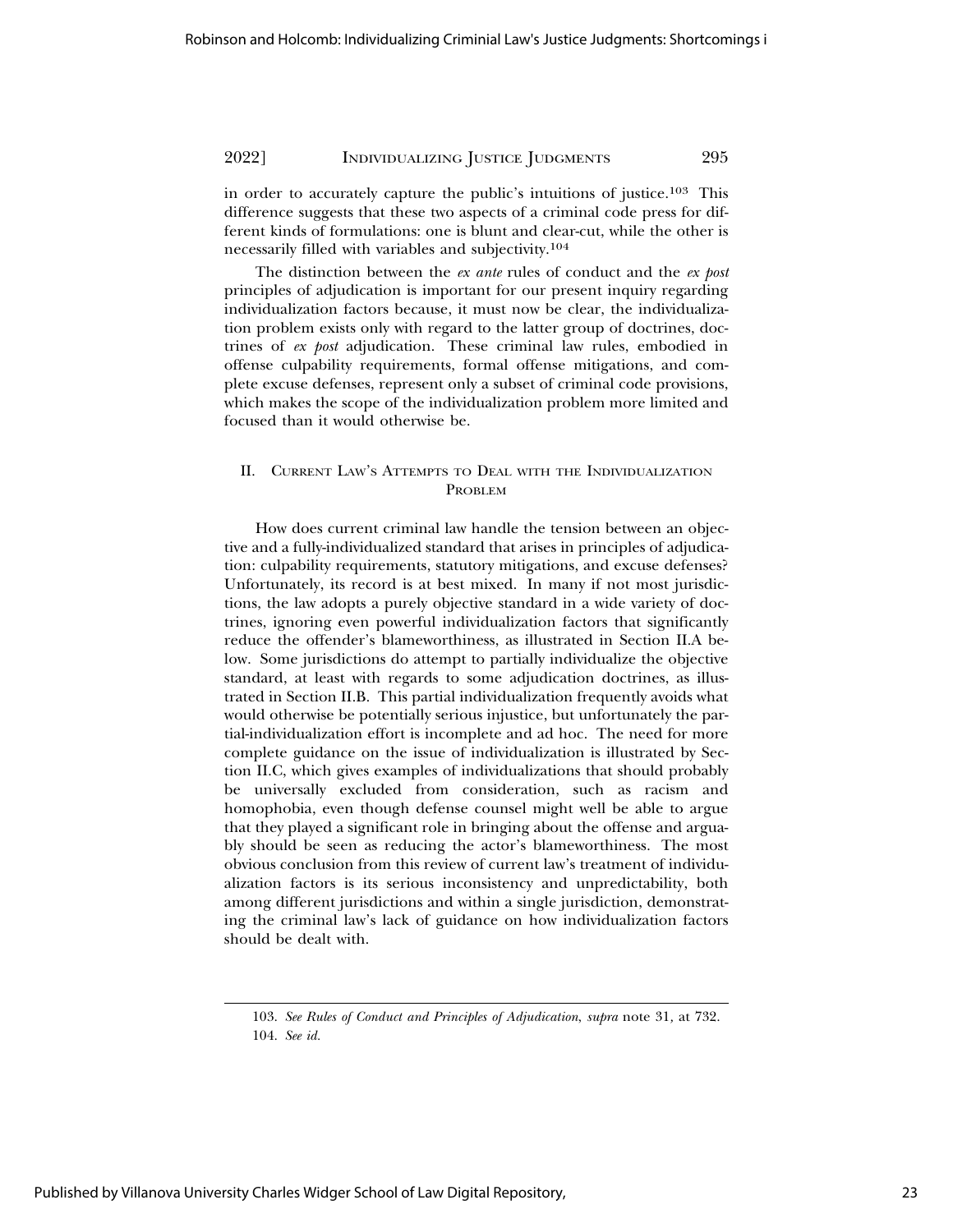#### A. *Objective Limitations on Adjudication Doctrines*

Outlined below are five cases in which offenders were tried and convicted under an objective standard despite their efforts to introduce individualizing factors that could have significantly reduced the judgment of their blameworthiness. The cases span a variety of criminal law doctrines in which the notion of the objective "reasonable person" has been invoked, including negligence, provocation, and mistaken self-defense. Each case results in an unsatisfactory outcome in which a defendant is punished without regard for their personal circumstances and psycho-social history. Not only do these cases fail to provide just deserts, but they diminish the moral credibility of the justice system by holding offenders to standards they cannot meet.

*Negligence*. Walter Williams and his wife Bernice Williams are both members of the Shoshone Native American tribe and neither are formally educated.105 The couple's seventeen-month-old son cries constantly, has swelling in his cheeks, runs a high fever, and has an odor coming from his mouth.106 The Williamses discuss taking their son to the doctor but decide to wait, giving him aspirin in the interim.107 They are wary of seeking medical care because it is common for Child Protective Services to separate Native American children from their families and put them into foster homes with non-Native American parents.108 Eleven days after he first showed symptoms, the child dies.<sup>109</sup> His autopsy reveals that an abscessed tooth developed into a gangrenous infection, which would have been preventable had the parents sought medical care.110 The Williamses are charged with manslaughter for negligently failing to provide proper medical care for their son.<sup>111</sup>

The trial court finds the couple guilty.<sup>112</sup> On appeal, the couple argues that they did not willfully fail to provide necessary medical attention.113 The appellate court, however, offers only an objective standard of negligence, explaining that negligence "describes a failure to exercise the 'ordinary caution,'" where ordinary caution is "the kind of caution that a man of reasonable prudence would exercise under the same or similar conditions."114 The notion of "reasonable prudence" is narrowly construed, allowing no space to take into account the Williams' education,

<sup>105.</sup> State v. Williams, 484 P.2d 1167, 1169–70 (Wash. Ct. App. 1971).

<sup>106.</sup> *Id.* at 1170.

<sup>107.</sup> *Id.*

<sup>108.</sup> *Id.*; *see also* William Byler, *The Destruction of American Indian Families*, *in* THE DESTRUCTION OF AMERICAN INDIAN FAMILIES 1–11 (Steven Unger ed., 1977).

<sup>109.</sup> *Williams*, 484 P.2d at 1170.

<sup>110.</sup> *Id.* at 1173.

<sup>111.</sup> *Id.* at 1169.

<sup>112.</sup> *See id.* at 1170–72 (explaining that the defendants "had no excuse that the law will recognize for not taking the baby to a doctor").

<sup>113.</sup> *Id.* at 1170–71.

<sup>114.</sup> *Id.* at 1171.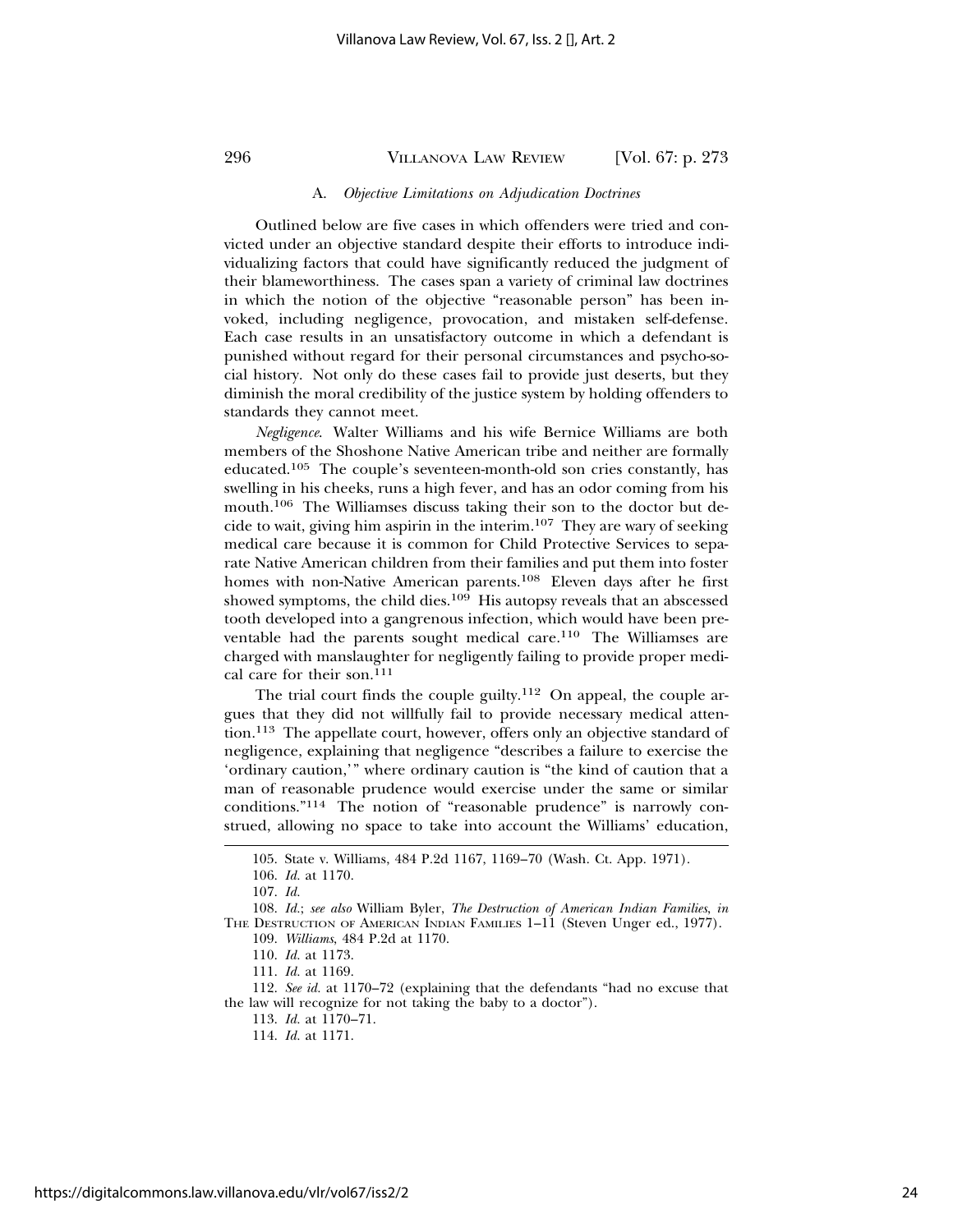cultural upbringing, or reasons to distrust Child Protective Services.115 As the court explains, "If . . . the conduct of a defendant, regardless of his ignorance, good intentions and good faith, fails to measure up to the conduct required of a man of reasonable prudence, he is guilty of . . . negligence  $\dots$  . "<sup>116</sup> Though the Williamses had only the best of intentions, as they loved their child dearly, the Washington Court of Appeals upholds the conviction for manslaughter. $117$ 

The case of Raymond Garnett, described above,<sup>118</sup> provides another example of a defendant whose lack of sophistication raises doubts about the propriety of the criminal liability imposed. Recall that Garnett has an intellectual disability that leaves him often confused and struggling to comprehend social cues.119 At age twenty, he is introduced to a thirteenyear-old girl who, along with her friends, tells Garnett she is sixteen.<sup>120</sup> Garnett is cognitively similar to someone her age. The girl helps Garnett sneak into her bedroom and the two spend the night talking, which eventually leads to intercourse.121 For both, it is their first time. Nine months after the encounter, the girl gives birth to a baby, and Garnett is arrested and convicted of statutory rape.<sup>122</sup>

Imagine that Garnett had lived in New Mexico,<sup>123</sup> Alaska,<sup>124</sup> or California,125 where courts have adopted the view, based either on legislation or judicial decision, that a reasonable mistake of age can be introduced as a defense to statutory rape. Using a purely objective standard, these states ask how the defendant's conduct compares to that of a reasonable person. Court in Alaska, for example, provide the defense where the mistake is not negligent—that is, where the actor does not perceive a risk that their sexual partner is underage, and the failure to perceive such risk is not a gross deviation from the standard of care that a reasonable person would observe in the actor's situation.<sup>126</sup> But Garnett, with his cognitive disabilities, does not perceive the risk of an underage partner that an objective, reasonable person would have perceived. Despite the fact that Garnett could

124. *See, e.g.*, State v. Guest, 583 P.2d 836, 840 (Alaska 1978).

<sup>115.</sup> *Id.*

<sup>116.</sup> *Id.*

<sup>117.</sup> *See* PAUL H. ROBINSON, WOULD YOU CONVICT? SEVENTEEN CASES THAT CHALLENGED THE LAW 142 (1999). The couple is sentenced to three years imprisonment, with their sentences suspended. *Id.*

<sup>118.</sup> *See supra* Section I.B.

<sup>119.</sup> Garnett v. State, 632 A.2d, 797, 798 (Md. 1993).

<sup>120.</sup> *Id.* at 799.

<sup>121.</sup> *Id.*

<sup>122.</sup> *Id.*

<sup>123.</sup> *See, e.g.*, Perez v. State, 803 P.2d 249, 251 (N.M. 1990).

<sup>125.</sup> *See, e.g.*, People v. Hernandez, 393 P.2d 673, 677 (Cal. 1964).

<sup>126.</sup> *See Guest*, 583 P.2d at 840.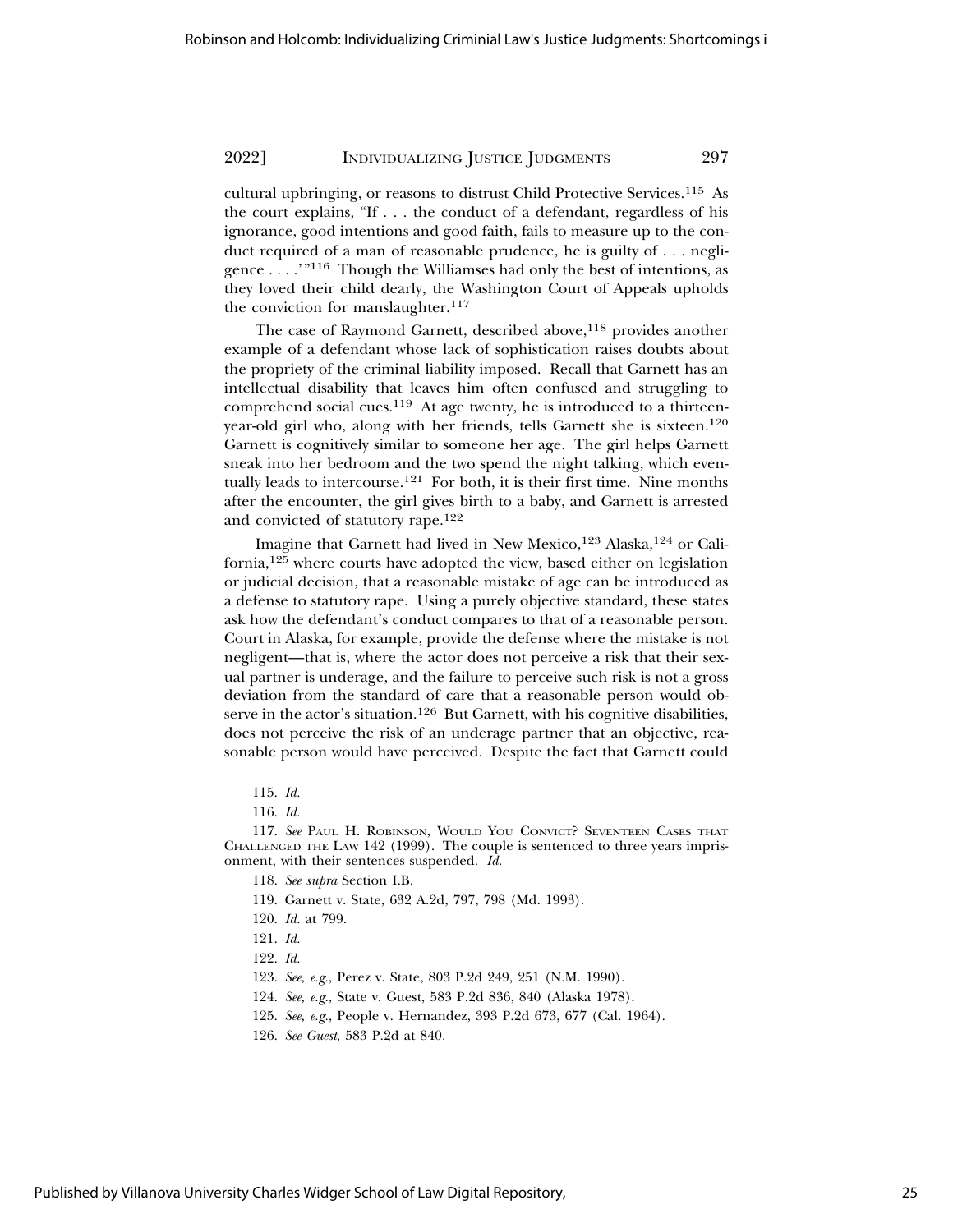not meet the reasonable person standard, he would be held liable for a negligent mistake as to age in these jurisdictions.<sup>127</sup>

*Provocation.* Like negligence doctrine, provocation cases commonly rely upon an objective standard. Consider, for example, the case of John Gounagias, a recent immigrant from Greece living in a small, tightly-knit Greek community in Washington.128 One night Gounagias' roommate notices Gounagias in a drunken state and, as Gounagias lies helpless, the roommate sodomizes him.129 The next day, the roommate brags openly about his humiliation of Gounagias.130 Everywhere Gounagias goes, he is tormented by the suggestive gestures and crude remarks.<sup>131</sup> Humiliated and having severe headaches, Gounagias' frustration builds.132 Three weeks after the incident, after one particularly cruel bout of public humiliation at the local coffeeshop, Gounagias storms out to find the man who raped him and shoots him while he is sleeping.133 Gounagias is charged with murder.<sup>134</sup>

At trial, Gounagias argues that he was provoked by the assault and the repeated taunts, which caused him to become "sick" and "enraged."<sup>135</sup> The court applies a fixed rule that too much time has passed between the sexual assault and his homicidal response136 and accordingly holds Gounagias to an objective standard, which provides that provocation can only be a mitigation where it has a "reasonable tendency to produce sud-

- 131. *Id.*
- 132. *Id.* at 10–11.
- 133. *Id.*
- 134. *Id.* at 10.
- 135. *Id.*

<sup>127.</sup> Of course, a majority of jurisdictions impose strict liability for mistake as to age in statutory rape, thereby foreclosing any possibility of any defendant receiving a mistake defense:

<sup>[</sup>T]he majority of courts that have considered this issue continue to reject the reasonable mistake of a victim's age as a defense to statutory-rape and maintain their allegiance to the common law. We note that our research involving statutory-rape cases has revealed that the highest appellate courts of only four states have judicially recognized the mistake of fact defense.

State v. Yanez, 716 A.2d 759, 763 (R.I. 1998) (footnote omitted) (citation omitted); *see also* Colin Campbell, Annotation, *Mistake or Lack of Information as to Victim's Age as Defense to Statutory Rape*, 46 A.L.R. 5th 499 (1997); 2 WHARTON'S CRIMINAL LAW § 25:19 (16th ed. 2021) ("In most jurisdictions, it is no defense that the defendant did not know the victim's age or reasonably believed the victim to be of the age of consent.); 65 AM. JUR. 2D *Rape* § 77 (2021) ("Generally . . . the defendant's knowledge of the age of the female is not an essential element of the crime of statutory rape, and therefore, it is no defense that the accused reasonably believed that the prosecutrix was of the age of consent.").

<sup>128.</sup> State v. Gounagias, 153 P. 9, 10 (Wash. 1915).

<sup>129.</sup> *Id.*

<sup>130.</sup> *Id.*

<sup>136.</sup> *Id.* at 14 (explaining that "a cumulative result of repeated reminders of a single act of provocation occurring weeks before . . . . had no tendency to prove sudden anger and resentment").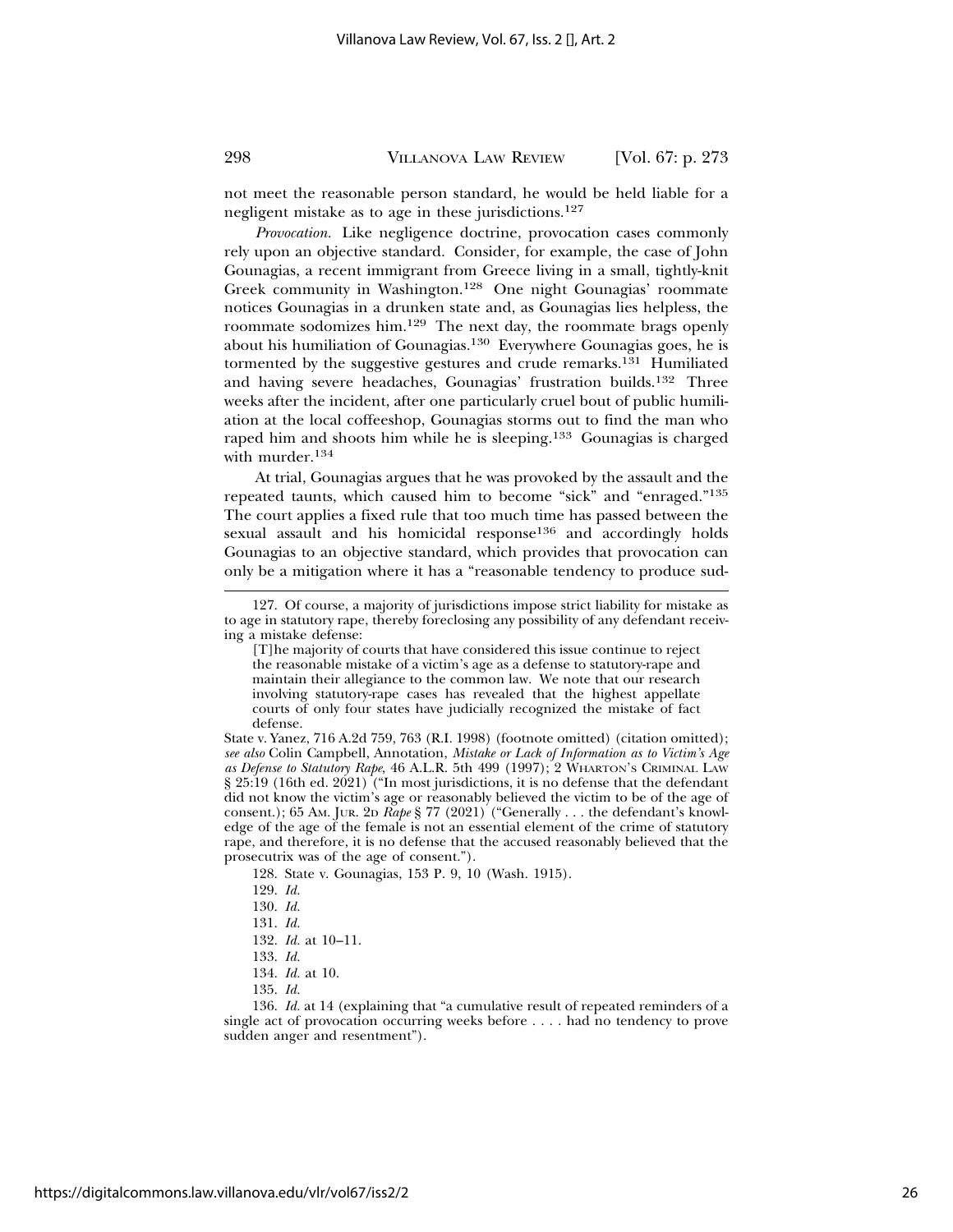den and uncontrollable anger . . . in the ordinary man."137 Excluding from the trial evidence that Gounagias' post-rape life had been turned into a series of jeers and humiliations from his only acquaintances in the United States, the court convicts him of first-degree murder and sentences him to life in prison.<sup>138</sup>

*Mistaken Self-Defense.* Perhaps more than any other criminal law doctrine, mistaken self-defense cases allow courts to affect significant injustice where they hold a marginalized defendant to an objective standard that fails to appreciate the complexities and challenges of the offender's personal situation and experiences. Consider, for example, the case of Vladimir Sotelo-Urena, a homeless man in California.139 When homeless shelters are overcrowded, Sotelo-Urena commonly has no choice but to sleep on the streets.<sup>140</sup> One night, while sleeping in a park, Sotelo-Urena is attacked by three men who stab him several times.141 He is traumatized by the incident and begins to carry a kitchen knife with him for self-defense, increasingly afraid that someone will hurt him.142 A few weeks later, Sotelo-Urena is once again forced to sleep on the streets, and he sets up camp outside of a local public library. When a man from a nearby homeless encampment who is high on methamphetamines approaches him and asks if he has a cigarette in what Sotelo-Urena perceives as a threatening, aggressive manner,<sup>143</sup> Sotelo-Urena pulls out his knife and warns the man to leave him alone.<sup>144</sup> He sees the man reach into his pocket and believing that the man is reaching for a weapon, Sotelo-Urena stabs and kills him.<sup>145</sup> He is charged with first-degree murder.<sup>146</sup>

At his trial, Sotelo-Urena tries to argue that he was acting in what he honestly believed was self-defense, explaining that his previous violent encounter had primed him to see potential danger in many interactions.<sup>147</sup> He attempts to submit expert testimony to the fact that "homeless individuals experience a heightened sensitivity to perceived threats of violence"

<sup>137.</sup> *Id.* at 12.

<sup>138.</sup> *Id.* at 9, 15; *see also* Paul H. Robinson, *A General Mitigation for Disturbance-Driven Crimes? Psychic State, Personal Choice, and Normative Inquiries*, FAC. SCHOLAR-SHIP PENN L. (Oct. 19, 2018), https://scholarship.law.upenn.edu/cgi/viewcontent.cgi?article=3007&context=faculty\_scholarship [https://perma.cc/78B9- A2ZA].

<sup>139.</sup> People v. Sotelo-Urena, 209 Cal. Rptr. 3d 259, 262 (Ct. App. 2016).

<sup>140.</sup> *Id.*

<sup>141.</sup> *Id.* at 263.

<sup>142.</sup> *Id.*

<sup>143.</sup> *Id.*

<sup>144.</sup> *Id.* ("Defendant told Bloom to get away or he was 'gonna send [him] straight to hell.' Bloom said, 'oh really?' and laughed like he wanted to hurt [Sotelo-Urena]." (first alteration in original)).

<sup>145.</sup> *Id.* ("Defendant explained: 'I wasn't gonna wait for him to get stabbed. Last time it happened is because I waited. And because ya know, I let, you know, him get the best of me, you know, and I wasn't gonna do that a second time.''')

<sup>146.</sup> *Id.* at 265.

<sup>147.</sup> *Id*. at 262.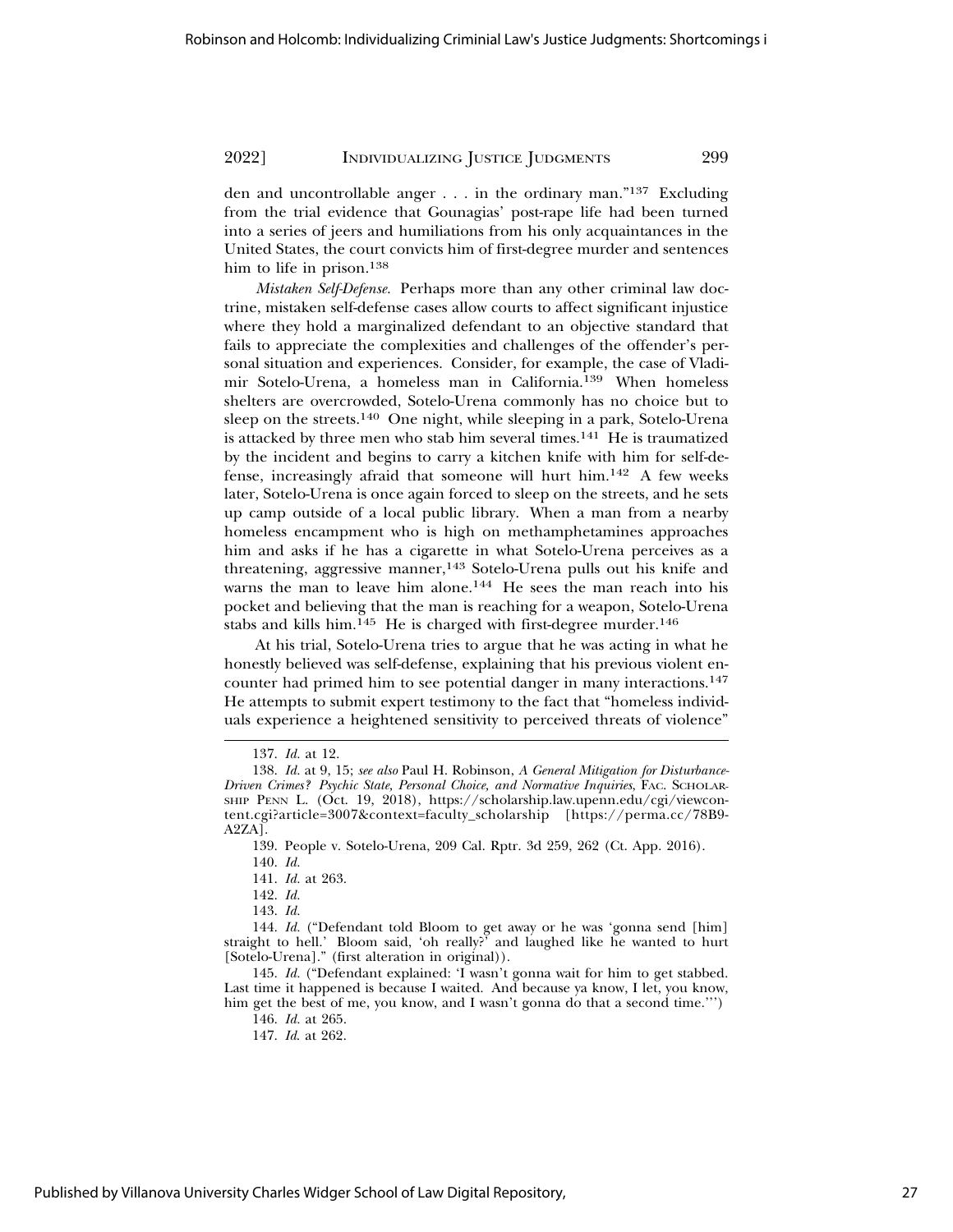as a result of their higher rates of victimization.148 The trial court, however, holds that Sotelo-Urena's experiences are irrelevant to the question of self-defense.149 The issue was not whether Sotelo-Urena was homeless, the court argues, but rather "what risk did he face that anybody would face behind the library  $\dots$  at night?"<sup>150</sup> In support of his decision to hold Sotelo-Urena to the objective, reasonable person standard, the judge further explains, "Everyone is subject to the same risks. I don't think it's a subject for expert opinion[.]"<sup>151</sup> Sotelo-Urena is denied any mitigation or excuse, convicted of first-degree murder, and sentenced to twenty-six years to life in prison.<sup>152</sup>

A similarly troubling case in which an objective standard excludes consideration of personal experiences with violence when making a claim of self-defense is that of Garland Hampton.153 He is raised in a violent, impoverished home in a tough neighborhood in Milwaukee.154 From the age of two, his home existence is sufficiently chaotic and dangerous that Child Welfare Services begin monitoring the household.<sup>155</sup> At age six, Hampton witnesses his mother shoot another woman, and at nine years old he sees his mother shoot and kill her boyfriend.156 Child Welfare Services moves Hampton to his grandmother's home in the same neighborhood, but she is equally violent.<sup>157</sup> His grandmother threatens to shoot Hampton for the slightest mistake and beats him regularly.158 Hampton spends most of his early childhood living in fear, believing that the slightest disagreement can turn fatal.159 At fifteen, he begins carrying a gun for self-protection. One night, Hampton accuses his friend of stealing money from him, and the two begin to argue. Hampton's friend draws his gun and begins waving it at Hampton, shouting at him. Fearing that the dispute will turn fatal, as have so many other altercations that he has exper-

<sup>148.</sup> *Id.*

<sup>149.</sup> *Id.*

<sup>150.</sup> *Id.* at 266.

<sup>151.</sup> *Id.* at 267 (internal quotation marks omitted).

<sup>152.</sup> *Id.* at 265; *see also* Paul Payne, *Downtown Santa Rosa Killer Re-Sentenced to 12 Years*, PRESS DEMOCRAT (Jan. 19, 2018), https://www.pressdemocrat.com/article/ news/downtown-santa-rosa-killer-re-sentenced-to-12-years/ [https://perma.cc/ N6Z2-3PPZ] (re-sentencing Sotelo-Urena to twelve years in prison when, on remand from the California Court of Appeals, a jury found that Sotelo-Urena acted in imperfect self-defense).

<sup>153.</sup> State v. Hampton, 558 N.W.2d 884 (Wis. Ct. App. 1996).

<sup>154.</sup> *Id.* at 887; *see* Don Terry, *One Family's Cursed Heirloom: Homicide,* N.Y. TIMES (Dec. 12, 1994), https://www.nytimes.com/1994/12/12/us/one-family-scursed-heirloom-homicide.html [https://perma.cc/L5RE-94PH].

<sup>155.</sup> *See* Don Terry, *One Family's Cursed Heirloom: Homicide,* N.Y. TIMES (Dec. 12, 1994), https://www.nytimes.com/1994/12/12/us/one-family-s-cursed-heirloom-homicide.html [https://perma.cc/L5RE-94PH].

<sup>156.</sup> *Hampton*, 558 N.W.2d at 887.

<sup>157.</sup> *Id.*

<sup>158.</sup> *Id.* at 887.

<sup>159.</sup> *Id.* at 887–88.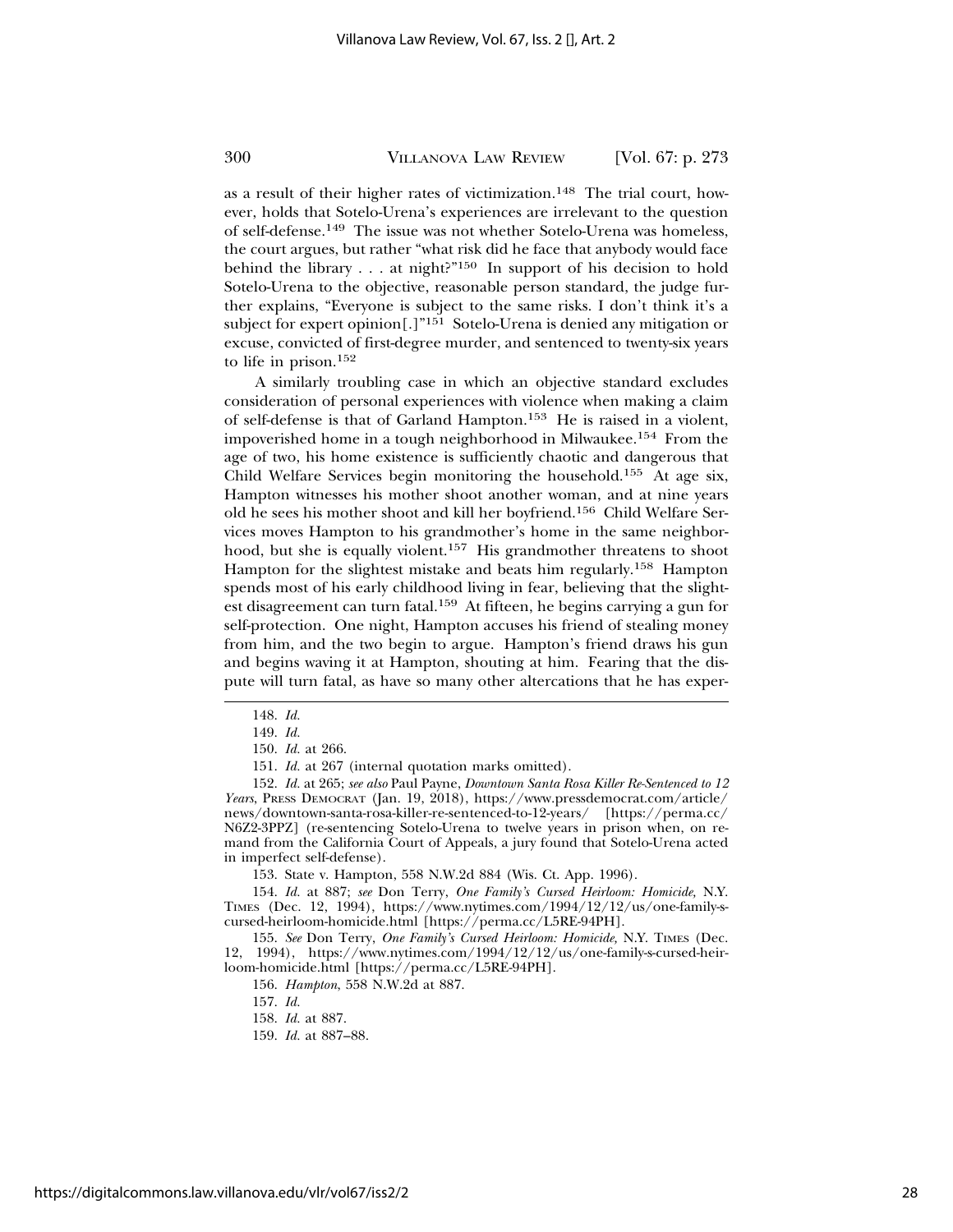ienced, Hampton draws his own gun and shoots his friend, killing him.<sup>160</sup> Hampton is charged with first-degree murder and waived into adult court.161

Hampton tries to argue that he was acting out of an honest belief in the need for self-defense, as one could reasonably expect given his "psycho-social history[.]"<sup>162</sup> The court holds such evidence legally irrelevant and inadmissible.163 Instead, the court instructs the jury that the reasonableness of Hampton's beliefs should be judged according to the standard of a "person of ordinary intelligence and prudence under all the circumstances existing at the time of the offense[.]"164 Upon that instruction, the jury finds Hampton guilty of first-degree murder, and he is sentenced to life in prison.<sup>165</sup>

As the cases of Walter and Bernice Williams, Raymond Garnett, John Gounagias, Vladimir Sotelo-Urena, and Garland Hampton show, where we treat defendants with life-distorting backgrounds or limited capacities acting under trying circumstances as identical to an idealized reasonable person, we perpetuate injustice.

#### B. *Partially Individualizing the Objective Limitations*

 While use of a purely objective standard can fail to provide just deserts in a wide variety of doctrines, use of a partially-individualized standard can avoid such injustice. Below, four cases spanning an array of self-defense and duress scenarios demonstrate how a partially-individualized standard can be essential to doing justice. Such a standard rejects what H.L.A. Hart deemed the "sociologically very naïve" conclusion that there is a "single homogeneous social morality whose mouthpiece the judge can be in fixing sentence, and in admitting one thing and rejecting another as a mitigating or aggravating factor."166 Rather, it takes the offender as she is, with all of her diverse capacities, experiences, and beliefs, and asks what she realistically could or could not have done in the particular circumstances with which she was presented.

<sup>160.</sup> *Id.* at 887.

<sup>161.</sup> *See #100 Precious Lives: Breaking the Cycle of Violence*, NPR MILWAUKEE (Dec. 13, 2016), https://www.wuwm.com/2016-12-13/100-precious-lives-breaking-the-cycle-of-violence [https://perma.cc/3SRY-4GRA].

<sup>162.</sup> *Hampton*, 558 N.W.2d at 889 (internal quotation marks omitted).

<sup>163.</sup> *Id.* at 888.

<sup>164.</sup> *Id.* at 889.

<sup>165.</sup> *Id.* On appeal Hampton argues that the reasonable person standard should be subjectivized so that the reasonable person would be "identical to the actual defendant in terms of personal background and life experience." *Id*. at 890. The appeals court disagrees, explaining that this would "'eviscerate the objective, reasonable person requirement'" by making the "privilege of self-defense . . . vary depending on the background or personal history of the person attempting to exercise the privileges." *Id.* Hampton's conviction is upheld. *Id.* at 893.

<sup>166.</sup> H.L.A. HART, PUNISHMENT AND RESPONSIBILITY: ESSAYS IN THE PHILOSOPHY OF LAW 171 (1968).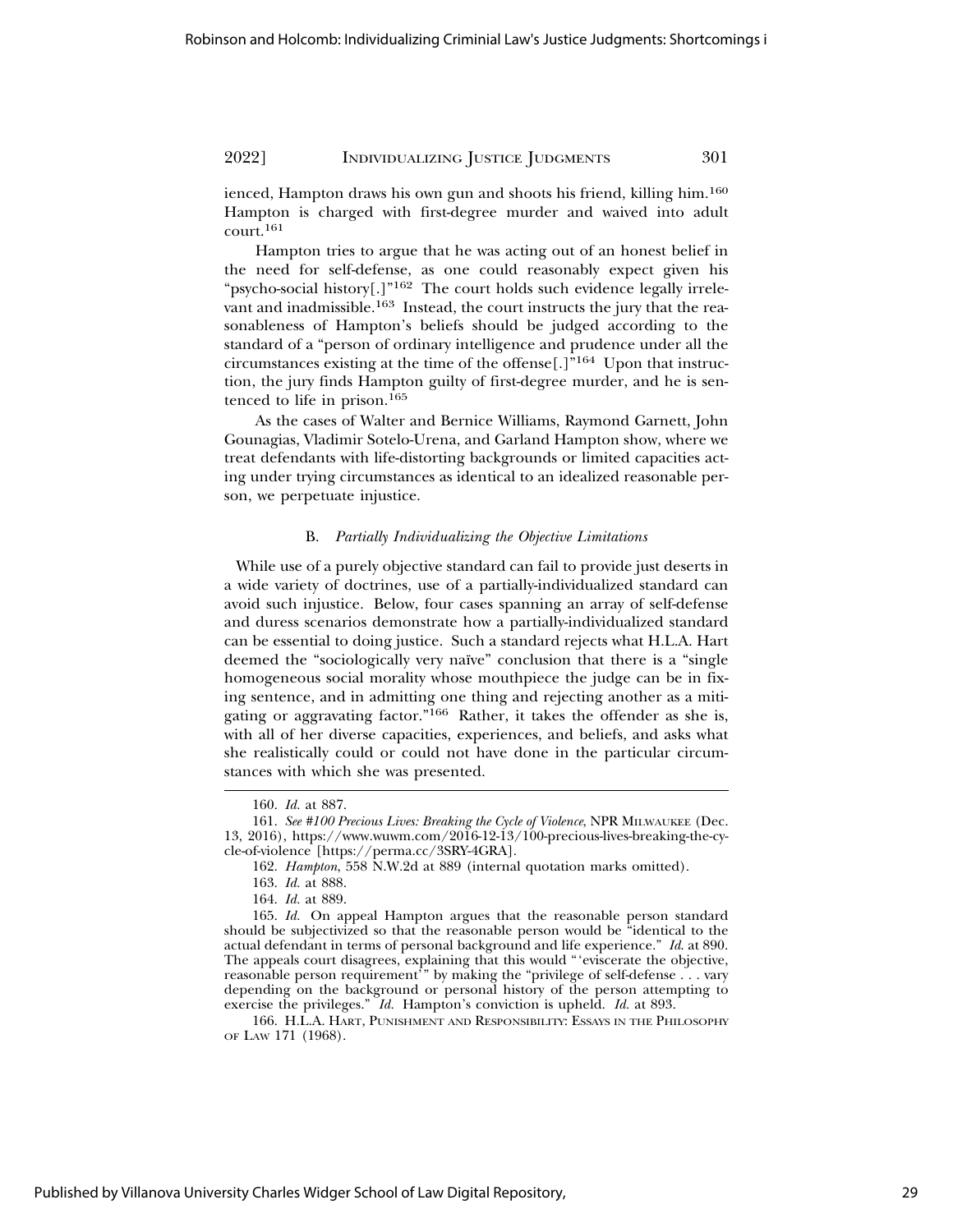*Mistaken Self-Defense*. Consider, for example, the case of Patrick Croy, a Native American living on Shasta tribal territory in California.167 In this part of California, negative stereotyping against Native Americans is widespread.168 As a child, Croy witnesses the local, white police force treat his family and friends with enormous disrespect, taking men and boys into custody for trivial infractions and beating them aggressively while they are detained.169 By the time he is an adult, Croy not only distrusts the local police, but is terrified of them.170 One night, when Croy is twenty-two, he and his friends go to a nearby store.<sup>171</sup> Croy's friends get into a fight with the store clerk, while Croy waits in the car.<sup>172</sup> When the group leaves, the store clerk points to Croy's car and tells a nearby police officer to "[g]et them[.]"173 Without asking further questions, the officer heads off in pursuit.<sup>174</sup> Croy has no idea why the police are following his vehicle but believing that the police operate with relative impunity in their dealings with the native community, he does not want to pull over and find out.<sup>175</sup> Someone in Croy's car fires a shot at the police car, and soon twenty-seven police officers, all of whom are white, are tailing Croy's car.<sup>176</sup> The officers open fire, and Croy's sister is hit by a bullet.177 At one point, later in the melee, Croy gets out of the car and comes within feet of one of the officers, and is shot in the back and arm. Croy responds by shooting the officer in the chest, killing him.<sup>178</sup>

At trial, Croy is prevented from introducing evidence about the relationship between whites and Native Americans in the county where he was raised.179 He is convicted of first-degree murder, attempted murder, conspiracy to commit murder, and assault with a deadly weapon, and is given the death penalty.180 Croy appeals, arguing that he did not intentionally seek to kill the police officer, but rather was acting in self-defense because experience had shown him that white police officers tend to target Native Americans.181 The California Supreme Court finds that evidence of such

- 171. *Croy*, 710 P.2d at 395.
- 172. *Id.*
- 173. *Id.* at 396.
- 174. *Id.*
- 175. *Id.*
- 176. *Id.* at 397.
- 177. *Id.*
- 178. *Id.*
- 179. *See* HARRIS, *supra* note 169, at 251.
- 180. *See id.* at 252.

<sup>167.</sup> People v. Croy, 710 P.2d 392 (Cal. 1985).

<sup>168.</sup> *See* David Talbot, *The Ballad of Hooty Croy: 'True Believer' Attorney Tony Serra Fights His Own Version of the Indian Wars—in a Courtroom*, L.A. TIMES (June 24, 1990), https://www.latimes.com/archives/la-xpm-1990-06-24-tm-1167-story.html [https://perma.cc/34WZ-ZWSK].

<sup>169.</sup> *See* PAUL HARRIS, BLACK RAGE CONFRONTS THE LAW 248 (Richard Delgado & Jean Stefancic eds., 1997).

<sup>170.</sup> *See id.* at 260.

<sup>181.</sup> *See id.* at 251.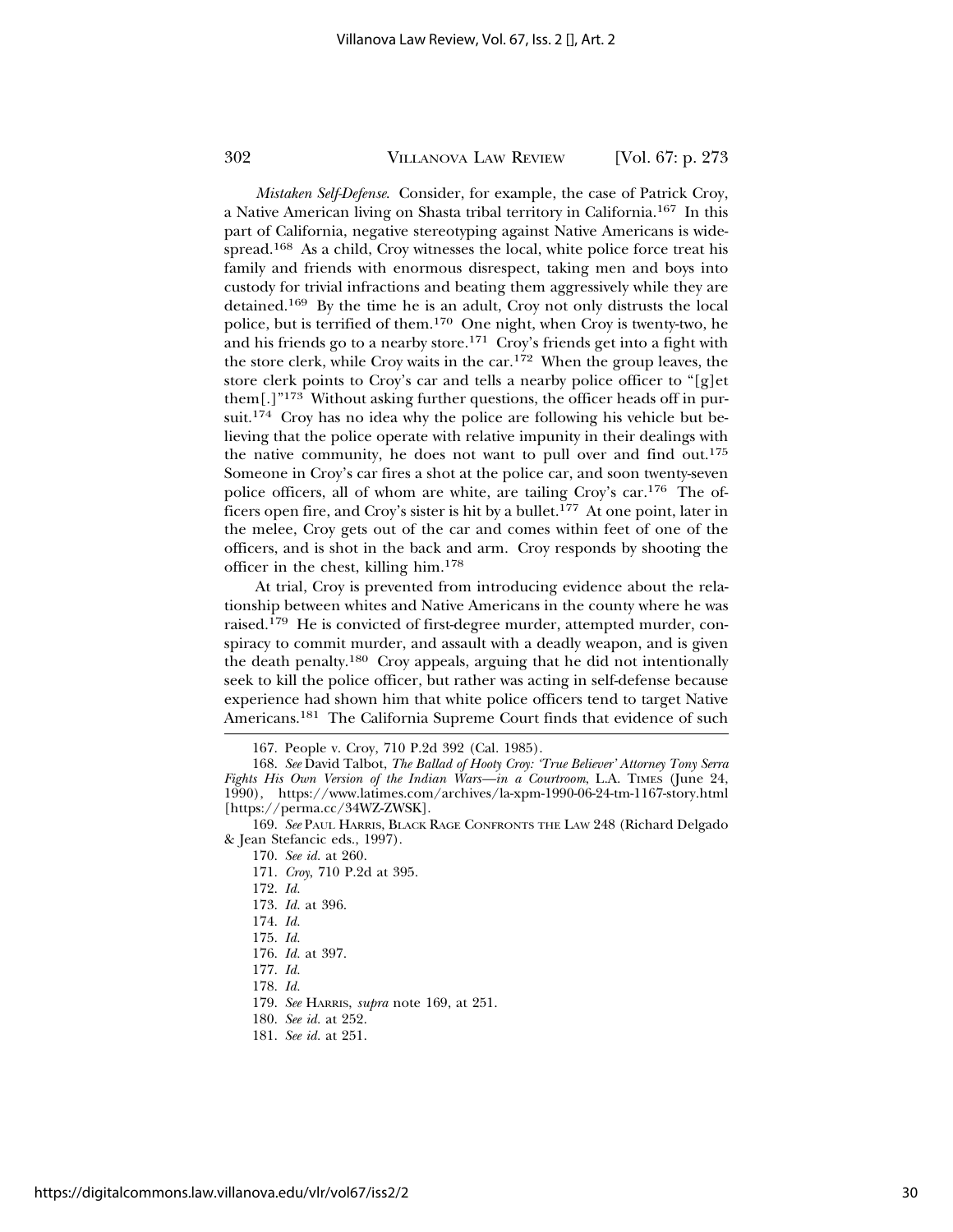fear is relevant to Croy's conduct.182 On remand, Croy's lawyers are permitted to introduce evidence regarding the history of race relations between whites and Native Americans in the county.183 Jurors are invited to put themselves in Croy's shoes.184 A number of experts testify to the ongoing discrimination that Native Americans face, thereby creating a subjective framework within which the jurors could understand Croy's conduct.185 Finally, on direct examination Croy walks the jury through his thought process leading up to the shooting, explaining, "I realized that all the things my grandmother and father had told us were coming true, and they were going to kill us all."186 Drawing a connection between Croy and the legacies of violence and mistrust that characterized relations between whites and Native Americans in the county, the jury finds Croy not guilty on all charges.<sup>187</sup>

For another example, consider the case of Janice Leidholm, a woman living with her husband on a rural farm in North Dakota.188 Leidholm's husband is an alcoholic whose drinking binges frequently result in physical violence targeted at his wife.189 Leidholm is beaten to the point of unconsciousness on more than one occasion.190 Over time, the abuse gets so frequent that Leidholm feels compelled to find a way out.<sup>191</sup> She suggests to her husband that they go to marriage counseling, but he refuses; she calls the sheriff's office and seeks information about entering a shelter, but she is unable to escape; finally, desperate, she tries unsuccessfully to commit suicide.192 One night, Leidholm and her husband are driving home when he tries to push her out of the car while it is moving at fortyfive miles per hour.193 Leidholm's daughter saves her mother by pulling her back into the car.194 Once home, Leidholm attempts to call the sheriff, but each time she dials the phone, her husband pushes her to the ground.195 After fighting for hours, Leidholm's husband falls asleep.196 Leidholm, believing that it is her only available means of saving herself,

- 182. *Croy*, 710 P.2d at 401.
- 183. *See* HARRIS, *supra* note 169, at 255.
- 184. *See id.* at 248.
- 185. *See id.* at 256.
- 186. *Id.* at 258.
- 187. *See id.* at 262.
- 188. State v. Leidholm, 334 N.W.2d 811 (N.D. 1983).
- 189. *Id.* at 813.
- 190. *See* PAUL H. ROBINSON, CRIMINAL LAW: CASE STUDIES AND CONTROVERSIES 117 (5th ed. 2016).

- 192. *Id.*
- 193. *Id.*
- 194. *Id.* at 194; *see also* PATRICIA GAGNÉ, BATTERED WOMEN'S JUSTICE: THE MOVEMENT FOR CLEMENCY & THE POLITICS OF SELF-DEFENSE 52–53 (1998).
	- 195. State v. Leidholm, 334 N.W.2d 811, 814 (N.D. 1983).
		- 196. *Id.*

<sup>191.</sup> *Id.*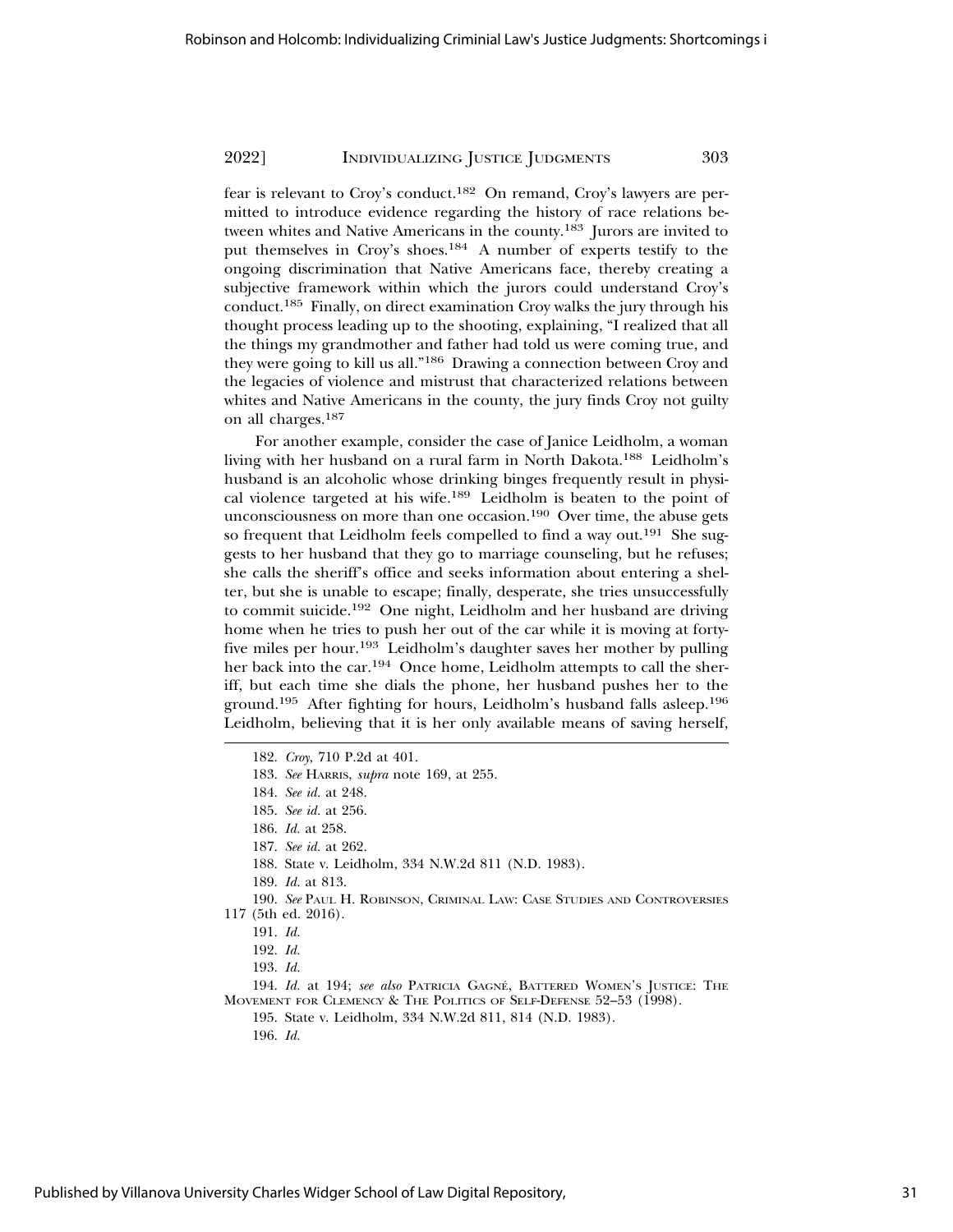grabs a kitchen knife and stabs her husband twice in the chest, killing him.<sup>197</sup> Leidholm is charged with first-degree murder.<sup>198</sup>

At trial, Leidholm argues that she acted upon an honest belief that her conduct was necessary self-defense.<sup>199</sup> North Dakota's objective standard of self-defense holds that "if . . . a person has an actual and reasonable belief that force is necessary to protect himself against danger of imminent unlawful harm, his conduct is justified . . . . "200 The court wavers on the issue of reasonable belief.<sup>201</sup> Leidholm's husband was asleep when she stabbed him, so a fact-finder might reasonably discern that force was not necessary to subdue him.202 Taking into account the extraordinary violence that Leidholm endured, the court determines that a partially subjective standard should be employed.203 Under the partially-individualized standard, the court writes, the issue is "whether the circumstances are sufficient to induce in *the accused* an honest and reasonable belief that he must use force to defend himself against imminent harm."204 The court stresses the importance of understanding the situation from the standpoint of a person with the mental and physical characteristics of the defendant, who "sees what the accused sees and knows what the accused knows."205 As a result, Leidholm is permitted to introduce evidence of battered spouse syndrome, and ultimately, her liability is reduced from murder to manslaughter.<sup>206</sup> To reject such a partially-individualization standard would be to exclude as irrelevant the history of battering and the resulting distorted reasoning that are at the core of Leidholm's belief in the necessity for her act.<sup>207</sup>

A final example is the case of James Law, a black man who in 1973 moves with his family to a predominantly white neighborhood in suburban Maryland.208 Law is greeted hostilely by his new neighbors who disapprove of a black family living in the neighborhood.209 Within two weeks of their move, Law's home is broken into, and personal property taken.<sup>210</sup>

208. Law v. State, 318 A.2d 859, 861 (Md. Ct. Spec. App. 1974).

<sup>197.</sup> *Id.*

<sup>198.</sup> *Id.* at 813.

<sup>199.</sup> *Id.* at 818.

<sup>200.</sup> *Id.* at 816 (citing N.D. CENT. CODE § 12.1-05-08 (1983)).

<sup>201.</sup> *See id.* at 818.

<sup>202.</sup> *Id.* at 816.

<sup>203.</sup> *Id.* at 817.

<sup>204.</sup> *Id.* at 820 n.8 (emphasis added) (citing State v. Kelly, 655 P.2d 1202, 1203 (Wash. App. 1982)).

<sup>205.</sup> *Id.* at 818.

<sup>206.</sup> *See* Kris H. Davick, *Criminal Law—Self-Defense—Jury Instructions Given on Subjective Standard of Reasonableness in Self-Defense Do Not Require a Specific Instruction on Battered Woman Syndrome*, 60 N.D. L. REV. 141, 142 (1984).

<sup>207.</sup> *See* B. Sharon Byrd, *Till Death Do Us Part: A Comparative Law Approach to Justifying Lethal Self-Defense by Battered Women*, 1 DUKE J. COMP. & INT'L L. 169, 190–91 (1991).

<sup>209.</sup> *See id.*

<sup>210.</sup> *Id.*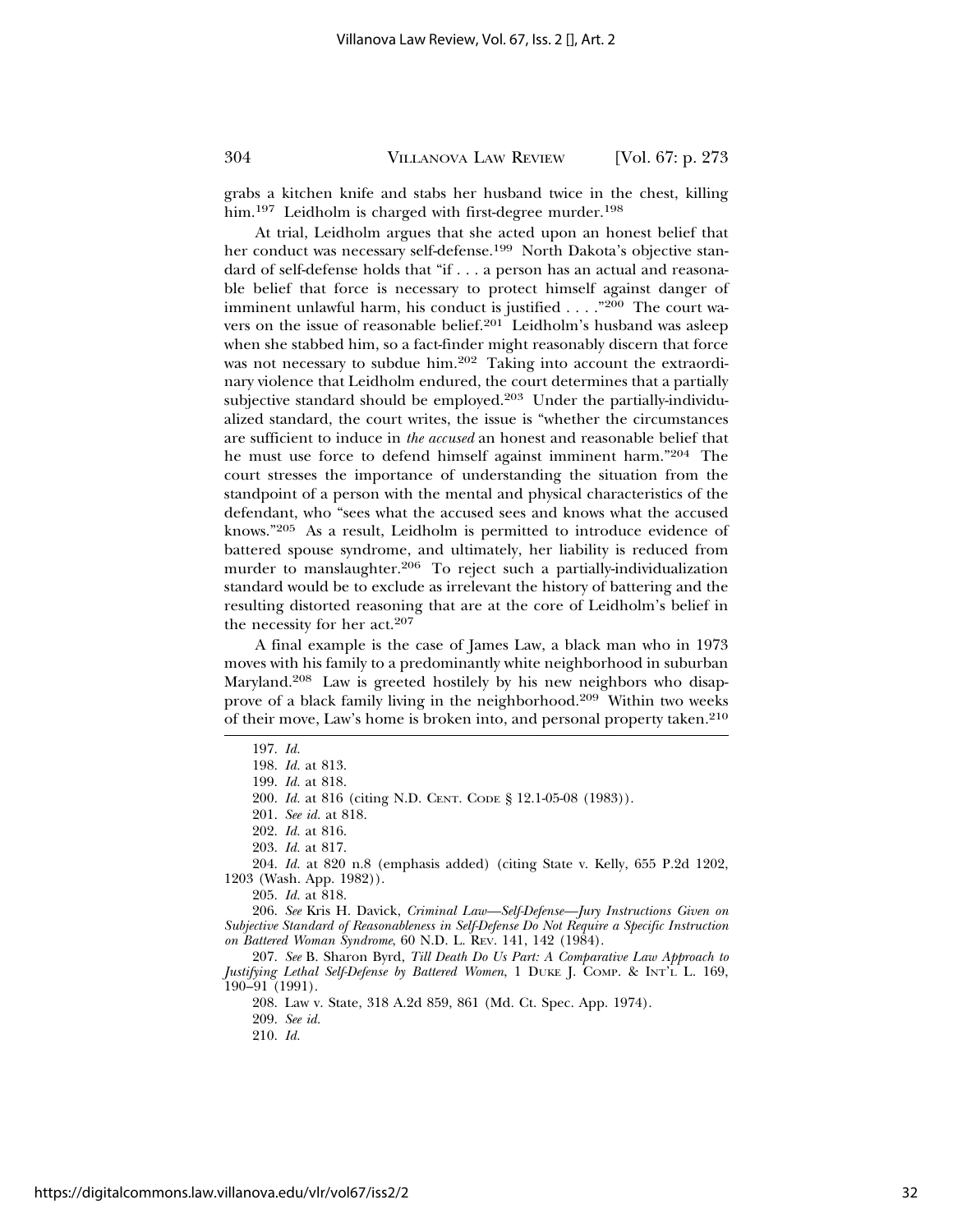Law begins to hear rumors that his family is being targeted by the Ku Klux Klan, so he buys a shotgun.211 One week after the break-in, a sympathetic neighbor sees a flickering light in the window of Law's darkened house and, suspecting another break-in, calls the police.<sup>212</sup> When police arrive, they creep around the house, checking for signs of forced entry.213 Law wakes up and heads downstairs to investigate, gun in hand.<sup>214</sup> Unable to see the police officers outside, Law believes that once again racist intruders are trying to find a way into his home.215 At this point, the police officers begin to inspect a door that was damaged in the previous break-in, and Law becomes convinced that he is witnessing another break-in.216 He sees one of the officer's hands and notices that he is white.<sup>217</sup> Law panics and shoots blindly through the door, killing one of the officers.<sup>218</sup> He is charged and convicted of murder.<sup>219</sup>

Law appeals, arguing that evidence of the previous attack on his home should be admitted in support of his belief that he was acting in selfdefense.220 After all, the police appeared poised to enter Law's home in the same way that the burglar had entered just a few weeks earlier, giving Law good reason to believe that it was the same perpetrator. $221$  The court explains that because Law honestly but unreasonably believed that he was in danger of injury and the killing was the only way to prevent it, he might be eligible for an imperfect self-defense.<sup>222</sup> Law's prior victimization suggests that he was not nearly as morally blameworthy as someone who vindictively shoots a police officer at point blank range.<sup>223</sup> The seconddegree murder charge is reversed, and Law is held liable for manslaughter and released on parole.<sup>224</sup>

*Duress*. The criminal law doctrine of duress also provides an opportunity for partial individualization in pursuit of more just outcomes. Consider, for example, the case of Lucila Ventura, who immigrates to the U.S. from El Salvador at age twelve.225 Soon after she arrives, her father begins

219. Law v. State, 349 A.2d 295 (Md. Ct. Spec. App. 1975).

221. *Law*, 349 A.2d at 299. The state even concedes in closing that Law "did not knowingly shoot a police officer and that 'he probably thought he shot a burglar or whatever that was outside.'" *Id.*

224. *Id.* at 873; *see Appeals Reverses Conviction Twice,* BALT. AFRO-AM., Jan. 3, 1976, at A11.

225. State v. L.V., 979 A.2d 821 (N.J. Super. Ct. App. Div. 2009).

<sup>211.</sup> *Id.* at 861, 871.

<sup>212.</sup> *Id.* at 861.

<sup>213.</sup> *Id.* at 862.

<sup>214.</sup> *Id.* at 861–62.

<sup>215.</sup> *Id.* at 862.

<sup>216.</sup> *Id.*

<sup>217.</sup> *Id.*

<sup>218.</sup> *Id.*

<sup>220.</sup> *Law*, 318 A.2d at 867.

<sup>222.</sup> *Law*, 318 A.2d at 867–68.

<sup>223.</sup> *Id.* at 872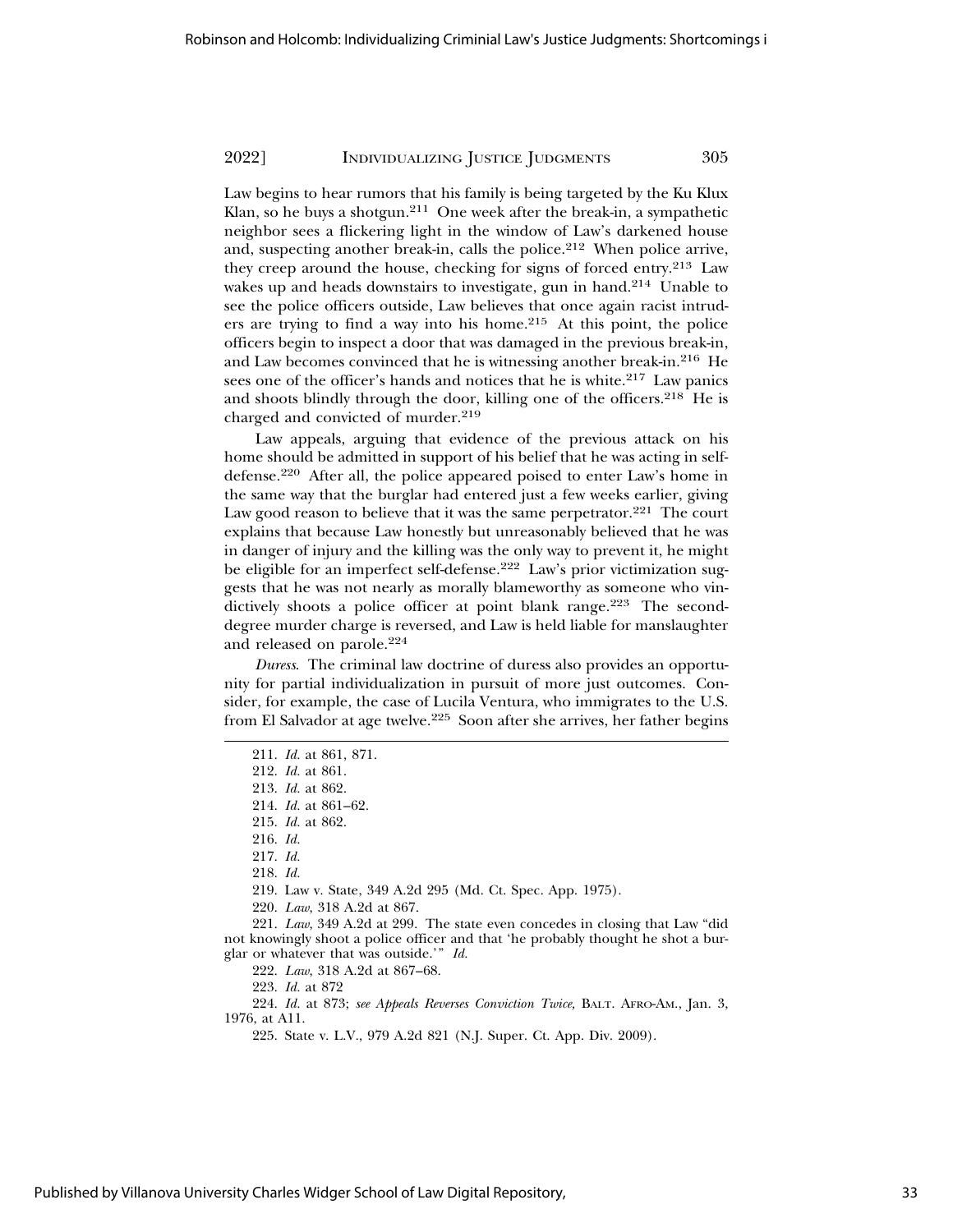to rape her regularly, and threatens that he will kill her mother if Ventura tells anyone.226 Ventura has an intellectual disability, cannot speak English, and has no friends.<sup>227</sup> At age fifteen, she becomes pregnant with her father's child.228 When she gives birth in the family's apartment, her father cuts the umbilical cord, grabs the baby, and throws it out of a bathroom window and into an air shaft.229 After the incident, Ventura's father begins to rape her more aggressively and painfully than before.<sup>230</sup> At age seventeen, Ventura becomes pregnant again, and once again, she gives birth to a baby.231 Her father tells her to dispose of the baby, but Ventura is reluctant.232 After many threats, she acquiesces and throws her baby out of the window and into the air shaft.233 This time, though, the baby survives the fall. An hour later the police arrive.<sup>234</sup> Ventura is charged with murder of her first child and attempted murder of her second.<sup>235</sup>

At trial, Ventura is prevented from introducing in support of her duress defense evidence related to her father's abuse, and is convicted.<sup>236</sup> On appeal, the court grants Ventura the opportunity to introduce more individualizing evidence.<sup>237</sup> There, an examination conducted by a state psychiatrist is introduced, revealing that Ventura suffers from post-traumatic stress disorder and depression.<sup>238</sup> "[T]here are severe circumstances that influenced her mental state at the time and likely impaired her judgment, behavior and decision making ability," the psychiatrist explains.239 A school psychologist from Ventura's high school reports that Ventura has a tested IQ of 57 and functions academically at a first-grade level.240 Ventura's probation officer also requests that the judge take into

<sup>226.</sup> *See* Jonathan Miller, *Woman Admits She Threw Baby Down Air Shaft*, N.Y. TIMES (Mar. 29, 2006), https://www.nytimes.com/2006/03/29/nyregion/womanadmits-she-threw-baby-down-air-shaft.html [https://perma.cc/FE4D-8LLK].

<sup>227.</sup> *See* Melissa Rappaport, *WNY Incest Mom Could Be Out of Jail in 'Days'*, HUD-SON REP. (Oct. 18, 2009), https://archive.hudsonreporter.com/2009/10/18/wnyincest-mom-could-be-out-of-jail-in-days/ [https://perma.cc/6VKE-5R89].

<sup>228.</sup> *See* Michelangelo Conte, *State Supreme Court Justice Upholds Release of Hudson Woman Who Threw Babies Down Air Shaft*, NJ.COM (Jan. 19, 2019, 12:01 AM), https://www.nj.com/hudson/2009/10/court\_kos\_prosecutors\_bid\_to\_k.html [https://perma.cc/ZU87-MSU8].

<sup>229.</sup> Miller, *supra* note 226.

<sup>230.</sup> *L.V.*, 979 A.2d at 824.

<sup>231.</sup> *Id.*

<sup>232.</sup> *Id.*

<sup>233.</sup> Jonathan Miller, *Family Saga, and Skeleton, Uncovered*, N.Y. TIMES (Oct. 16, 2005), https://www.nytimes.com/2005/10/16/nyregion/family-saga-and-skeletonuncovered.html [https://perma.cc/FYE8-Y5H8].

<sup>234.</sup> *Id.*

<sup>235.</sup> *L.V.*, 979 A.2d at 825.

<sup>236.</sup> *Id.* at 832.

<sup>237.</sup> *Id.* at 835.

<sup>238.</sup> *Id.* at 824.

<sup>239.</sup> *Id.* at 827.

<sup>240.</sup> *Id.* at 826.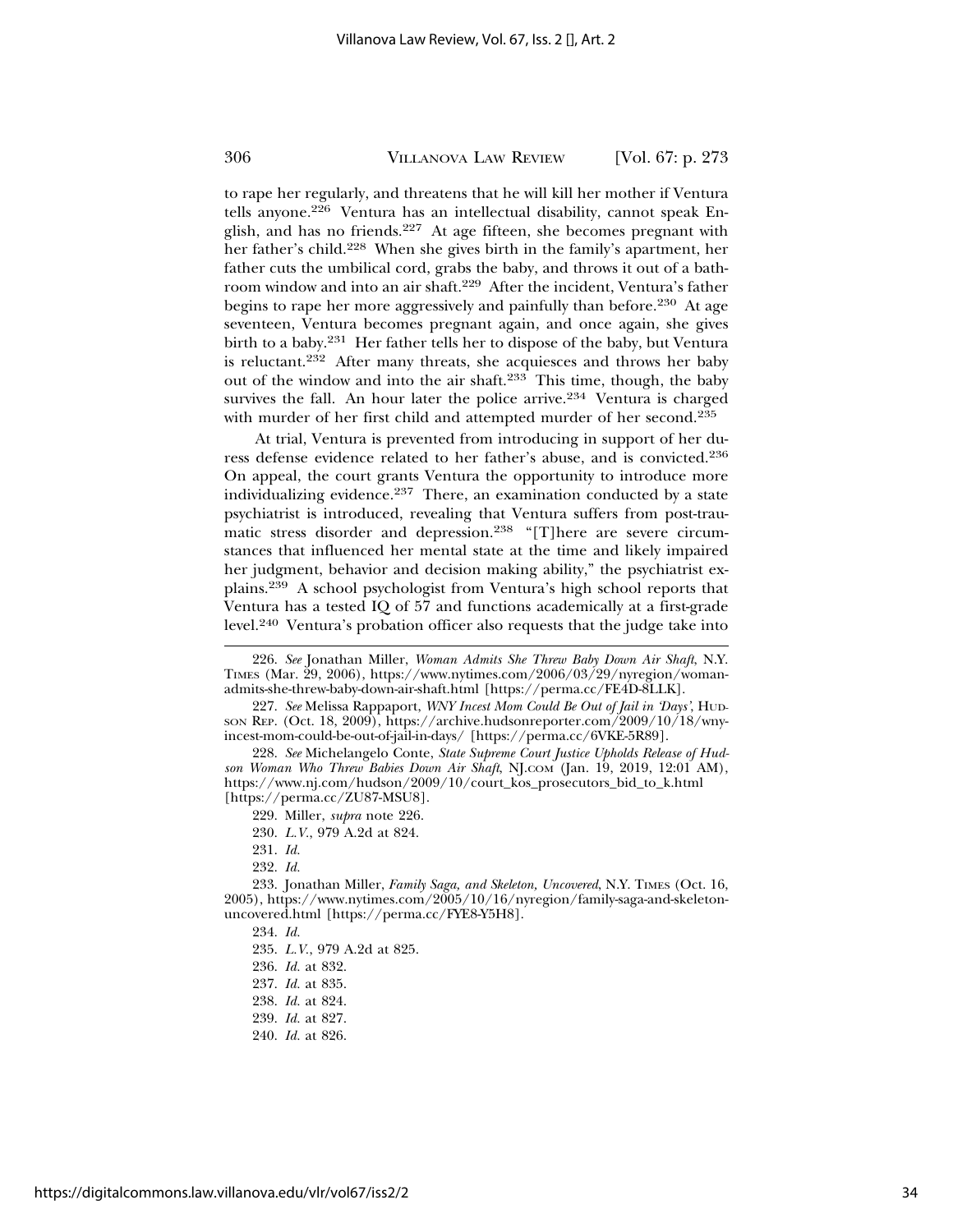account the substantial influence that Ventura's father had over her.<sup>241</sup> Ventura's recent immigration, language barriers, forced isolation, and difficulty assimilating made her feel as though she did not have access to medical, legal, or mental health services, her probation officer explains.<sup>242</sup> The court ultimately reduces Ventura's sentence to time served, given what the court describes as the "horrific" circumstances that led to her offense.243 A refusal to partially individualize the objective standard in judging whether she could reasonably have been expected to have resisted her father's coercion would have resulted in a serious injustice.<sup>244</sup>

The cases of Patrick Croy, Janice Leidholm, James Law, and Lucila Ventura cases make clear that where courts take a more holistic view of the circumstances under which the defendant's conduct occurred and the influences acting upon the defendant, they are better able to achieve a just outcome.

#### C. *Problematic Individualizations*

While the objective standard should be partially individualized in many cases in order to obtain liability that is proportionate to an actor's true blameworthiness, this is not to say that every individualizing factor presented by a defendant should be taken into account. For example, a standard in which racism, homophobia, sexism, or other hateful ideology is seriously considered as a mitigating factor is likely to inspire public distrust of the criminal justice system. In the below cases, offenders invoke troubling individualizing factors, such as cultural claims in support of conduct that would be seen as abhorrent in this country, in the context of selfdefense, provocation, negligence, extreme emotional disturbance, and mistake as to justification.

The doctrine of provocation can provide examples of cases in which defendants seek to individualize the reasonable person standard based on idiosyncratic beliefs that the public might find reprehensible. Consider, for example, the case of Dong Lu Chen, a middle-aged man who immigrates to the U.S. from China with his wife.245 Shortly after arriving, Chen and his wife begin to experience difficulties in their marriage; Chen is working in Maryland, while his wife is living in New York, and the distance strains their relationship.246 When Chen returns to New York to visit, his

<sup>241.</sup> *Id.* at 834.

<sup>242.</sup> *Id.*

<sup>243.</sup> *Id.* at 835 (internal quotation marks omitted).

<sup>244.</sup> *Id.* ("[W]e are satisfied that it is appropriate to exercise our original jurisdiction to resentence defendant because a remand will work an injustice by continuing her incarceration further.").

<sup>245.</sup> People v. Chen, No. 87-7774 (N.Y. Sup. Ct. Mar. 21, 1989), cited in Melissa Spatz, Note, *A "Lesser" Crime: A Comparative Study of Legal Defenses for Men who Kill Their Wives*, 24 COLUM. J.L. & SOC. PROBS. 597, 621–22 (1991).

<sup>246.</sup> *See* Marianne Yen, *Refusal to Jail Immigrant Who Killed Wife Stirs Outrage*, WASH. POST (Apr. 10, 1989), https://www.washingtonpost.com/archive/politics/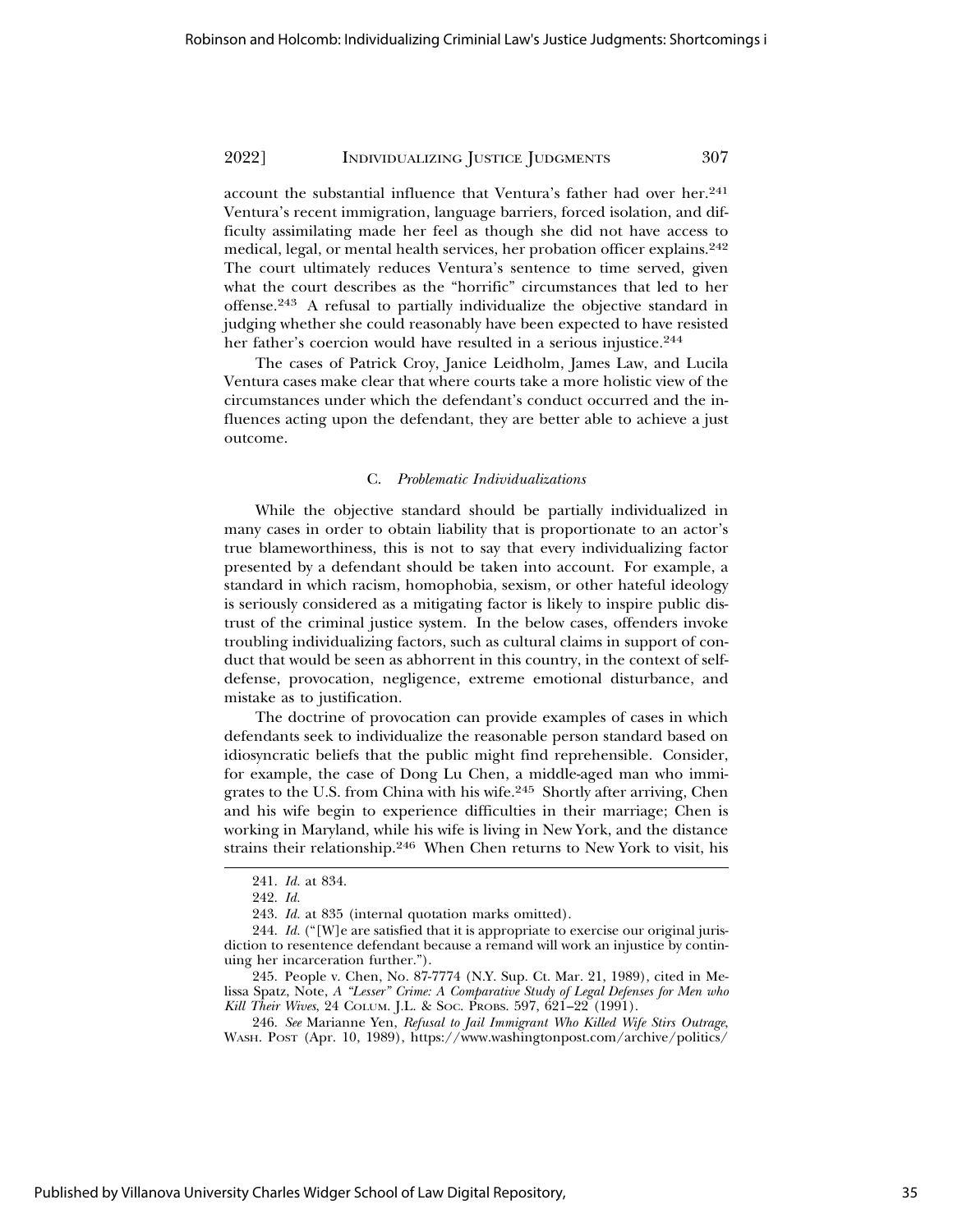wife refuses to have sex with him, and he becomes suspicious that she is having an affair.<sup>247</sup> When Chen tries to have sex with his wife on one occasion, she refuses and tells him she prefers her other sexual partners over him.248 Chen becomes dizzy and enraged; in his native culture, a wife's physical intimacy with other men signifies the downfall of her husband's honor.249 Chen sincerely believes his wife's infidelity will bring shame to his entire genealogical tree—past, present, and future.250 Failing to act in such circumstances is to ensure that he is permanently outcast.251 Chen grabs a claw hammer and strikes his wife eight times in the head, killing her.<sup>252</sup> He then passes out.<sup>253</sup> Chen is charged with seconddegree murder.<sup>254</sup>

In a bench trial, Chen's lawyer argues that he acted involuntarily, moved as he was by strong cultural pressures.255 To bolster this claim, Chen's lawyer produces an anthropology professor who explains Chen's conduct as if Chen had no choice but to kill his wife.256 "[I]n the Chinese context, adultery by a woman was considered a kind of 'stain' upon the man, indicating that he had lost 'the most minimal standard of control' over her," the expert asserts.257 Chen is described as "a product of China," and as being "controlled by the 'voice of [the Chinese] community.'"258 After considering all of the evidence, the judge agrees with the defense, concluding that Chen's culture "made him crack more easily" and thus, he could be guilty only of reckless homicide, rather than murder.259 Chen is sentenced to five years of probation for an offense that, had it been committed by someone else, might have carried a penalty of twenty years to life in prison.<sup>260</sup>

248. *See* Yen, *supra* note 246.

249. *See* Doriane Lambelet Coleman, *Culture Cloaked in Mens Rea,* 100 S. ATL. Q. 981, 985 (2001).

250. *See* DePalma, *supra* note 247, at 7–8.

251. *See id.*

252. *See id.* at 7.

253. *See* Coleman, *supra* note 249, at 983.

254. *See* Celestine Bohlen, *Holtzman May Appeal Probation for Immigrant in Wife's Slaying*, N.Y. TIMES (Apr. 5, 1989), https://www.nytimes.com/1989/04/05/nyregion/holtzman-may-appeal-probation-for-immigrant-in-wife-s-slaying.html [https:/ /perma.cc/4HGQ-RVY6].

255. *See* Coleman, *supra* note 249, at 985.

- 257. *Id.* at 986.
- 258. *Id.* at 986–87.
- 259. *See id.* at 984, 987.
- 260. *See* Yen, *supra* note 246.

<sup>1989/04/10/</sup>refusal-to-jail-immigrant-who-killed-wife-stirs-outrage/3f33ef6c-3ae7- 492a-bb88-31aa89b845ec/ [https://perma.cc/ZL4C-UW3J].

<sup>247.</sup> *See* Aahren R. DePalma, *I Couldn't Help Myself—My Culture Made Me Do It: The Use of Cultural Evidence in the Heat of Passion Defense*, 28 UCLA CHICANX-LATINX L. REV. 1, 7 (2009).

<sup>256.</sup> *Id.* at 985–86.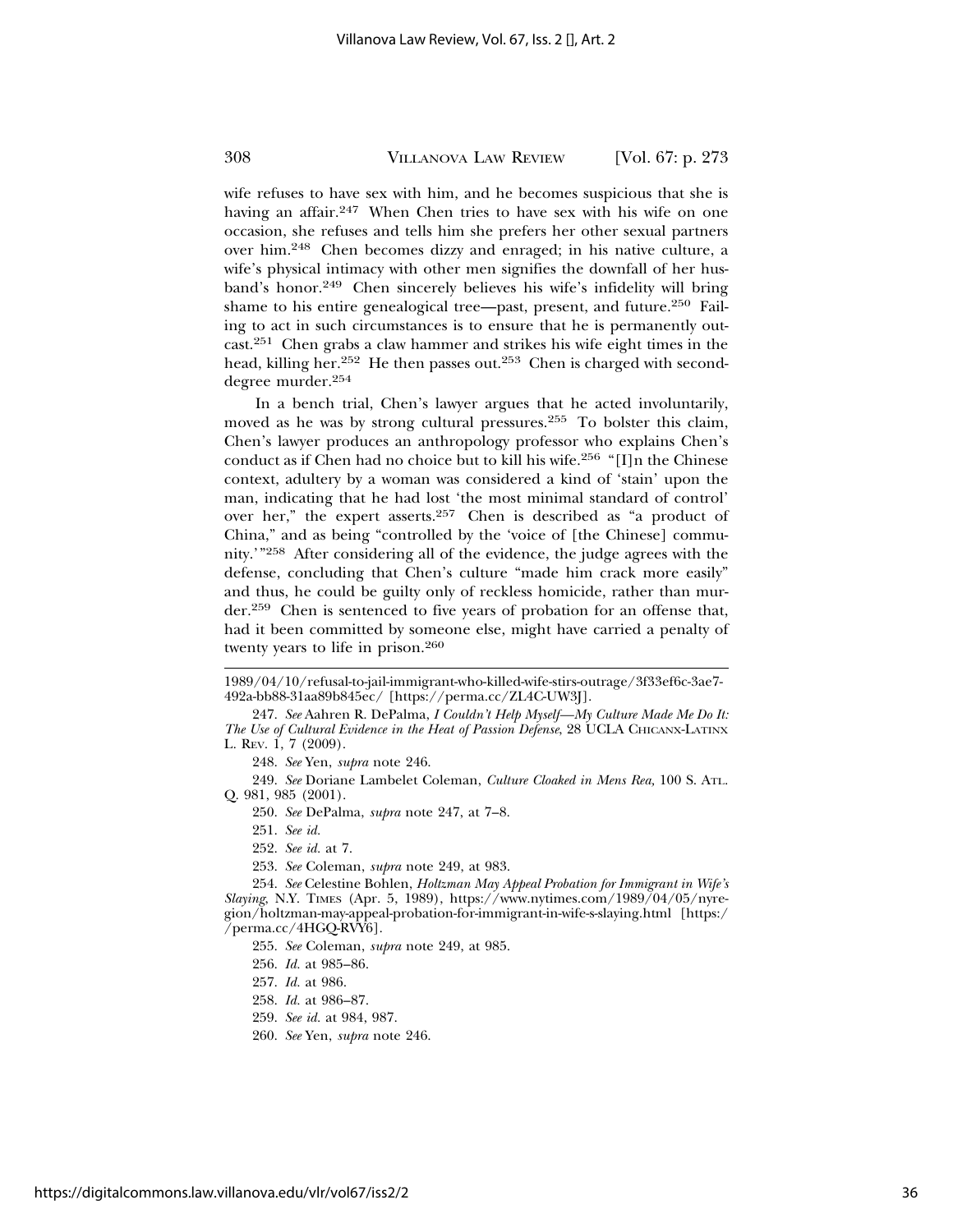The doctrine of negligence also presents an opportunity for courts to consider individualizing factors that the public might find offensive or unconvincing. Consider, for example, the case of Robert Strong, who was born in Saudi Arabia to a devoutly Sufi family.<sup>261</sup> Strong is a proponent of a particular Sufi practice called "suspended animation," which "intoxicates the consciousness" and brings the practitioner closer to God.262 At twenty-two, Strong moves to the U.S. where he declares himself to be the leader of the Sudan Muslim Sect, an unrecognized spin-off of Sufism invented by Strong that has no correlate elsewhere in the world.<sup>263</sup> To grow his following, Strong frequently performs suspended animation ceremonies where he claims to stop a person's heart and then stabs them with knives without causing injury.<sup>264</sup> He does this by tightly tying a cord around a person's arm, cutting off their circulation, and then stabbing them in the arm below the tied cord so that little to no blood is lost. He performs this ceremony safely dozens of times.265 One day, Strong tells his congregants that he will perform the suspended animation ceremony on a new initiate, and they gather to watch.266 Using ropes and ties, Strong cuts off the circulation to his initiate's arms and stabs him several times. When he removes the knives, the man rapidly bleeds to death.<sup>267</sup> Strong is convicted of manslaughter and sentenced to fifteen years in prison.268

Strong appeals his conviction, arguing that considering his religious beliefs, he should be liable at most for negligent homicide. According to Strong, because he sincerely believed that the ceremony helped his followers attain a higher level of spiritual purity, he did not consciously disregard the risk of harm—as would be required of manslaughter—but rather, he was unaware of the risk altogether.<sup>269</sup> His religious beliefs, he claims, made him sincerely believe that the ceremony was safe.270 Testimony is introduced from some of Strong's followers that the victim himself consented to the ceremony and perceived no risk.271 In a 6-1 holding, the

271. *Id.*

<sup>261.</sup> People v. Strong, 338 N.E.2d 602 (N.Y. 1975). Sufism is a mystical form of Islam that encourages introspection, purification of the soul, and closeness with God. *See* Megan Specia, *Who Are Sufi Muslims and Why Do Some Extremists Hate Them?*, N.Y. TIMES (Nov. 24, 2017), https://www.nytimes.com/2017/11/24/ world/middleeast/sufi-muslim-explainer.html [https://perma.cc/84MC-NZTF] .

<sup>262.</sup> Vivek Raghuvanshi, *Sufism—Antidote to Radical Islam*, SSRN (Feb. 8, 2017), https://papers.ssrn.com/sol3/papers.cfm?abstract\_id=2910835 [https:// perma.cc/C4KB-YFFM].

<sup>263.</sup> GEORGE W. JARECKE & NANCY K. PLANT, CONFOUNDED EXPECTATIONS: THE LAW'S STRUGGLE WITH PERSONAL RESPONSIBILITY 114 (2000).

<sup>264.</sup> People v. Strong, 356 N.Y.S.2d 200, 202 (App. Div. 1974).

<sup>265.</sup> *Id*.

<sup>266.</sup> *Id.*

<sup>267.</sup> *Id.*

<sup>268.</sup> *Cult Death Case Goes to Jury*, N.Y. DAILY NEWS (Oct. 12, 1972) at A7.

<sup>269.</sup> *People v. Strong*, 338 N.E.2d 602, 604 (N.Y. 1975).

<sup>270.</sup> *Id.*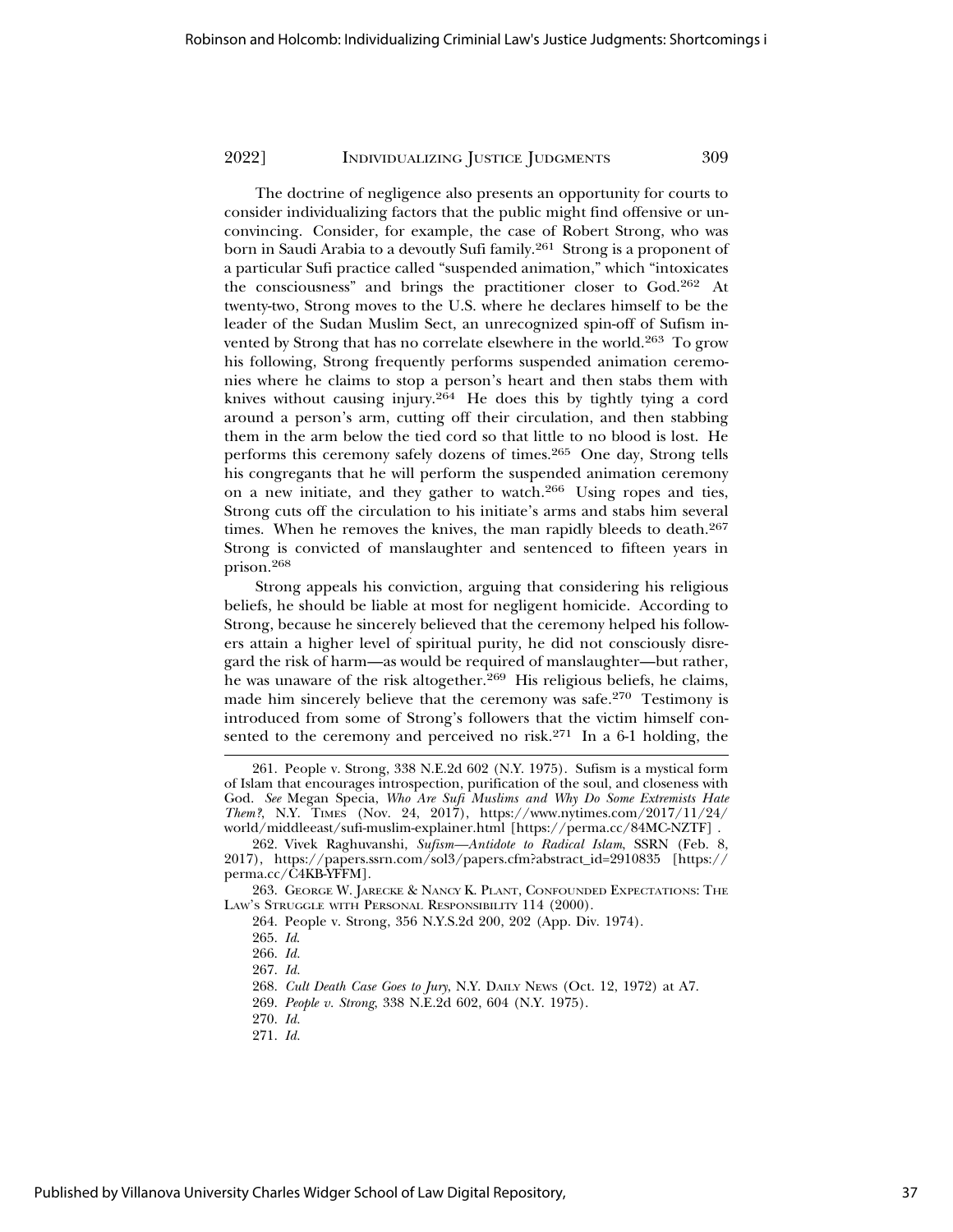appellate court finds this testimony compelling and explains that Strong's "claimed lack of perception, together with the belief of the victim and [the] defendant's followers, if accepted by the jury, would justify a verdict of guilty of criminally negligent homicide."272 Responding to the dissent's argument that the holding overly individualizes the negligence standard to cater to Strong's idiosyncrasies, the majority explains that "the court should look to other objective indications of a defendant's state of mind to corroborate . . . the defendant's own subjective articulation."273 The appellate court reverses and remands Strong's earlier conviction, ruling that the jury should have been instructed to consider the lesser charge of criminally negligent homicide rather than manslaughter.<sup>274</sup> In an effort to avoid another trial, Strong ultimately pleads guilty to attempted seconddegree manslaughter and serves just nine days in prison.<sup>275</sup>

Consider the case of Ethan Couch, a teenager from a suburb of Fort Worth, Texas. Couch was raised by wealthy parents who frequently have run-ins with law enforcement but buy their way out of serious punishment.276 They pass onto their son the belief that criminal activity is not a big deal because it is always possible to pay the right people the right amount of money to escape serious sanction.277 Having internalized this value, Couch acts out frequently. He drops out of high school, uses drugs frequently, and lives alone in a large house paid for by his parents.278 One night, Couch has a party at which he and his friends drink alcohol excessively. Early in the morning, Couch decides to drive to a nearby convenience store and speeds, driving 70 mph on a dark, rural road where the speed limit is 40 mph.279 Tragically, he strikes and kills four people who are standing on the side of the road fixing a flat tire on their car.<sup>280</sup> Couch has a blood alcohol level of 0.24, three times the legal limit in

275. Keith Pritchard, *Freedom in 9 Days for Admitted Slayer,* ROCHESTER DEMO-CRAT & CHRON. (Jan. 20, 1976) at B6.

276. *See Profile of Ethan Couch's Parents, Who Attorneys Argued Spoiled Him*, *Made Him Irresponsible*, FOX 4 KANSAS CITY (Dec. 21, 2015), https://fox4kc.com/news/ profile-of-ethan-couchs-parents-who-attorneys-argued-spoiled-him-made-him-irresponsible/ [https://perma.cc/UY5B-FMVR]; Emily Schmall, '*Affluenza' Teen Grew Up in Wealthy but Unstable Home*, YORK DISPATCH (Dec. 31, 2015, 8:13 AM), https:// www.yorkdispatch.com/story/news/local/community/2015/12/31/affluenzateen-grew-wealthy-unstable-home/78122424/ [https://perma.cc/8XF8-2R2D].

277. *See* Michael J. Mooney, *The Worst Parents Ever*, D MAG. (May 2015), https:/ /www.dmagazine.com/publications/d-magazine/2015/may/affluenza-the-worstparents-ever-ethan-couch/ [https://perma.cc/YW2Q-7FXL].

279. *See* Tristan Hallman, *Sheriff: Speed and Alcohol Played Roles in Chaotic Tarrant County Wreck that Killed Four*, DALL. MORNING NEWS (Jul. 9, 2013, 6:00 PM), https://www.dallasnews.com/news/crime/2013/07/09/sheriff-speed-and-alcoholplayed-roles-in-chaotic-tarrant-county-wreck-that-killed-four/ [https://perma.cc/ T9FZ-8B9D].

280. *See id.*

<sup>272.</sup> *Id.*

<sup>273.</sup> *Id.*

<sup>274.</sup> *Id.*

<sup>278.</sup> *See id.*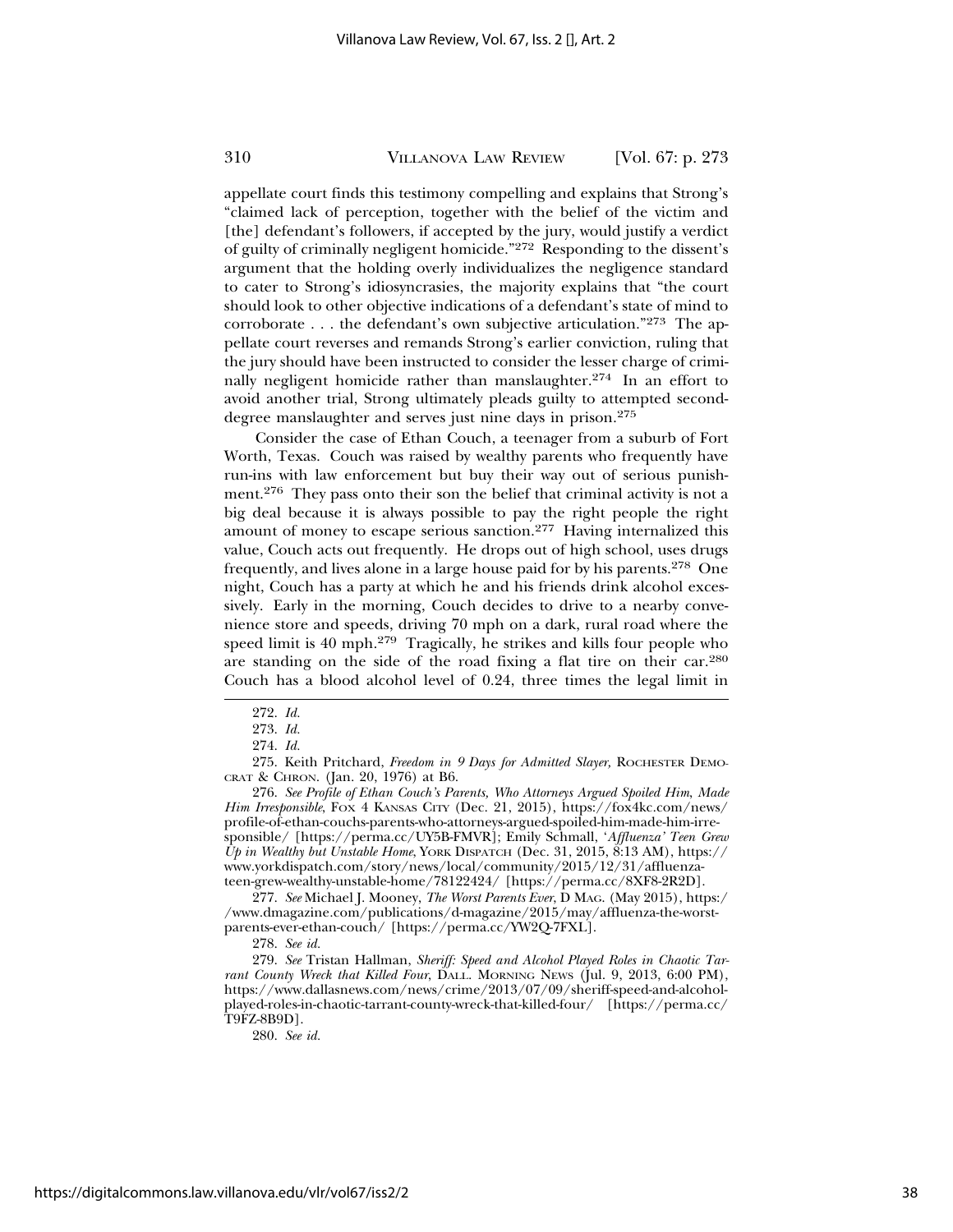Texas.281 He is charged with four counts of intoxication manslaughter and two counts of intoxication assault, and the prosecution seeks the maximum sentence of twenty years.<sup>282</sup>

At trial, Couch's lawyer introduces evidence of his wealth-saturated upbringing to demonstrate that it is difficult for Couch to understand the consequences of his actions.283 A psychologist for the defense claims that he suffers from "affluenza," a psychological condition in which excessive privilege makes it difficult to judge the wrongfulness of conduct.284 Apparently moved by the teen's alleged condition, the judge sentences Couch to ten years of probation and orders him placed temporarily in a rehabilitation facility.285 Widespread public outcry follows the lenient sentence for the culpable killing of four people.286 "The details of the crime, and then the lack of justice in the sentence, outraged people in this area in a way that I haven't ever seen people outraged," a local sheriff reported.287 Couch later violates his probation by drinking alcohol and fleeing to Puerto Vallarta, Mexico.<sup>288</sup>

The doctrines of provoked "heat of passion" or the more modern "extreme emotional disturbance," which mitigate an intentional killing to

283. *See* Manny Fernandez & John Schwartz, *Teenager's Sentence in Fatal Drunken-Driving Case Stirs 'Affluenza' Debate*, N.Y. TIMES (Dec. 13, 2013), https:// www.nytimes.com/2013/12/14/us/teenagers-sentence-in-fatal-drunken-drivingcase-stirs-affluenza-debate.html [https://perma.cc/4L6X-S7V8].

284. *See* Michael Muskal, *Texas Teen's Probation for Killing 4 While Driving Drunk Stirs Anger*, L.A. TIMES (Dec. 12, 2013), https://www.latimes.com/nation/nationnow/la-na-nn-texas-teen-drunk-driving-probation-affluenza-20131212-story.html [permalink unavailable]; Michael Karson, *The Affluenza Defense*, Psychol. TODAY (Feb. 2, 2016), https://www.psychologytoday.com/us/blog/feeling-our-way/ 201602/the-affluenza-defense [https://perma.cc/R5J7-3NHX].

285. *See Judge Again Orders No Jail for Teen in 'Affluenza' Case*, AMARILLO GLOBE-News (Feb. 6, 2014), https://www.amarillo.com/news/latest-news/2014-02-06/ judge-again-orders-no-jail-teen-affluenza-case [https://perma.cc/QY3W-448H]; Felicia Patinkin, *Affluenza DUI Case: Prosecutors Try Again to Put Teen Behind Bars* ABC NEWS (Dec. 18, 2013), https://abcnews.go.com/US/affluenza-dui-case-prosecutors-put-teen-bars/story?id=21259169 [https://perma.cc/3AEZ-GCXL].

286. *See* Jessica Luther, *Affluenza: The Latest Excuse for the Wealthy to Do Whatever They Want*, GUARDIAN (Dec. 15, 2013), https://www.theguardian.com/commentisfree/2013/dec/15/affluenza-texas-dui-ethan-couch [https://perma.cc/6FMZ-T3T8].

287. See Manny Fernandez, Richard Pérez-Peña & Azam Ahmed, *Ethan Couch*, *'Affluenza' Teenager, Had Last Party Before Fleeing, Officials Say*, N.Y. TIMES (Dec. 29,  $2015$ ), https://www.nytimes.com/2015/12/30/us/affluenza-ethan-couch-mexico.html [https://perma.cc/5752-CWE7].

288. *Id.* He was subsequently sentenced to two years in jail. Jason Hanna, *'Affluenza' Teen Ethan Couch Gets Tentative Order for 2-Year Jail Term*, CNN (Apr. 14, 2016, 12:21 AM), https://www.cnn.com/2016/04/13/us/texas-affluenza-ethancouch/index.html [https://perma.cc/FM4Y-TGEX].

<sup>281.</sup> *See id.*

<sup>282.</sup> *See* Caila Klass & Alexa Valiente, *'Affluenza' DUI Case: What Happened Night of the Accident That Left 4 People Dead*, ABC NEWS (Dec. 31, 2015), https:// abcnews.go.com/US/affluenza-dui-case-happened-night-accident-left-people/ story?id=34481444 [https://perma.cc/WY5V-KYY5].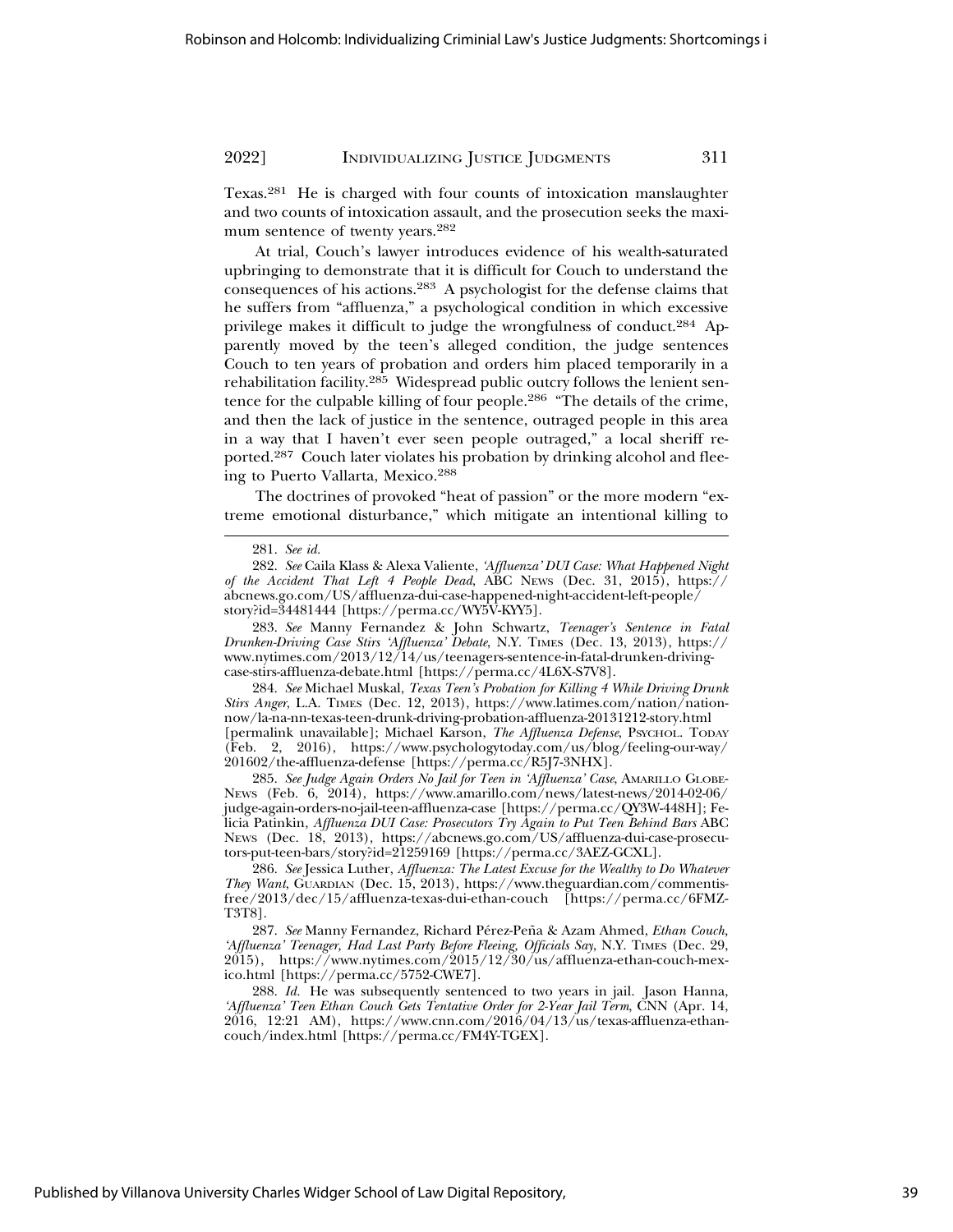manslaughter, also provide an opportunity for courts to apply troubling individualizing characteristics to support an offender's mitigation. Consider the case of Fumiko Kimura, a woman who immigrates to the U.S. from Japan.289 Kimura meets her husband, who is also a Japanese immigrant and has two children. In keeping with the traditional family values on which she was raised, Kimura spends all of her time at home with her children.290 She has no close friends or hobbies, and she rarely leaves the house.291 At age thirty-three, she receives a disturbing phone call from a woman who tells Kimura that she has been having an affair with Kimura's husband for three years.292 Kimura blames herself and believes that if she had been a better wife, her husband would not have cheated on her.<sup>293</sup> She becomes depressed, and barely sleeps or eats. She starts to consider the Japanese practice of Oyako-shinju, or parent-child suicide.294 Although not a widespread practice, Oyako-shinju is regarded as an honorable, although tragic, way of ridding a family of shame caused by infidelity.295 Kimura takes her children to a deserted beach, carries them into the ocean, and attempts to drown them along with herself.296 She is spotted by two beachgoers who intervene.<sup>297</sup> Kimura survives but her two children die.<sup>298</sup>

Kimura is charged with murder and felony child endangerment.<sup>299</sup> The serious charges are met with outrage from many in the Japanese community, and the district attorney's office receives petitions containing twenty-five-thousand signatures from people who urge a lenient sentence.300 The petition states that in Japan, Kimura would be charged with

290. *See* Leslie Pound, *Mother's Tragic Crime Exposes a Culture Gap*, CHI. TRIB. (June 10, 1985), https://www.chicagotribune.com/news/ct-xpm-1985-06-10- 8502060678-story.html [https://perma.cc/7QXS-MXC4].

291. *See id.*

292. *See* Rashmi Goel, *Can I Call Kimura Crazy? Ethical Tensions in Cultural Defense*, 3 SEATTLE J. FOR SOC. JUST. 443, 445 (2004).

293. *See id.* at 445–46.

294. *See* Valerie L. Sacks, *An Indefensible Defense: On the Misuse of Culture in Criminal Law*, 13 ARIZ. J. INT'L & COMP. L. 523, 526–27 (1996).

295. *See id*.

296. *See* Goel, *supra* note 292, at 443.

297. *See* LITA LINZER SCHWARTZ & NATALIE K. ISSER, CHILD HOMICIDE: PARENTS WHO KILL 142 (2007).

298. *See id.*

299. *See October Trial for Mother Accused of Killing Children in Surf*, AP NEWS (Aug. 6, 1985), https://apnews.com/article/7cd6cf74bf15a78b8942b952d662ac51 [https://perma.cc/UWH6-ME4R].

300. ANNE PHILLIPS, MULTICULTURALISM WITHOUT CULTURE 84 (2007); *Woman Whose Children Died in Suicide Attempt Living Quietly*, AP NEWS (Apr. 6, 1986), https:/

<sup>289.</sup> Michele Wen Chen Wu, Comment, *Culture Is No Defense for Infanticide*, 11 AM. U. J. GENDER SOC. POL'Y & L. 975, 994–95 (2003) (citing People v. Kimura, No. A-091133 (L.A. Super. Ct., Nov. 21, 1985)); Maura Dolan, *Two Cultures Collide Over Act of Despair: Mother Facing Charges in Ceremonial Drowning,* L.A. TIMES (Feb. 24, 1985), https://www.latimes.com/archives/la-xpm-1985-02-24-mn-24484-story.html [https://perma.cc/P6RQ-J7AD].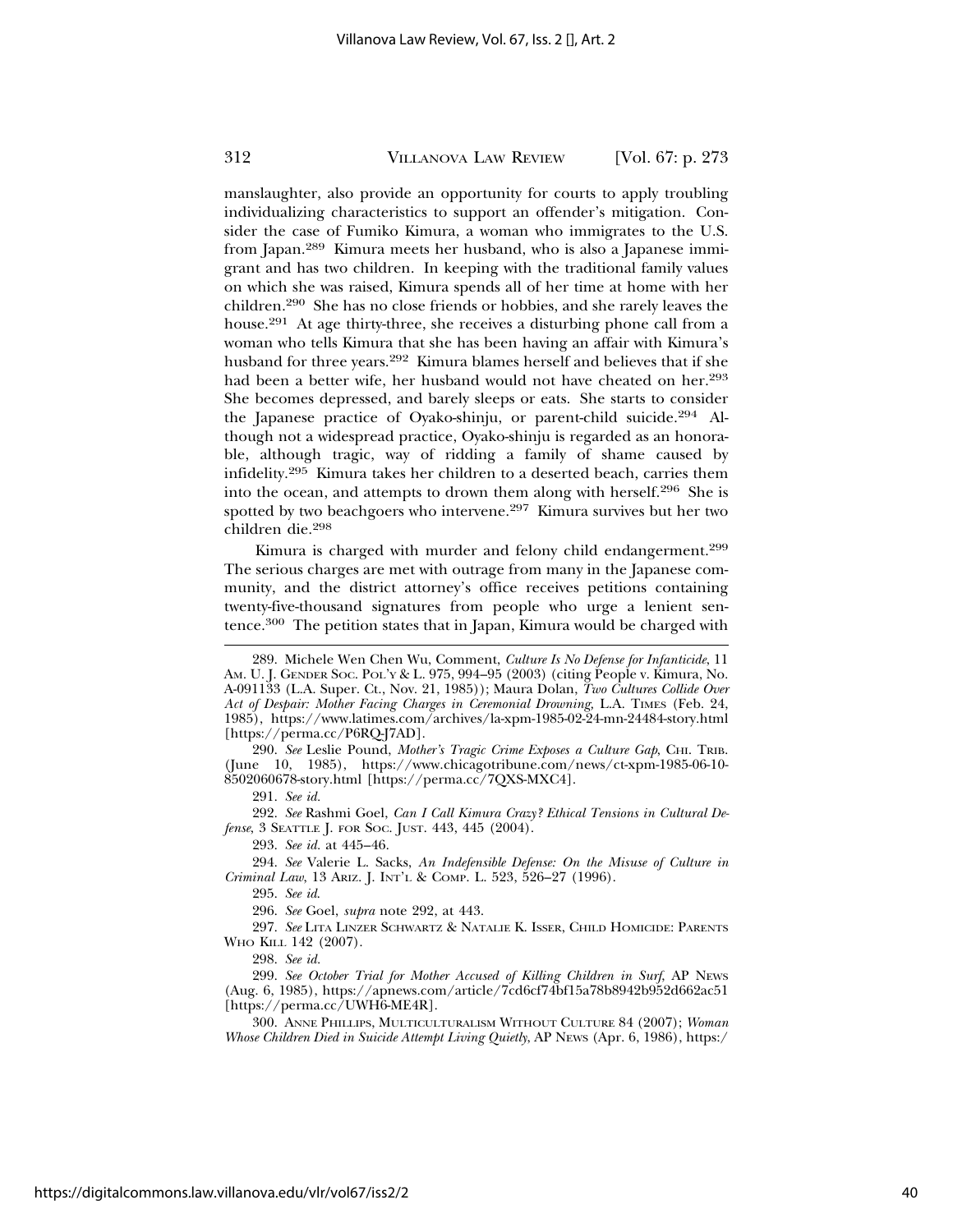involuntary manslaughter at the most, "resulting in a light, suspended sentence, probation, and supervised rehabilitation."301 Kimura's lawyer argues that Kimura honestly believed that her children would be subjected to extraordinary humiliation throughout their lives if she failed to act.<sup>302</sup> Kimura's behavior was "psychological in origin, but cultural in direction. Culture shaped or directed her actions," her lawyer explains.<sup>303</sup> As a result, Kimura is found to be entitled to the heat of passion mitigation from murder to voluntary manslaughter. The judge points to her established ties to her native Japanese heritage.<sup>304</sup> Though Kimura forcibly drowned both of her children, she is sentenced to just a year in county jail, a verdict that many in the community—including many Japanese Americans—find far too lenient.<sup>305</sup>

One could conclude, then, that the state of current criminal law is unsatisfactory in relation to this fundamental issue of the standard to use in judging blameworthiness as it arises in adjudication doctrines. A wide variety of doctrines are affected—culpability requirements, statutory mitigations, and excuse defenses—yet no satisfactory guiding rules seem to exist. The use of a purely objective standard invites regular injustice. Attempts to partially individualize the objective standard may avoid some injustices in some cases, yet the law has no guiding rules by which such partial-individualization judgments can be made in a given case. And some individualizing factors, such as racism, homophobia, bad temperedness, or broad cultural differences, may be highly inappropriate to use but, with no guiding rules, commonly may be given deference.

#### III. SOLVING THE PARTIAL-INDIVIDUALIZATION PUZZLE

While we can identify a series of cases in which individualization seems inappropriate,<sup>306</sup> and cases in which individualization seems appropriate or even necessary,<sup>307</sup> what is needed is some mechanism to guide the individualization judgment in the full range of cases in which the issue can arise. Guidance in application requires addressing two distinct issues: first, when should evidence of individualizing factors be admissible at trial and, second, when such evidence is admitted, what guidance can be given

303. *Id.* at 119 (quoting Spencer Sherman, *Legal Clash of Cultures*, NAT'L L.J., Aug. 5, 1985).

304. *See id.* at 118.

305. *See* Pound, *supra* note 290 (explaining that a Santa Monica resident described Kimura's conduct as "an unforgiveable act").

306. *See infra* Section II.C.

<sup>/</sup>apnews.com/article/d2d8d50c37dd2ceb7cce311551f328e5 [https://perma.cc/ Z3D9-S449].

<sup>301.</sup> Nancy S. Kim, *The Cultural Defense and the Problem of Cultural Preemption: A Framework for Analysis*, 27 N.M. L. REV. 101, 117 (1997) (quoting Spencer Sherman, *Legal Clash of Cultures*, NAT'L L.J., Aug. 5, 1985).

<sup>302.</sup> *See id.* at 117–18.

<sup>307.</sup> *See infra* Sections II.A–B.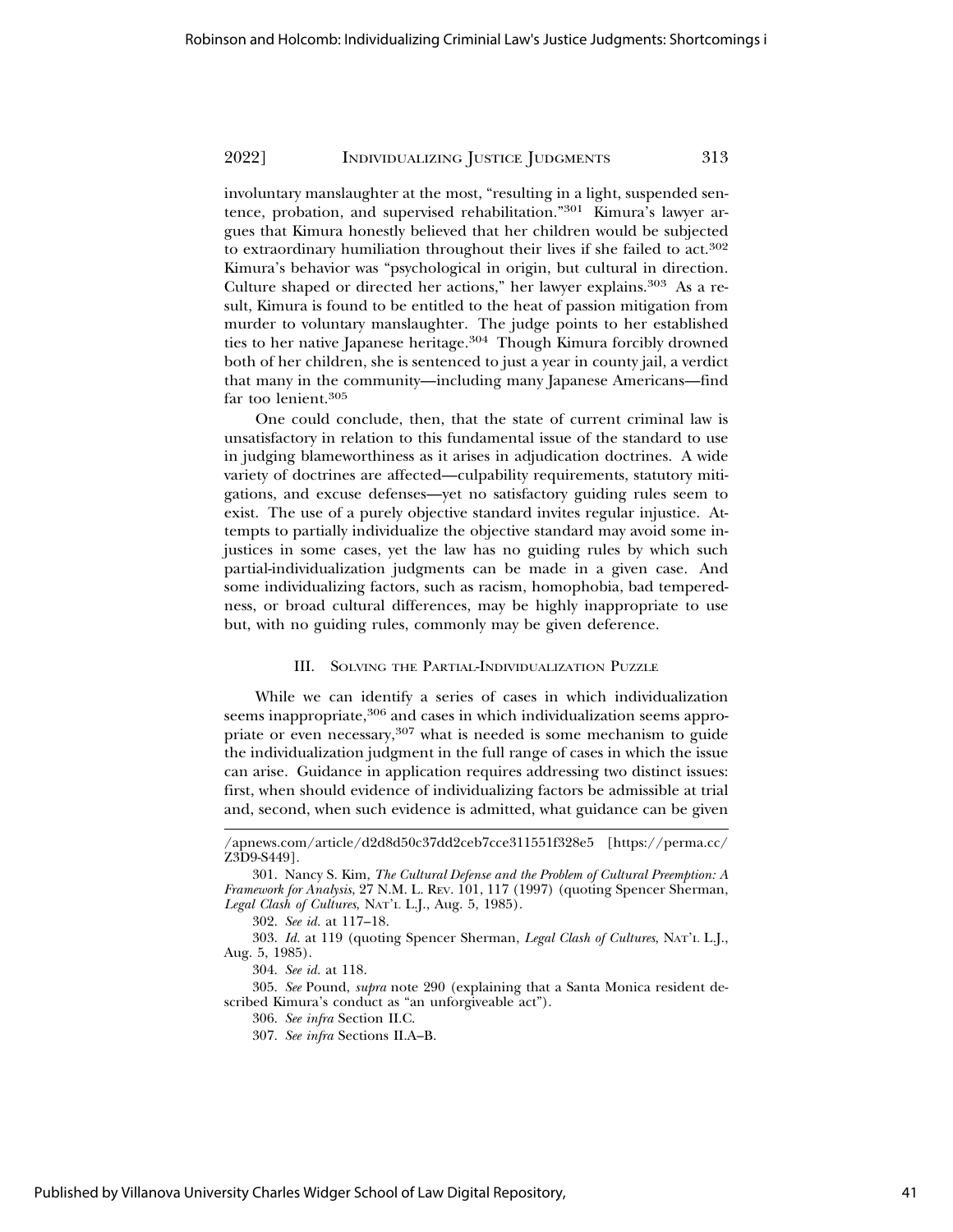to juries (or other decision-makers) on when and how such evidence should be taken into account?

#### A. *Admitting Individualization Evidence at Trial*

Two sorts of individualization evidence seem clearly inappropriate to be introduced at trial. First, unless the individualizing evidence concerns a factor that had a significant role in bringing about the actor's offense conduct, it ought not be introduced to individualize jury judgments concerning culpability, mitigation, or excuse.<sup>308</sup> To allow otherwise would be to open the trial to a host of factors that have little or no relevance that can improperly distract jurors from their legal duty. They ought not be encouraged to base their judgment on whether they like or dislike the defendant, for example, but rather to look only to matters relating to the defendant's commission of the offense and the reasons for it.<sup>309</sup>

A second kind of evidence that ought to be excluded is that of individualizing factors that, if taken into account to benefit a defendant, would offend community norms by approving or at least accepting an attitude or point of view that the community believes ought to be actively discredited. Obvious examples include racial animus, homophobia, gender bias, and other such beliefs and attitudes that the community would find offensive as the basis for mitigation. Recall the several cases of this sort discussed above in Section II.C, which describes problematic individualizations.310

But aside from these two kinds of individualizing evidence, a commitment to the blameworthiness proportionality principle would call for a jury or other decision-maker to understand as much as possible about the defendant's capacities and situation. Thus, any individualization evidence not barred by one of these two exclusions—because it had no significant effect in bringing about the offense conduct or because it would offend community values if used as a basis for mitigation—ought to be admissible to more accurately assess the culpability, mitigation, or excuse issues raised by the facts of the case.

<sup>308.</sup> For example, while it may be appropriate to consider a person's kleptomania where they have been charged with a series of larcenies, it would not be appropriate to consider her kleptomania where they have been charged with sexual assault. Alternatively, it may be important to take into account that a person was frequently beaten by their spouse if they kill their spouse, but not if they commit wire fraud or insider trading.

<sup>309.</sup> *See* U.S. CONST. amend VI; Frazier v. United States, 335 U.S. 497 (1948); Dennis v. United States, 339 U.S. 162 (1950).

<sup>310.</sup> Recall the cases from *supra* Section II.C: Dong Lu Chen, who killed his adulterous wife to rid himself of cultural shame; Robert Strong, who killed a disciple of his religious sect in a religious ceremony; Ethan Couch, who killed four people while driving drunk because of his alleged "affluenza"; and Fumiko Kimura, who killed her two young children in a culturally-rooted parent-child suicide practice.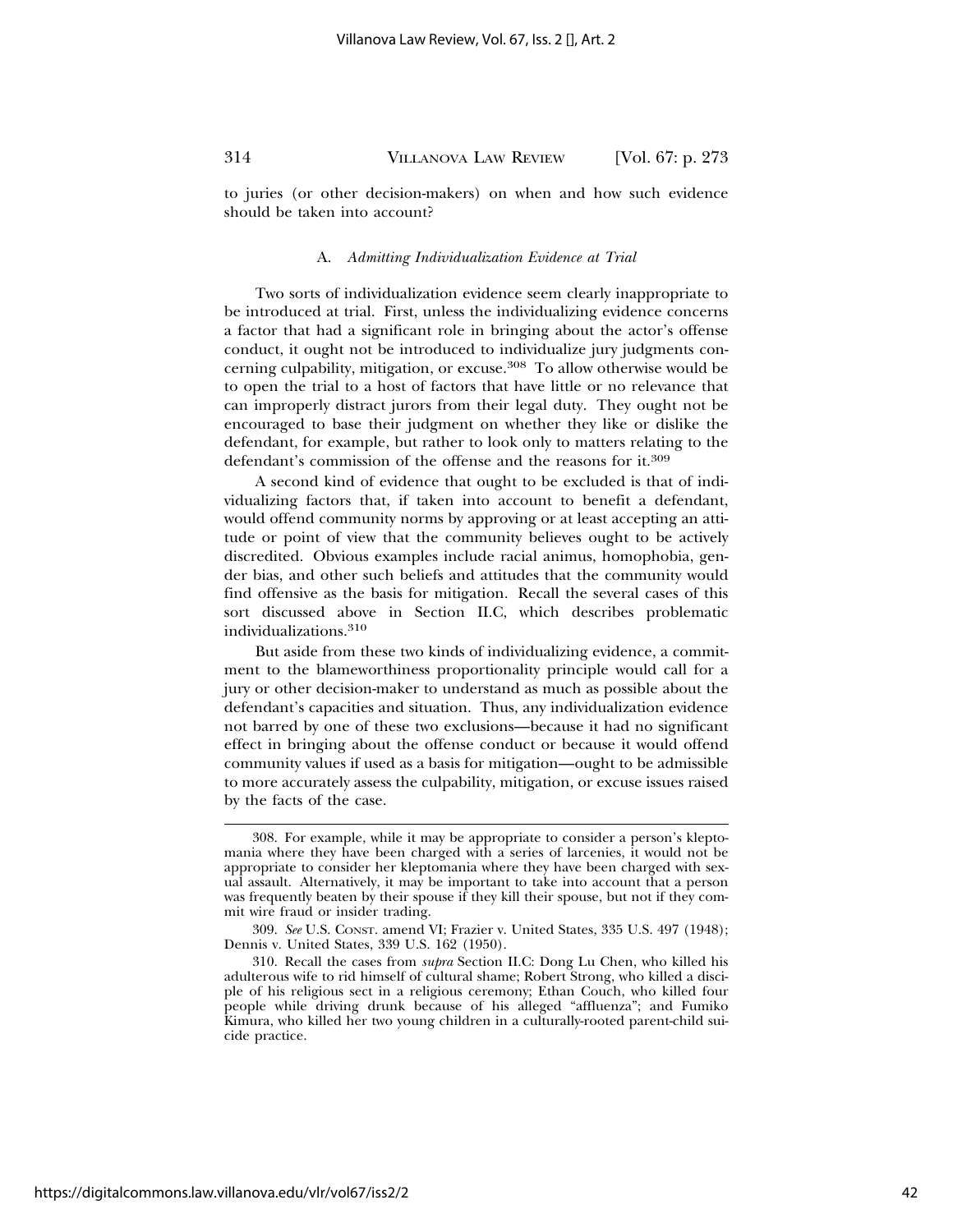Rules governing the introduction of individualization evidence at trial will, of course, affect non-trial cases as well, for both prosecution and defense will include application of these rules in judging the strength of their case and, thereby, the plea agreement they might be willing to accept. In other words, the individualization evidence admission rules will affect many if not most cases, especially because it is this kind of evidence that defense counsel are so commonly anxious to get before jurors.<sup>311</sup>

One can imagine a number of objections to the suggestion here that, with the two exceptions noted, individualization evidence ought to be more freely introduced at trial. One kind of objection might flow from a concern that allowing the introduction of more individualizing factors could significantly increase the length and complexity of trials, creating congestion and backlogs. That is, parsing through a defendant's personal experiences and beliefs as well as the circumstances surrounding his crime may be a time-consuming effort.

It might be true that allowing greater individualization might make some trials longer, but this cannot be a major concern. Individualization is not an issue unless some existing legal doctrine raised by the facts of the case creates an issue, a culpability requirement, a formal mitigation doctrine, or an excuse defense. Further, even where such a legal issue exists in the case, it can hardly have a significant effect on a system in which so few cases go to trial.312 The main significant change in practice will be in the kinds of facts that are seriously considered during plea discussions: some individualizing factors that defense counsel may have offered in the past, but for which there was only a murky legal basis for relevance, will now be legally relevant. On the other hand, once one clarifies the cases in which individualizing factors are relevant and how they are relevant—as shown in the proposed provision below—the adjudication process will be clarified and simplified. Indeed, many murky claims of individualizing factors offered by defense counsel will, with codified guiding rules, now become more clearly irrelevant to the disposition of the case.

A utilitarian theorist might argue that individualization evidence should only be used where it increases deterrence or otherwise improves the crime-control capacity of the criminal law. Such a theorist might worry that allowing greater individualizations into evidence, even during plea

<sup>311.</sup> *See* Josephine Ross, "*He Looks Guilty": Reforming Good Character Evidence to Undercut the Presumption of Guilt*, 65 U. PITT. L. REV. 227, 235–37 (2004); Scott E. Sundby, *The Jury as Critic: An Empirical Look at How Capital Juries Perceive Expert and Lay Testimony*, 83 U. VA. L. REV. 1109, 1122–30 (1997).

<sup>312.</sup> Further, one need not look too far abroad to find ample evidence of criminal justice systems allowing more individualizing evidence without experiencing significant inefficiencies in their ability to process cases. The French criminal justice system, for example, has numerous provisions allowing for the introduction of individualized evidence, yet it is one of the more efficient justice systems in terms of caseload divided by resolved cases—a proxy for congestion—as well as in terms of time to resolve a case. *See* Maria Dakolias, *Court Performance Around the World: A Comparative Perspective*, 2 YALE HUM. RTS. & DEV. L.J. 87 (1999).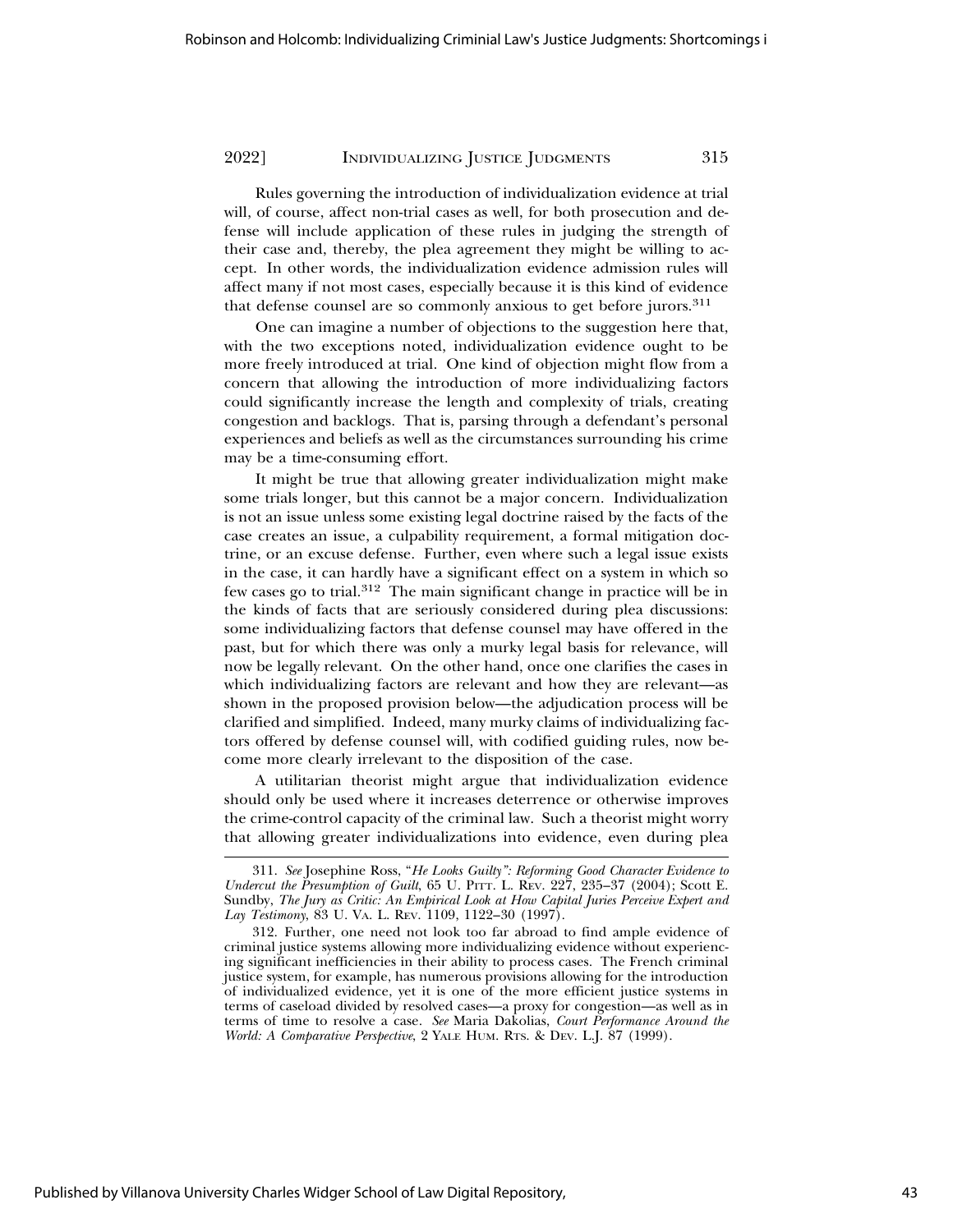negotiations, would increase crime because offenders might believe that they could more easily escape punishment if they could invoke some sort of individualization factor to minimize their conduct. A narrower use of individualization might be more appealing to these utilitarians because it might seem to make it harder for an actor to invade criminal liability, and therefore provide greater deterrent effect.

This point is mistaken, however, for two reasons. First, the public typically would not be aware of such changes in the legal rules, particularly when rules are primarily procedural, as in the determination of which evidence may be admitted at trial. In that sense, the idea that people might commit more crimes because they learn that there is now a greater chance that their individual characteristics might be taken more seriously seems far-fetched. Second, while the public is typically unaware of the specific rules that make up the criminal law, they are highly aware of cases in which the criminal law appears to get it wrong and punishes someone noticeably more or less harshly than the public believes they deserve. As discussed above, ample empirical research has demonstrated that the public has fairly clear, uniform ideas about the relative blameworthiness of defendants even when those defendants have complex backgrounds and the offenses occur in complex circumstances. When the public learns of a person being judged by the system as noticeably more or less blameworthy than the community views, the public's trust in the criminal justice system marginally diminishes, which in turn marginally reduces the justice system's crime-control effectiveness, as Section I.B previously discussed.

#### B. *Guiding Jurors and Judges in the Use of Individualization Evidence*

As the previous analyses of cases demonstrate, the individualization issue can arise in two different sorts of adjudication doctrines. First, the issue arises in cases of mistake where jurors are asked to judge whether an actor's mistake was reasonable or negligent or reckless. This can arise whenever an offense definition requires proof of certain culpability elements or can arise in the context of general defenses such as mistake as to justification, most commonly in cases of mistake as to self-defense. In a second kind of case, the individualization issue can arise where an actor has failed to control himself and jurors are asked to decide whether some internal or external pressure or mental or emotional disturbance should provide a mitigation or excuse. This commonly occurs in cases of duress, provocation, extreme emotional disturbance, or involuntary intoxication. Thus, the analytic guidance provided to jurors ought to speak to each of these two kinds of cases: mistake cases and failure-to-control cases. Many of the individualization issues will be analogous in the two settings but the language one would use to provide guidance many differ.

In the mistake cases, the ultimate question is whether the jury could have expected the actor to have avoided the mistake giving rise to liability. For example, in judging whether a statutory rape defendant satisfies the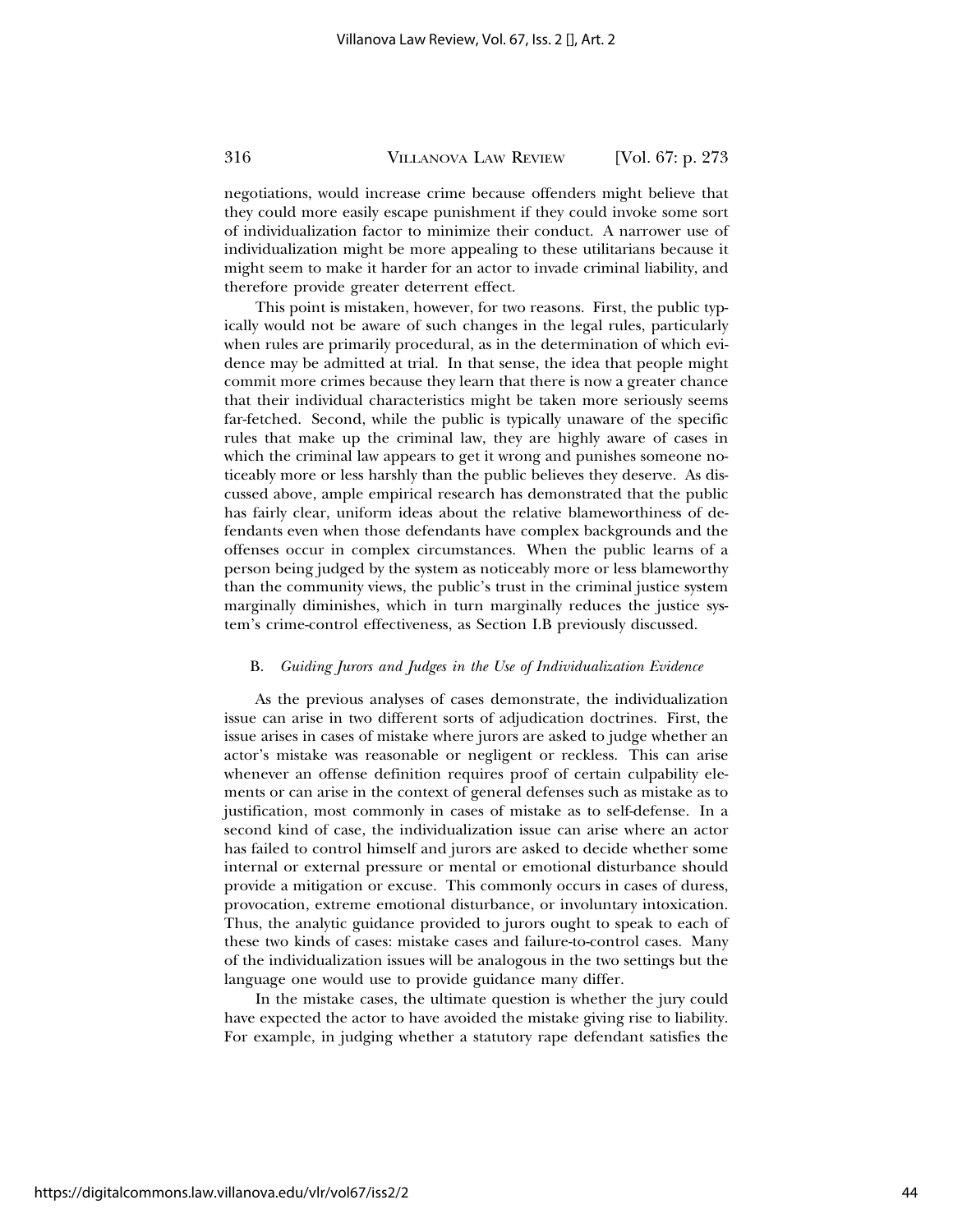offense element of negligence—"he should [have been] aware of a substantial and unjustifiable risk that" his partner was underage $313$ —the jury should take into account the fact that the defendant had a low IQ and no social experience. In failure-to-control cases, the ultimate question is different but analogous: could we have expected the actor, given their capacities and situation, to have resisted the influence of the factors pressing them toward commission of the offense? For example, in judging in a duress case whether "a person of reasonable firmness . . . would have been unable to resist,"314 the jury ought to take into account the fact that the actor was an inexperienced seventeen-year-old.

The analysis of the wide variety of individualizing factors that can be offered as relevant in an equally wide variety of cases suggests that the answer to the individualization puzzle is not to be found in identifying particular factors that should be taken into account in all cases and others that should not be taken into account in any cases. It appears that shared intuitions of justice are too nuanced and complex for that. An individualizing factor might be important to take into account in some circumstances, but the same factor ought not be taken into account in other circumstances. Further, an individualizing factor might be appropriate to take into account in both of the two situations, but ought to be given enormous effect in judging one case but only marginal weight in judging another case.

In other words, the individualization puzzle does have an answer individualization is not a mysterious unknowable mess, an unsolvable problem—but the answer to the individualization question is simply complex. Does that mean that guidance to decision-makers is not possible? No. There is an enormous amount of useful guidance that can be provided, but it is guidance that acknowledges the complexity of the question and therefore does not attempt to give decision-makers a fixed answer; rather, it provides a decision process by which an answer can be reached for the case at hand.

What does such guidance look like? First, as discussed immediately above, one can exclude from admission at trial some factors altogether: first, factors that did not have an effect relevant to the legal issues of culpability, mitigation, or excuse, and, second, factors that are barred for being in serious conflict with community norms. All other individualizing factors relevant to judging the actor's blameworthiness under doctrines of culpability, mitigation, or excuse are admissible.

Of the individualizing factors that are admissible, the decision-maker was asked to focus on a number of specific inquiries. First, what is the *strength of an individualizing factor's influence* in bringing about the actor's offense conduct or mistake. For example, what was the seriousness of the threat, the severity of their fear, the power of cultural influence, etc.? The

<sup>313.</sup> MODEL PENAL CODE § 2.02(2)(d) (AM. LAW INST. 1962). 314. *Id.* § 2.09(1).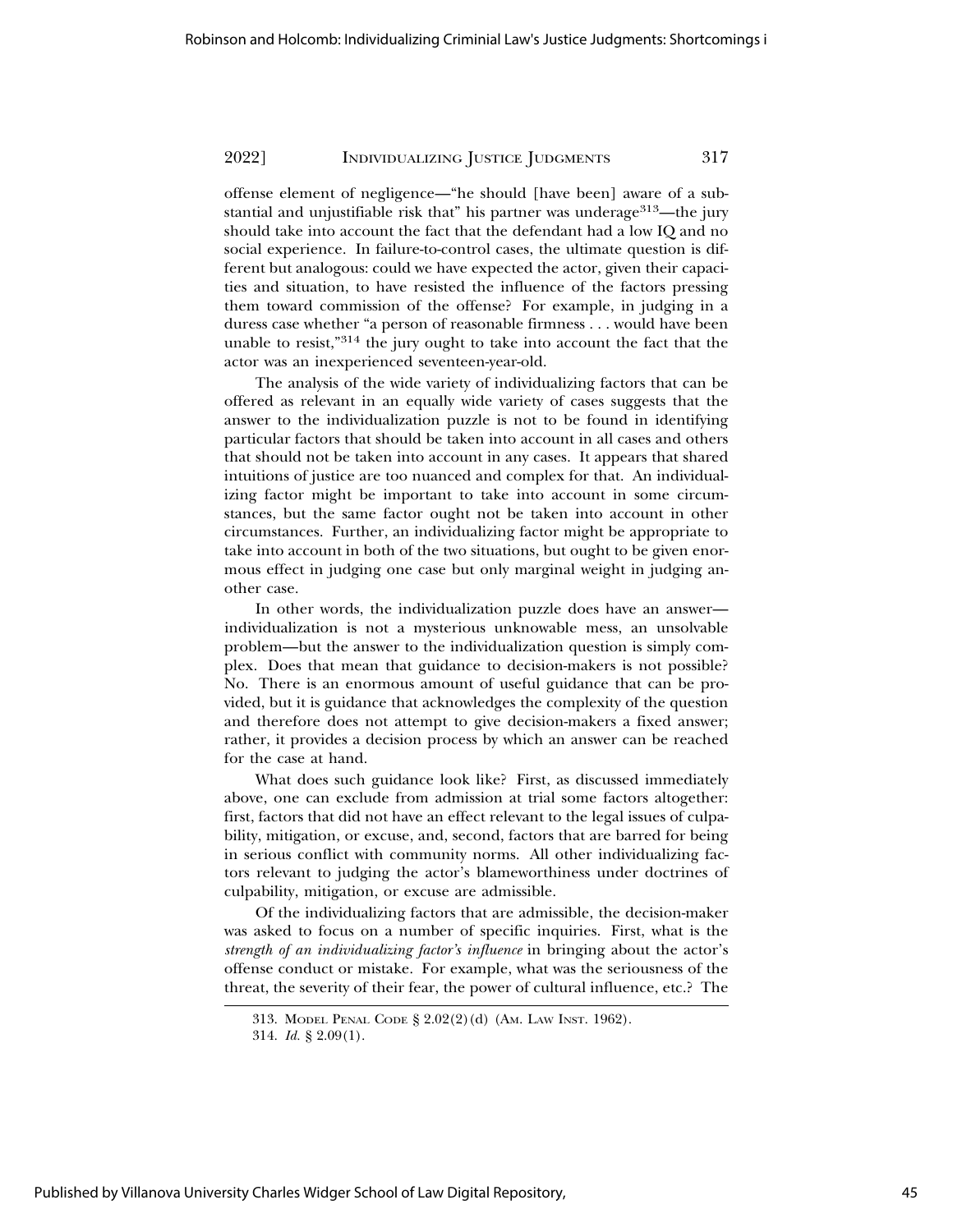stronger the force of the factors' influence, the less blameworthy the offender may be.

A second and distinct inquiry is the *actor's capacity to resist the factor's influence* in bringing about the offense conduct or the mistake. This is not the ultimate normative judgment about whether anyone could have expected the actor to have resisted the influence or avoided the mistake, but rather the more factual assessment of the extent of the actor's limited capacity to resist or avoid. Important here will be such things as an actor's limited mental capacity, youthfulness, social isolation, mental or emotional state distorting reasoning (as in instances of PTSD or Stockholm syndrome), limited communication skills, etc. Any of these factors may make it more difficult for an actor to resist the individualizing factor's influence in bringing about the conduct or the mistake. By taking into account both of these kinds of facts—the strength of the factor's influence pushing toward the offense and the extent of an actor's capacity to resist such influence—the jury can form some sense of what could have been expected of this actor in this situation.

A third key inquiry is the *seriousness of the offense*. The more serious the offense, the greater the expectation that the actor should resist the influence of the individualizing factor and avoid the offense. The less serious the offense, the more someone may be willing to understand how the strength of the influencing factor and the limited capacity of the actor to resist it could end up bringing about the offense conduct or the mistake.

These three factors, which call jurors' special attention, focus strictly on the situation as it exists at the time of the offense. However, other important inquiries call for consideration of the events occurring before the offense. *Was the actor at fault in bringing about the individualizing factor or its influence* that the actor now asks the jury to take account of? It may be relevant, for example, that the actor voluntarily joined a cult knowing their indoctrination plans might lead him to commit the offense.

If not at fault in bringing about the individualizing factor or its influence, was the actor perhaps *at fault for failing to take an opportunity to avoid or escape the factor or its influence*? For example, while the actor was born into an existing cult, thus faultless for his initial membership, had he reached an age and had sufficient opportunity in life experience that we might have expected him to have left the cult or rejected its indoctrination?

Finally, jurors ought to take into account the extent to which allowing the factor to mitigate the offender's liability might conflict with existing community norms and values by seeming to approve or at least accept a belief or set of values that the community seeks to condemn. In other words, while particularly egregious cases of abhorrent beliefs or values might be barred by the judge from admission at trial, even where that high standard is not met and the individualization evidence is admitted, jurors ought to include in their deliberations the same possibility that having the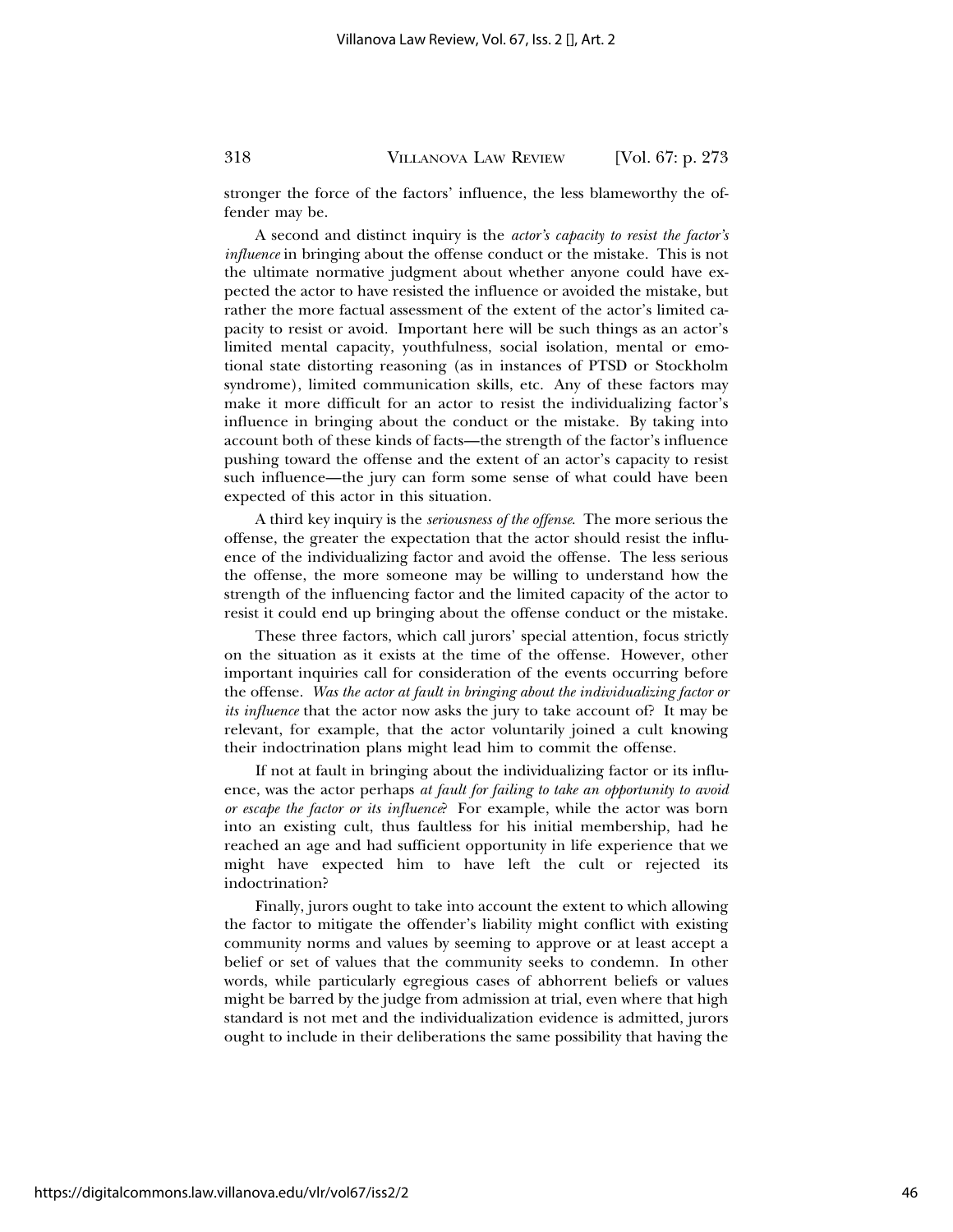abhorrent beliefs or values contribute to a mitigation would be too costly in undermining existing norms and values as well as the criminal justice system's moral credibility with the community.

To summarize, the individualization puzzle has eluded scholars for so long in large part because, it turns out, other than the two exclusions from consideration—factors that did not have a substantial effect in bringing about the offense and factors the consideration of which would sufficiently appall the community as to undermine the criminal law's moral credibility—there do not exist specific factors that should be taken into account and specific factors that should not. The same individualizing factor might be appropriate to take into account in one case but not in another. Nearly any (non-excluded) individualizing factor might theoretically be appropriate to take into account, but each must be weighed according to certain, specific aspects of the case: the strength of the factor's influence in bringing about the offense, the capacity of the actor to resist the factor's influence, the seriousness of the offense, the actor's fault in having the factor, and any conflict with existing community norms and values that might flow from allowing the factor to mitigate or excuse.

One may be concerned that this approach opens too widely the possible individualizing factors that may be taken into account. The two bases for complete exclusion—insufficient effect and appalling to the community—will do some screening, but this still leaves an enormous array of factors that might be taken into account, making trials more burdensome and less predictable, as noted previously. However, this concern is overblown.

First and foremost, a true commitment to doing justice requires that we consider all individualizing factors that can affect our judgment of the offender's degree of blameworthiness. To exclude a relevant individualizing factor is to sacrifice justice for expediency.

Second, the system proposed here, and detailed in the proposed statutory formulation below, is not one in which defense counsel are free to run wild with any individualizing factor they can construct, using it to play upon juror sympathies that have no relevance to the extent of the offender's blameworthiness for the offense at hand. For example, claims that a defendant has admirably recovered from addiction and successfully started a small business with several employees might well give grounds for admiring this aspect of the defendant's life choices, but would be irrelevant to assessing the defendant's blameworthiness for statutory rape and, therefore, would be inadmissible even under the broader use of individualizing factors proposed here.

Further, the potential for defense counsel abuse of the proposal's more liberal introduction of individualizing factors is offset by the specific guidance given to jurors about how and when they are to take individualizing factors into account, guidance that is missing from today's practice that either unjustly excludes relevant individualizing factors or allows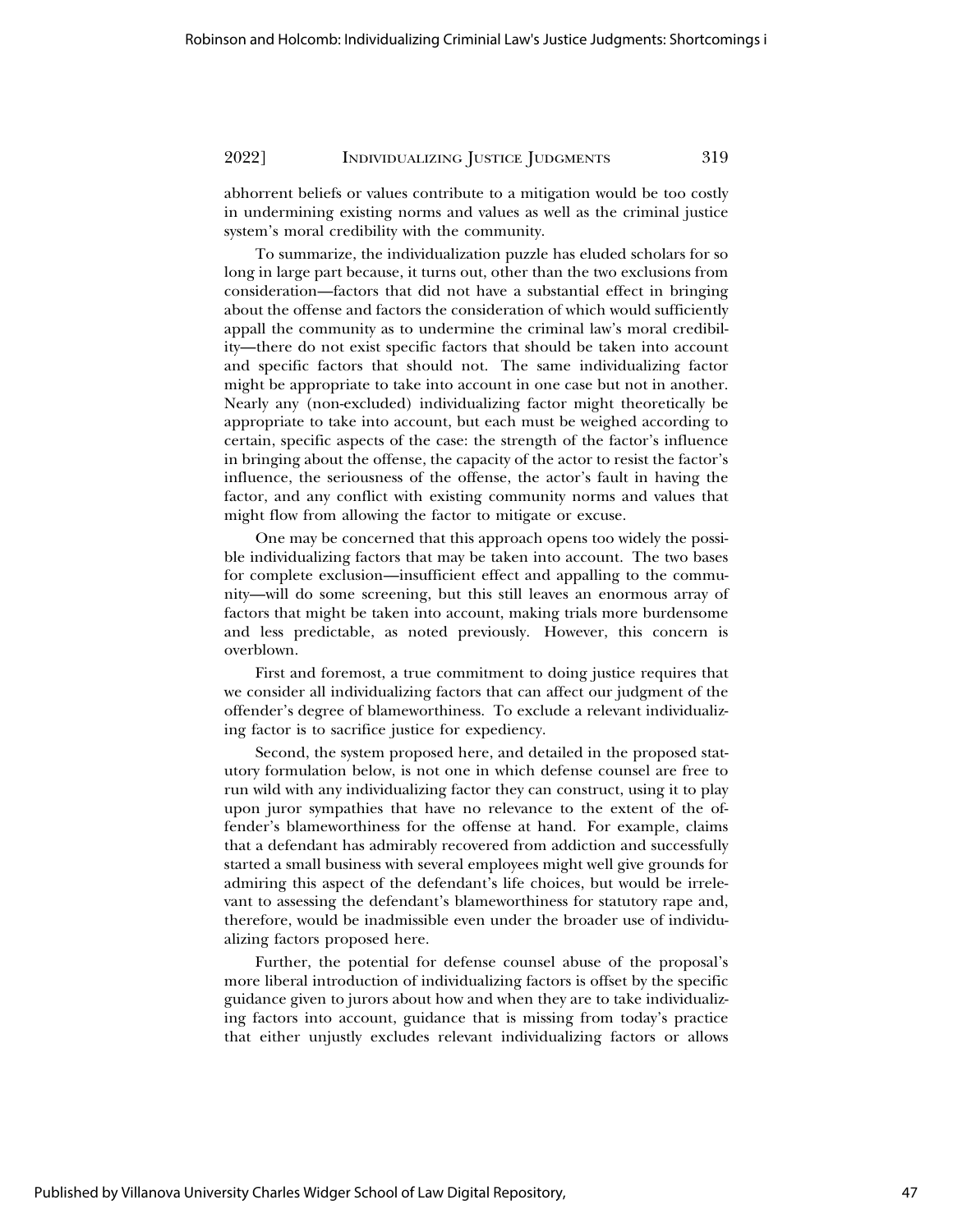broad judicial discretion to admit individualizing factors without guidance to the jury. With the guidelines as to the relevant factors that ought to be taken into account, an offender's claim of past drug rehabilitation and small business success would more clearly be seen as not relevant.

Nor can the proposal be criticized as asking too much of jurors because it calls for a sometimes complex and intuitive justice judgment rather than application of a mechanistic rule. Current criminal law regularly calls upon jurors to make such justice judgments, as is evident in the many doctrines of culpability, mitigation, and excuse discussed in the cases in Part II. For the insanity defense and the involuntary intoxication defense, for example, jurors must decide whether the offender lacks "substantial capacity" to appreciate the criminality of their conduct or to conform their conduct to the requirements of law.315 In a duress excuse, jurors must determine whether the coercive threat is one that "a person of reasonable firmness" would have given into.<sup>316</sup> In the mitigation of murder to manslaughter, jurors must determine whether the killing was committed under the influence of "extreme mental or emotional disturbance for which there is reasonable explanation or excuse."317 When recklessness is required as to an objective element of an offense, as is the common default position,<sup>318</sup> jurors must determine whether "disregard [of the risk] involves a gross deviation from the standard of conduct that a law-abiding person would observe in the actor's situation."319 In other words, what we ask jurors to do here is not substantially different from what we commonly ask them to do in many doctrines of culpability, mitigation, and excuse.

Finally, the proposal might be challenged for its apparent devaluation of the sentencing process. After all, judges already make quasi-individualizing decisions when they reduce an offender's sentence for a variety of factors such as remorse or a particularly traumatic childhood. Why invite the untrained intuitions of lay persons into the mix when skilled judges may already be equipped to take up the individualization challenge?

First, to leave the individualization issue to be dealt with during sentencing process is to exclude it from the determination of criminal liability, where it frequently will have the effect of providing a complete defense to the offense charged or reducing the grade of an offense. Failing to make appropriate individualizing adjustments in determining the offense of conviction cannot be fully compensated for through the sentencing process.

Further, the proposal seeks to protect and promote jury involvement as desirable and indeed necessary. Jurors have been shown to be the most reliable representation of community views on such justice-focused issues

<sup>315.</sup> *Id.* § 2.08(4).

<sup>316.</sup> *Id.* § 2.09(1).

<sup>317.</sup> *Id.* § 210.3.

<sup>318.</sup> *Id.* § 2.02(3)(1)(b).

<sup>319.</sup> *Id.* § 2.02(2)(c).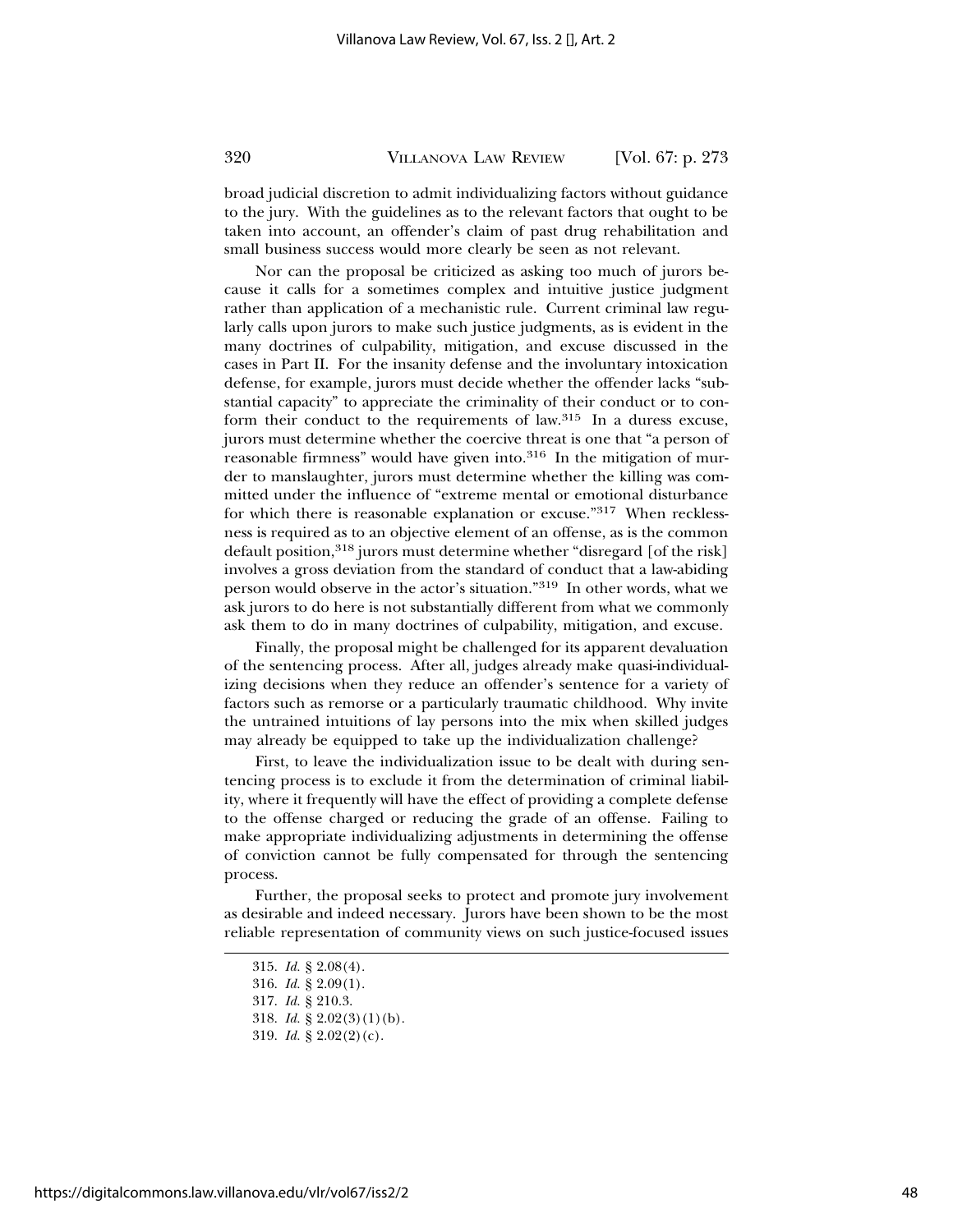as individualization.320 Perhaps more importantly, it is reliance upon the lay intuitions of justice of a jury, rather than the personal preferences of a single sentencing judge, that will maximize the criminal law's moral credibility with the community. Reliance upon individual judicial sentencing discretion pushes such community justice judgments out of the frame and invites dispositions that conflict with shared community judgments of justice.

Finally, reliance upon judicial sentencing discretion is likely to produce unjustified disparity among sentencing judges, as each judge may have his or her own personal views about proper individualization. The last several decades of disparity studies and the resulting sentencing guideline movement support this point.<sup>321</sup>

If a jurisdiction insists on barring juries from the individualization decision, then it ought at very least to provide judges with the system of individualization guidance provided here. Rather than leaving it to a spontaneous fit of compassion from the bench, the formulation provides judges with a decision tree to guide the individualization decision and, most importantly, that same decision tree will be the guidance for all other judges in the jurisdiction. But even with such individualization guidance provided to judges, jury involvement is to be preferred over strict judicial determinations, for the reasons noted above.

#### C. *A Proposed Statutory Individualization Provision*

Perhaps the real test of whether the approach proposed here is practical is whether it can be codified into a workable statutory formulation. The guidance in taking account of individualizing factors described above might be codified in something like the following:

XXX. Individualizing Justice Judgments Called for by Culpability, Mitigation, or Excuse Doctrines

<sup>320.</sup> Paul H. Robinson & Barbara A. Spellman, *Sentencing Decisions: Matching the Decisionmaker to the Decision Nature*, 105 COLUM. L. REV. 1124, 1138–40 (2005).

<sup>321.</sup> *See* 18 U.S.C. § 3553(b) (1994) (permitting the sentencing court to depart from the Federal Sentencing Guidelines if it finds "an aggravating or mitigating circumstance of a kind, or to a degree, not adequately taken into consideration by the Sentencing Commission"); D.A. THOMAS, CONSTRAINTS ON JUDGMENT: THE SEARCH FOR STRUCTURED DISCRETION IN SENTENCING, 1860-1910 68 (1979); Margareth Etienne, *Parity, Disparity, and Adversariality: First Principles of Sentencing*, 58 STAN. L. REV. 309, 311–15 (2005); Sarah Krasnostein & Arie Freiberg, *Pursuing Consistency in an Individualistic Sentencing Framework: If You Know Where You're Going, How Do You Know When You've Got There?*, 76 L. & CONTEMP. PROBS. 265, 267 (2013); James A. McLaughlin, *Reducing Unjustified Sentencing Disparity: United States v. Meza, 127 F. 3d 545 (7th Cir. 1997), cert. denied, 118 S. Ct. 1103 (1998)*, 107 YALE L.J. 2345, 2345–50 (1998); Marc Miller & Daniel J. Freed, *Editors' Observations: Perspectives on Disparity in Guideline Research*, 4. FED. SENT'G REP. 123, 123–25 (1991); Sonja B. Starr & M. Marit Rehavi, *Mandatory Sentencing and Racial Disparity: Assessing the Role of Prosecutors and the Effects of Booker*, 123 YALE L.J. 1, 2–5 (2013).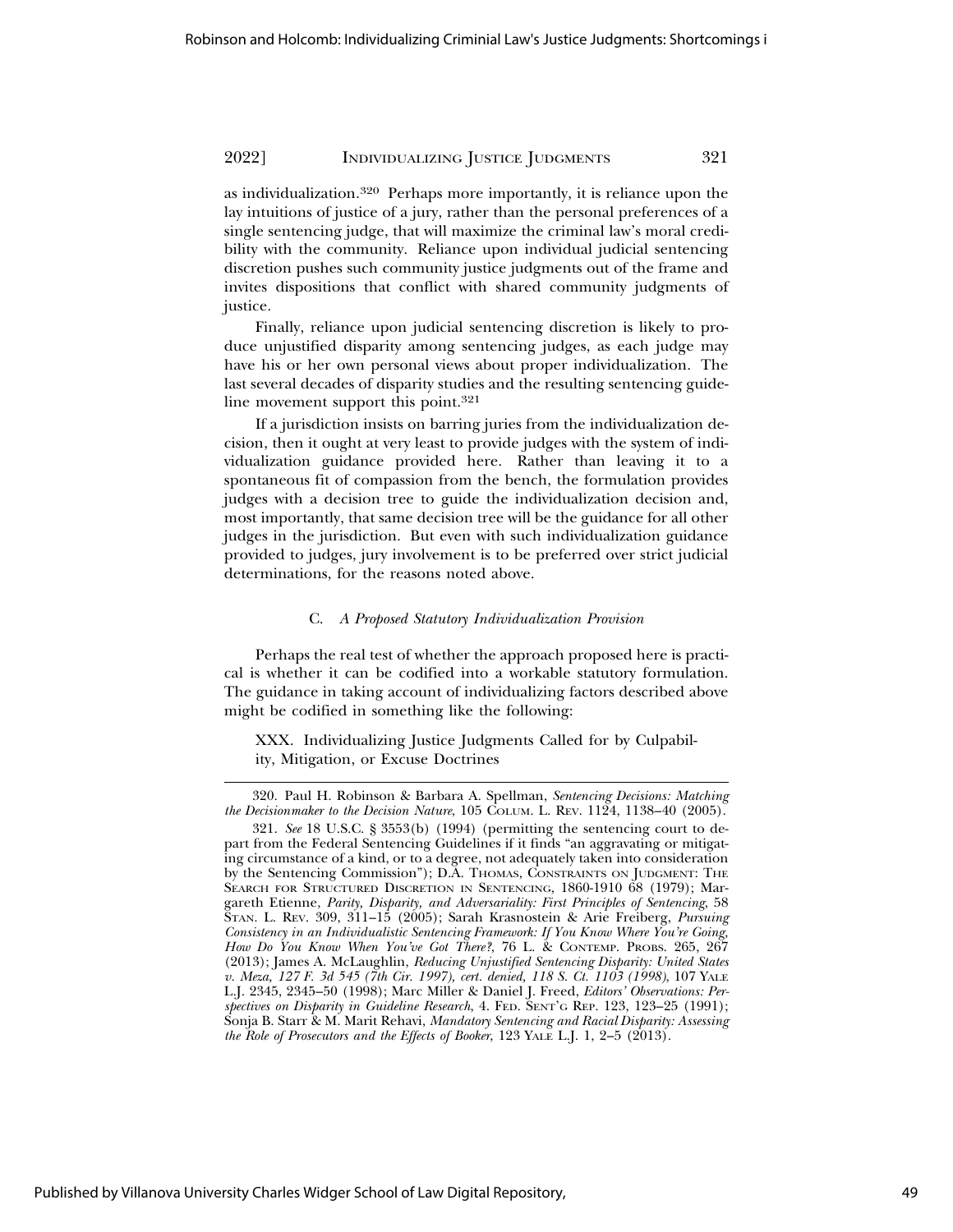- (1) Admitting Individualizing Evidence at Trial. In order to determine whether an actor has a required offense culpability element or qualifies for a mitigation or excuse, the court *shall not admit* into evidence at trial a factor or group of factors that:
	- (a) *did not have a significant effect* in bringing about the actor's offense conduct; or
	- (b) the use of which to reduce liability would be seen by the community as *so abhorrent as to undermine the criminal law's moral credibility*.
	- (c) A factor that is *not disqualified* under Subsections (a) or (b) *may be taken into account* by the decisionmaker if it is relevant to whether the actor satisfies an offense culpability element or qualifies for a mitigation or excuse.
- (2) Taking Account of an Individualizing Factor. When taking account of an individualizing factor, the decisionmaker shall consider:
	- (a) in cases of control failure, the extent to which this actor *could have been expected to have resisted* the influence of the factor in bringing about the offense conduct, which includes taking special account of:
		- (i) the *seriousness of the offense*;
		- (ii) the *strength of the factor's influence in bringing about* the actor's offense conduct; and
		- (iii) the *capacity of this actor to resist* the factor's influence;
	- (b) in cases of mistake, the extent to which the actor *could have been expected to have avoided* the mistake giving rise to liability, which includes taking special account of:
		- (i) the *seriousness of the offense*;
		- (ii) the *sincerity* of the actor's mistaken belief as to the *existing circumstances*; and
		- (iii) the sincerity of the actor's belief that their conduct was *not wrongful*;
	- (c) the extent to which the *actor was at fault*:
		- (i) in *bringing about* the factor or its influence; or
		- (ii) in failing to take an *opportunity to avoid or escape* the factor or its influence; and
	- (d) whether use of the factor in this instance to mitigate liability would *communicate approval or acceptance of a perspective or belief that would offend the norms and values* of the community within the jurisdiction.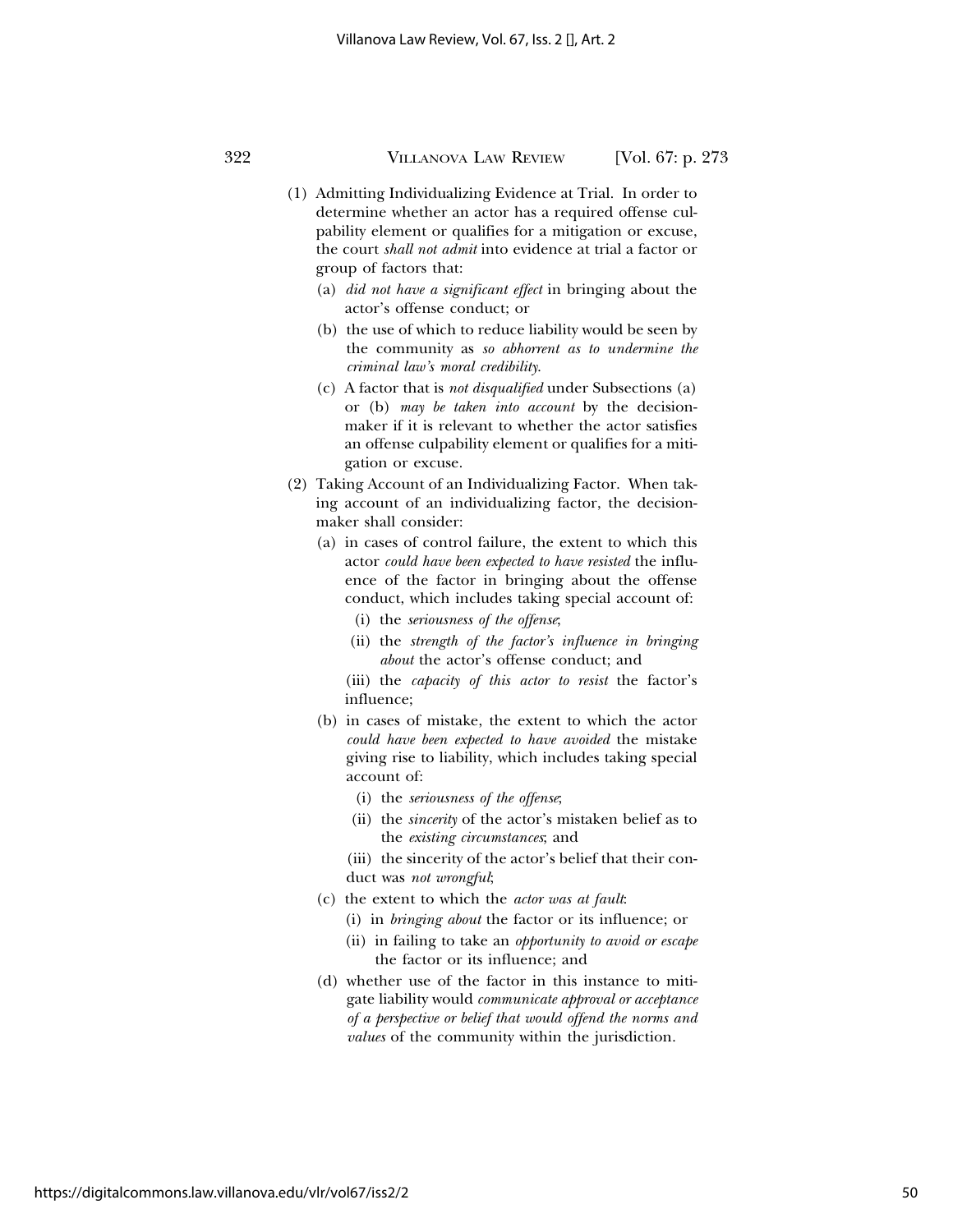Note that it is not this statute on partial individualization that will itself determine whether an actor is excused or gains a mitigation. The only function of this provision is to identify what partially individualizing factors ought to be taken into account and what weight they should be given when applying the terms of a culpability, mitigation, or excuse doctrine. It is those provisions that provide the specific standards that the decision-maker is to apply, for example, in assessing the actor's culpable state of mind at the time of the offense or in assessing whether the actor showed enough firmness in resisting duress.

#### D. *The Proposed Provision in Operation*

To provide some detail on how the proposed formulation would work, this Article provides below a short commentary on each Subsection.

SECTION (1). ADMITTING INDIVIDUALIZING EVIDENCE AT TRIAL*.* Section (1) takes up the preliminary issue of whether evidence of an individualizing factor should be admitted at trial. Two grounds of exclusion are provided. In Subsection (a), individualizing factors are excluded if they had no significant effect on the offender's commission of the offense, as in the case of an offender charged with extortion who can point to a mental disorder short of an insanity defense. The factor may have some relevance in some contexts but may be insufficiently related to the offense at hand to justify admission at trial.

A second basis for exclusion, in Subsection (b), is an individualizing factor, such as racial animus, that the community would find abhorrent to allow to mitigate liability and punishment, so much so that such use would undermine the criminal law's moral credibility. Other such factors might include anti-Semitism, misogyny, or homophobia where, if mitigation were offered on the basis of one of these beliefs, the criminal justice system would seem to condone or at least accept such discrimination and hate.

Subsection (c) makes explicit what is implicit from the two previous Subsections: any factor not disqualified under Subsection (a) or (b) can in fact be admitted at trial "if it is relevant to whether the actor satisfies an offense culpability element or qualifies for a mitigation or excuse." Of course, even if not excluded by Section (1), there are many other reasons why a particular piece of evidence might be excluded at trial, depending on the rules of evidence at play in the particular jurisdiction.

SECTION (2). TAKING ACCOUNT OF AN INDIVIDUALIZING FACTOR*.* When an individualizing factor is admissible at trial, Section (2) provides specific guidance to decision-makers about how an individualizing factor should be treated by providing a range of questions to ask, the answers to which may suggest that the individualizing factor be given more weight, less weight, or no weight.

Subsection  $(2)(a)$  provides such guidance in relation to cases involving failure of control, as commonly arises in cases of provocation, extreme emotional disturbance, duress, and involuntary intoxication. Subsection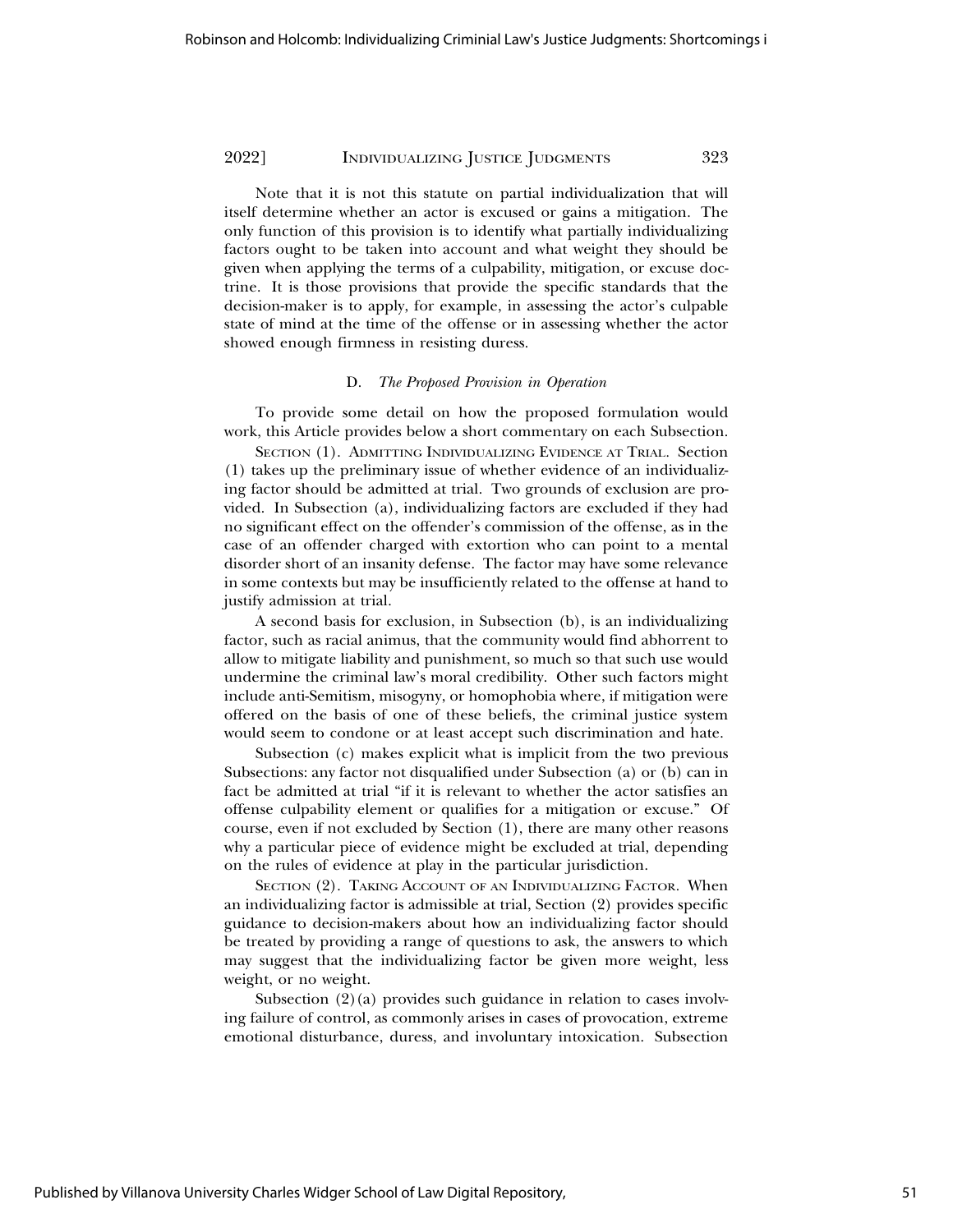(2)(b) provides such guidance for cases where the individualizing factor is offered as relevant to why an offender made a mistake, commonly arising in cases relating to recklessness, negligence, and mistake as to justification. There are conceptual parallels between the critical inquiries in the loss of control cases and in the mistake cases, but the language used in the two contexts is necessarily different.

SUBSECTION (2)(A). CONTROL FAILURE CASES. Control failure cases are those in which an external or internal pressure is imposed on, or arises in, an offender so forcefully that the offender struggles to exercise selfrestraint or feels compelled or coerced to act. Such cases might arise in the doctrine of duress, provocation, extreme emotional disturbance, involuntary intoxication, or certain paraphilias, where an individualizing factor may play a role in bringing about the circumstances that led to the offense, diminishing the defendant's ability to resist the offense, or increasing her susceptibility to other criminogenic factors. In such cases, the proposed individualization provision asks the decision-maker to consider whether the offender could have been expected to have resisted the influence of the factor. Here, the word "expected" is crucial, suggesting that the inquiry is a normative one in which the trier of fact is meant to ask what conduct was rightfully due from the actor in the circumstances. The answer to this normative question is the product of three areas of inquiry: the seriousness of the offense, the strength of the factor's influence, and the capacity of the actor to resist the factor's influence.

*Subsection (2)(a)(i). Seriousness of the Offense.* The first inquiry considers both the harm caused in physical or pecuniary damage and the moral wrongness of the offense. It also takes into account any relevant factors regarding the victims of the offense, including their relationship to the defendant and their particular vulnerabilities, such as age or disability. The more serious the offense, the more the offender could have been expected to resist the influence of the factor.<sup>322</sup> It is worth noting that this analysis rejects a deterministic picture of criminal conduct but rather assumes that offenders are mostly capable of choosing their conduct. One can imagine the actor being pushed and pulled by various countervailing forces, but it is assumed such forces rarely fully override her decision-making capacity.

Consider, for example, the case of Donna Marie Ely, a young woman with a mild intellectual disability, who is repeatedly physically and verbally abused by her boyfriend.323 Ely and her boyfriend live with their four young children but they rarely leave the house.<sup>324</sup> Ely hates her boy-

<sup>322.</sup> *See* Eldad Yechiam, Jason E. Kanz, Antoine Bechara, Julie C. Stout, Jerome R. Busemeyer, Elizabeth M. Altmaier & Jane S. Paulsen, *Neurocognitive Deficits Related to Poor Decision-Making in People Behind Bars*,15 PSYCHONOMIC BULL. & REV. 44 (2008) (reporting neuroscience study finding that murder and armed robbery require more complex, thoughtful, decision making than lesser crimes).

<sup>323.</sup> Commonwealth v. Ely, 554 A.2d 118, 119 (Pa. Super. Ct. 1989).

<sup>324.</sup> *Id.*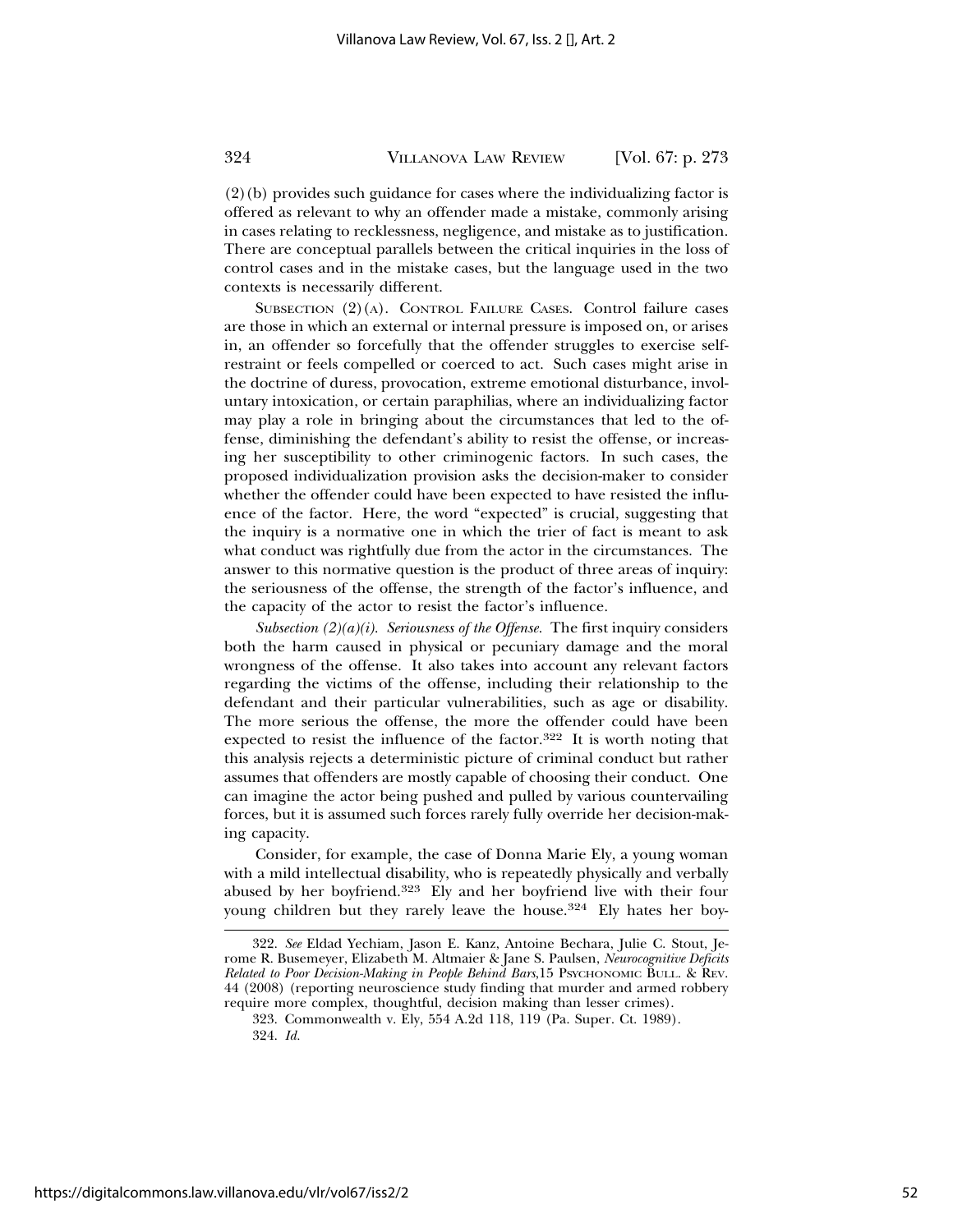friend's abusive behavior but she depends on him and is overwhelmed by the prospect of leaving him.325 Over time, Ely's boyfriend starts sexually abusing the couple's children.326 Ely is aware of the abuse and wants to protect her children but is afraid.327 Eventually, her boyfriend asks Ely to partake in the abuse. Ely feels that she cannot refuse, so she sexually assaults her children and helps her boyfriend to rape their daughter.<sup>328</sup> The abuse continues for nearly a year. Ultimately, Ely is charged with involuntary deviate sexual intercourse, incest, and a litany of other childwelfare related offenses.<sup>329</sup>

On the one hand, Ely might be able to argue that she acted under duress and that her judgment was clouded by the symptoms of battered spouse syndrome. On the other hand, the offense is so terribly serious that one could conclude that she should have done more to resist it. While we might understand if she retaliated physically against her boyfriend, given all his abuse, it seems unfathomable that she should assault her children, especially for such a long period of time and in such a morally condemnable manner. This was not a spanking or a slap on the wrist, but an extraordinary violation of bodily autonomy with potentially farreaching physical and psychological consequences. Balancing the weight of a significant, but non-imminent, physical threat with an offense so serious that it would likely violate any mother's basic instincts could well yield the conclusion that the woman could have been expected to have resisted her boyfriend's influence and therefore should not be eligible for a significant mitigation. Ultimately, while a decision-maker ought to take the individualizing circumstances into account, the seriousness of the offense may lead them to give the factors much less weight than they might otherwise.

*Subsection (2)(a)(ii). Strength of the Factor's Influence.* The second inquiry in the ambit of control-failure cases concerns the causal force of the factor in bringing about the actor's offending conduct. Once again, the picture of causation is not deterministic or absolute. Rather, the factor is one of many influences playing out in an offender's life and affecting his deliberations over the course of action to pursue. Circumstances that affect the strength of the factor's influence might include the frequency with which the actor is exposed to, or acted upon, the individualizing factor, as in the case of a battered spouse who is repeatedly physically assaulted by her husband. The overall effect of the factor in its impact on the personal identity of the actor can also be relevant, as where a homophobic slur is directed at a gay person or a racial epithet at a Black person. Finally, an assessment of the strength of the factor's influence may involve pathological considerations as where the factor is some sort of

<sup>325.</sup> *See id.* at 120 (Rowley, J. dissenting) (quoting Brief for Appellant at 7, *Ely*, 381 Pa. Super. Ct. 510554 A.2d 118).

<sup>326.</sup> *Id.* at 120–22.

<sup>327.</sup> *See id.* at 120.

<sup>328.</sup> *Id.*

<sup>329.</sup> *Id.* at 118.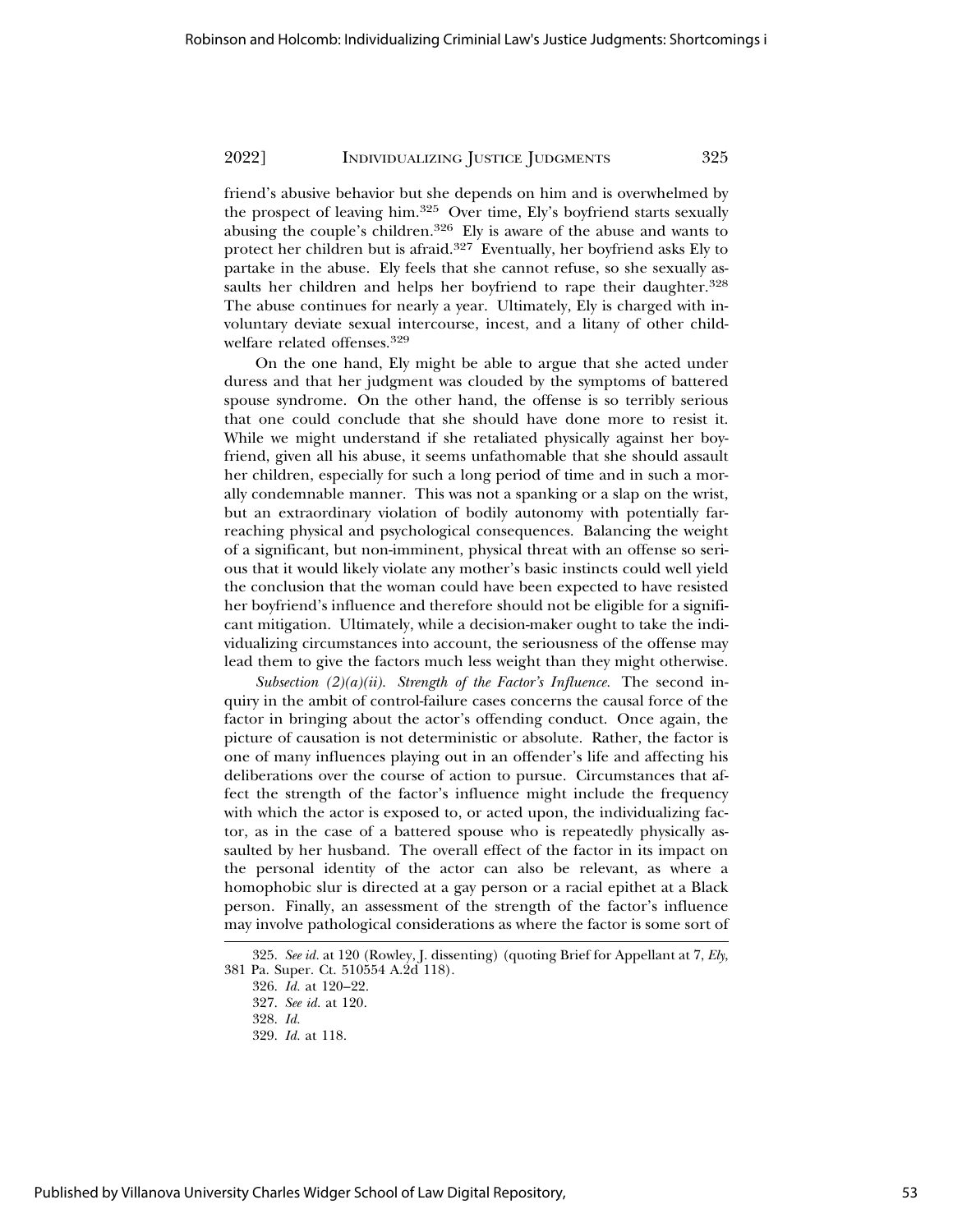addiction or involves a paraphilia. The stronger the factor's influence in bringing about the offense conduct, the less the actor could have been expected to have resisted its influence.

Consider, for example, the Gounagias case discussed previously.<sup>330</sup> Recall that the offender is a young man, recently immigrated from Greece, who is sodomized by his roommate while unconscious and subsequently mocked and derided by his co-workers, friends, and neighbors, who are his only connections in the U.S.<sup>331</sup> After a particularly humiliating round of taunts at the local coffee shop, Gounagias returns to his dormitory and shoots his victimizer while the man sleeps.332 He is denied a provocation mitigation and is charged and convicted of first-degree murder.<sup>333</sup>

Here, Gounagias's individualizing factors are the sexual assault and repeated humiliation that he suffers, both of which are enormously powerful in their effect. Over the course of three weeks, Gounagias is constantly reminded and taunted about what was arguably the worst event in his life. The series of small, painful provocations occur constantly, unavoidably, and without respite, and increasingly haunt Gounagias at his place of work, at his home, and at the local eateries he frequents. As a socially isolated, recent immigrant, the strength of these factors is all the more intense as life in this community is all he knows and all he can imagine for himself in the U.S. Acknowledging the full gamut of contextual factors at play, it is easier to understand why Gounagias failed to resist their influence.

*Subsection (2)(a)(iii). Capacity of the Actor to Resist the Factor's Influence.* The final inquiry in control-failure cases concerns the capacity of the actor to resist the factor's influence. This assessment is maybe the most difficult because it requires the trier of fact to make a folk psychological judgment about the actor's individual competencies—particularly the actor's ability to exercise self-control or to withstand external pressures—without necessarily fully understanding the scope of the actor's lived experiences and faculties. Criminal law cases are each a snapshot of a person's life, and the trier of fact will always have to make judgments about the actor in light of information deficits. That being said, decision-makers are capable of developing notions of an offender's capacities based on factors such as the offender's prior conduct, age, intellectual development, relative social isolation, handicaps the offender might suffer, and a host of other factors relevant to the offender's ability to withstand the pressure toward the offensive conduct. There are also cases where the influencing factor is so integral to the individual's identity or sense of self that we can easily understand her limitations in resisting it, as might be the case for a Holocaust survivor confronted with a barrage of anti-Semitic insults. The less

<sup>330.</sup> *See supra* Section II.A.

<sup>331.</sup> State v. Gounagias, 153 P. 9 (Wash. 1915).

<sup>332.</sup> *Id.* at 10–11.

<sup>333.</sup> *Id.* at 10, 15.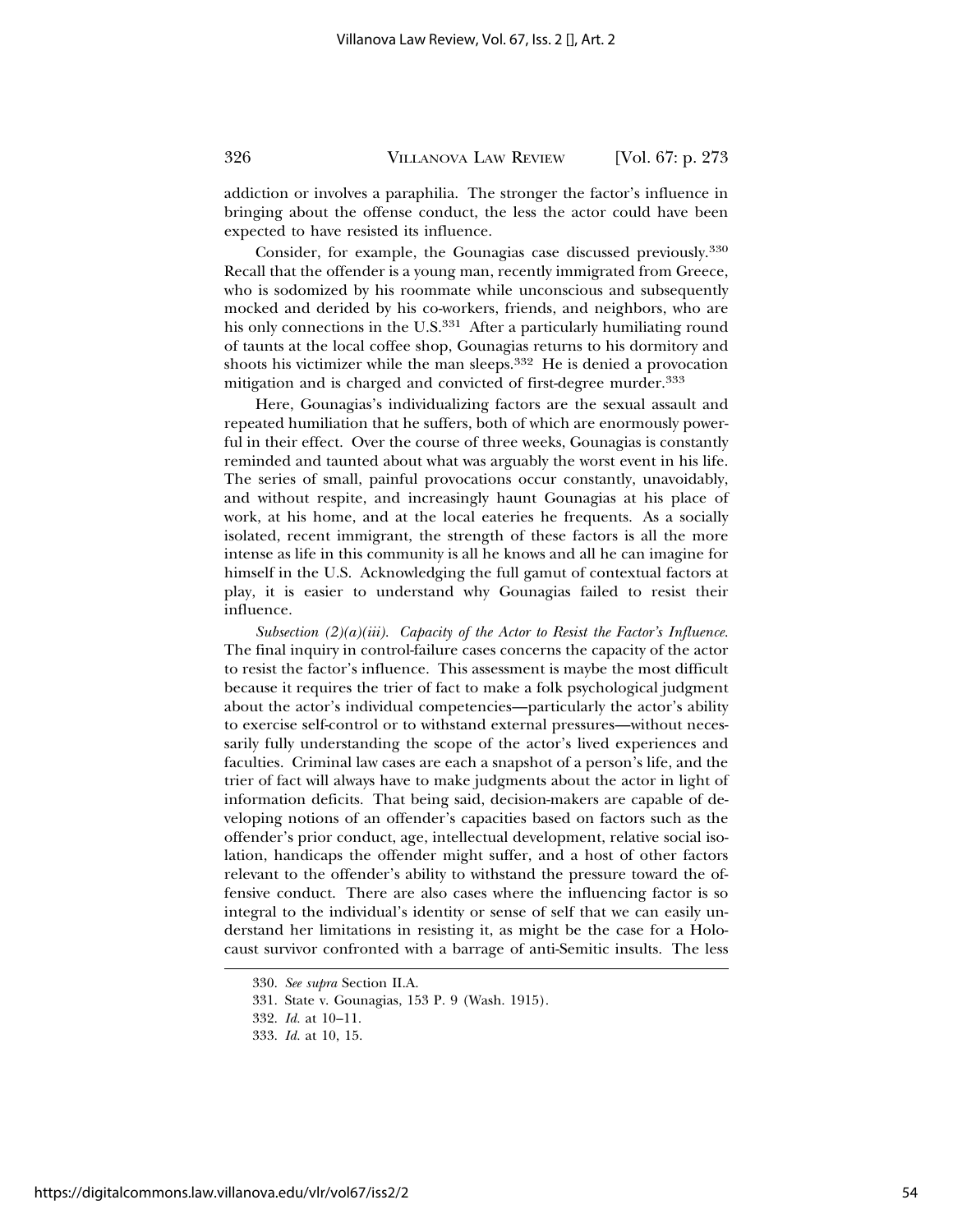the actor is capable of resisting the factor's influence, the less she could have been expected to have resisted committing the offense toward which it pressed.

Consider, for example, the case of Barry Kingston, a man who has occasional pedophilic desires but who has never acted on them because he believes they are morally wrong.<sup>334</sup> Due to an unrelated dispute at work, Kingston's employer seeks to blackmail him and contracts with a wellknown local criminal who, after some digging, learns of Kingston's sexual preferences.335 The criminal invites a teenage boy to his house, drugs him, undresses him, and poses his unconscious body suggestively on a bed.336 The criminal then invites Kingston over to his house and drugs him as well, but with less of a dose.<sup>337</sup> Feeling groggy, Kingston asks the criminal if he has put something in his drink.<sup>338</sup> Instead of answering, the criminal leads Kingston to the naked boy and tells Kingston that he should have sex with the boy.339 After hesitating, Kingston, in his confused and drugged state, sexually assaults the boy, while the criminal secretly films him.<sup>340</sup> Kingston is charged with indecent assault on a minor, but he has no recollection of the evening.<sup>341</sup>

In assessing Kingston's capacity to resist the offense, the involuntary intoxication is highly relevant. Certainly, Kingston had the capacity to resist his pedophilic urges, and in fact, did so repeatedly over the course of his life. But the effect of the drugging and reducing his ability to resist, especially given the added nudges of the criminal leading him to the teenage boy and encouraging him to assault him, seem highly significant in assessing Kingston's blameworthiness. The court concludes that, "a drugged intent is still an intent," and Kingston is convicted.342 But one might conclude that, while the pedophilia tendencies admittedly were his own, his lack of capacity to resist them, through no fault of his own, ought to be given significant weight in judging whether to eliminate or reduce his criminal liability.

SUBSECTION  $(2)(B)$ . MISTAKE CASES. Mistake cases focus on the actor's capacity to have avoided the mistake that gave rise to the offense. In mistake cases, unlike control-failure cases, the mistake does not cause the conduct *per se* but rather brings about the circumstances in which the actor feels free to engage in the offense conduct. Such mistake may arise,

341. Regina v. Kingston [1994] 2 AC 355 (HL) (appeal taken from the Court of Appeal (Criminal Division)).

342. *Id.*

<sup>334.</sup> Regina v. Kingston [1994] 2 AC 355 (HL) (appeal taken from the Court of Appeal (Criminal Division)).

<sup>335.</sup> *Id.*

<sup>336.</sup> *See* PAUL H. ROBINSON, CRIMINAL LAW: CASE STUDIES AND CONTROVERSIES 117–19 (4th ed. 2010).

<sup>337.</sup> *See id.*

<sup>338.</sup> *See id.* at 118.

<sup>339.</sup> *See id.*

<sup>340.</sup> *See id.* at 119.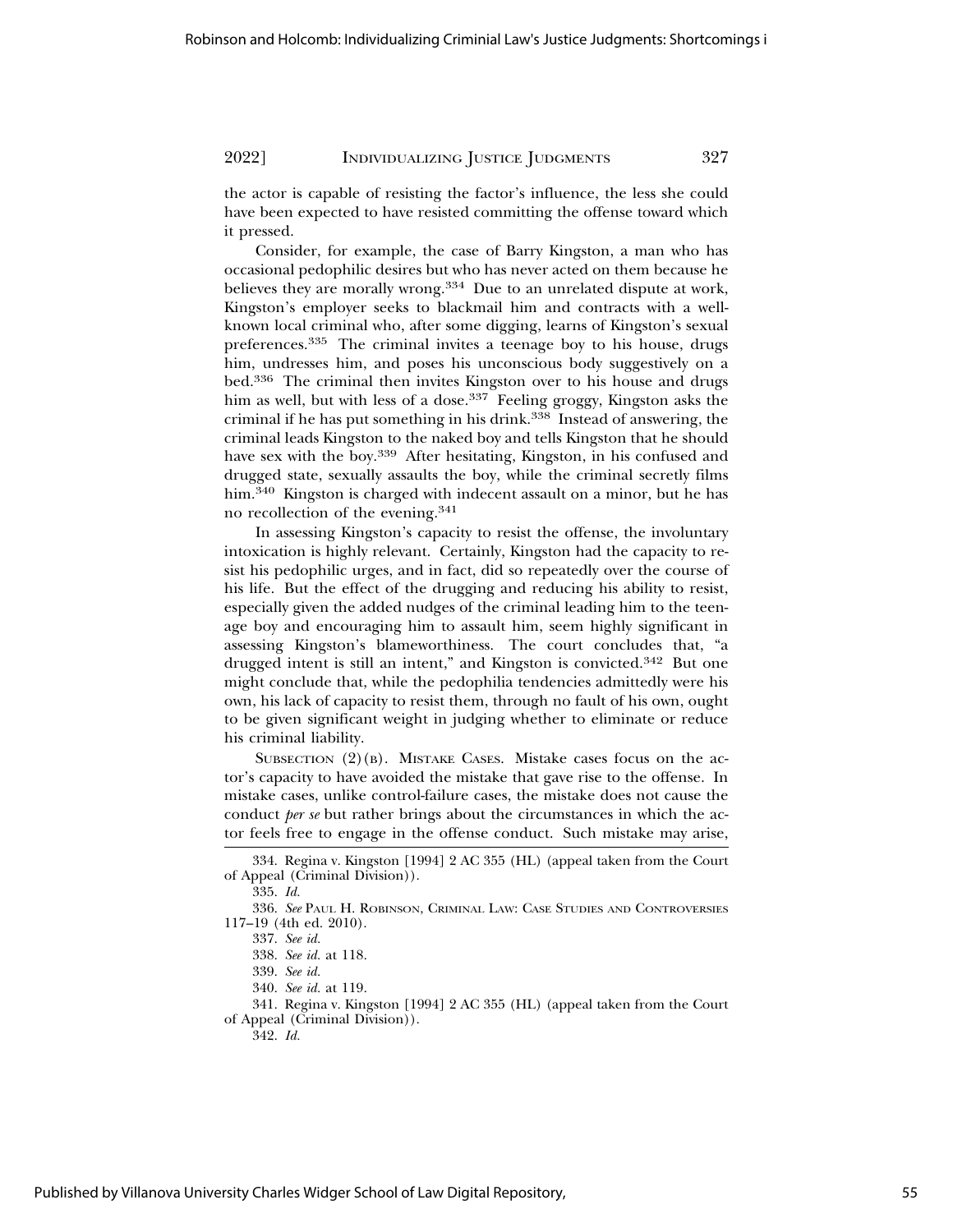for example, where the actor misjudged the seriousness, imminence, or existence of a perceived threat against her; makes an error about whether her conduct was criminally prohibited; or mistakenly believed that she was justified in her conduct. The less the actor could have been expected to have avoided the mistake, the more she is deserving of some sort of reduction in liability.

The proposed formulation asks the decision-maker in mistake cases to take special account of three factors: the seriousness of the offense, the sincerity of the actor's mistaken belief in the existing circumstances, and the sincerity of the actor's mistaken belief that her conduct was not wrongful. This list of factors is not intended to be fully comprehensive. Certainly, other factors might arise in mistake cases that shed light on the offender's blameworthiness. However, as a practical matter, these three factors seem to commonly play a large role in such cases.

*Subsection (2)(b)(i). Seriousness of the Offense.* As with the control-failure cases, the first inquiry concerns the seriousness of the offense. The more serious the offense, the more one would have expected the actor to have avoided making the mistake leading to the offense. In general, people are expected to ensure that they are acting on correct information and beliefs when they exercise lethal force or put another at risk of physical harm, for example. We expect a hunter to be certain that his target is a deer and not a hiker when he pulls the trigger. This expectation is less strong in cases where the offense is purely pecuniary or where another person's life does not hang in the balance.

Consider, for example, the case of Dale and Leilani Neumann, a deeply religious couple who live in a rural, isolated Pentecostalist community.343 Over the course of three months, they observe their eleven-yearold daughter's health deteriorate.344 She grows increasingly lethargic and pale, and has difficulty eating and breathing.345 The couple love their daughter dearly and apply every form of spiritual remedy they can think of, but they do not take her to a doctor as they believe that only God can heal.346 One morning, they find their daughter unconscious and having difficulty breathing.<sup>347</sup> The couple invite over their prayer group and Church elders, but those persons' efforts do not work.348 At last, a Church elder calls an ambulance, but when paramedics arrive the girl is pronounced dead.349 The cause of her death is diabetic ketoacidosis, an

345. *Id.*

346. *Id.* at 571–72.

348. *Id.* at 571–72.

349. *Id.*

<sup>343.</sup> State v. Neumann, 832 N.W.2d 560 (Wis. 2013).

<sup>344.</sup> *Id.* at 570–71.

<sup>347.</sup> *Id.* at 571.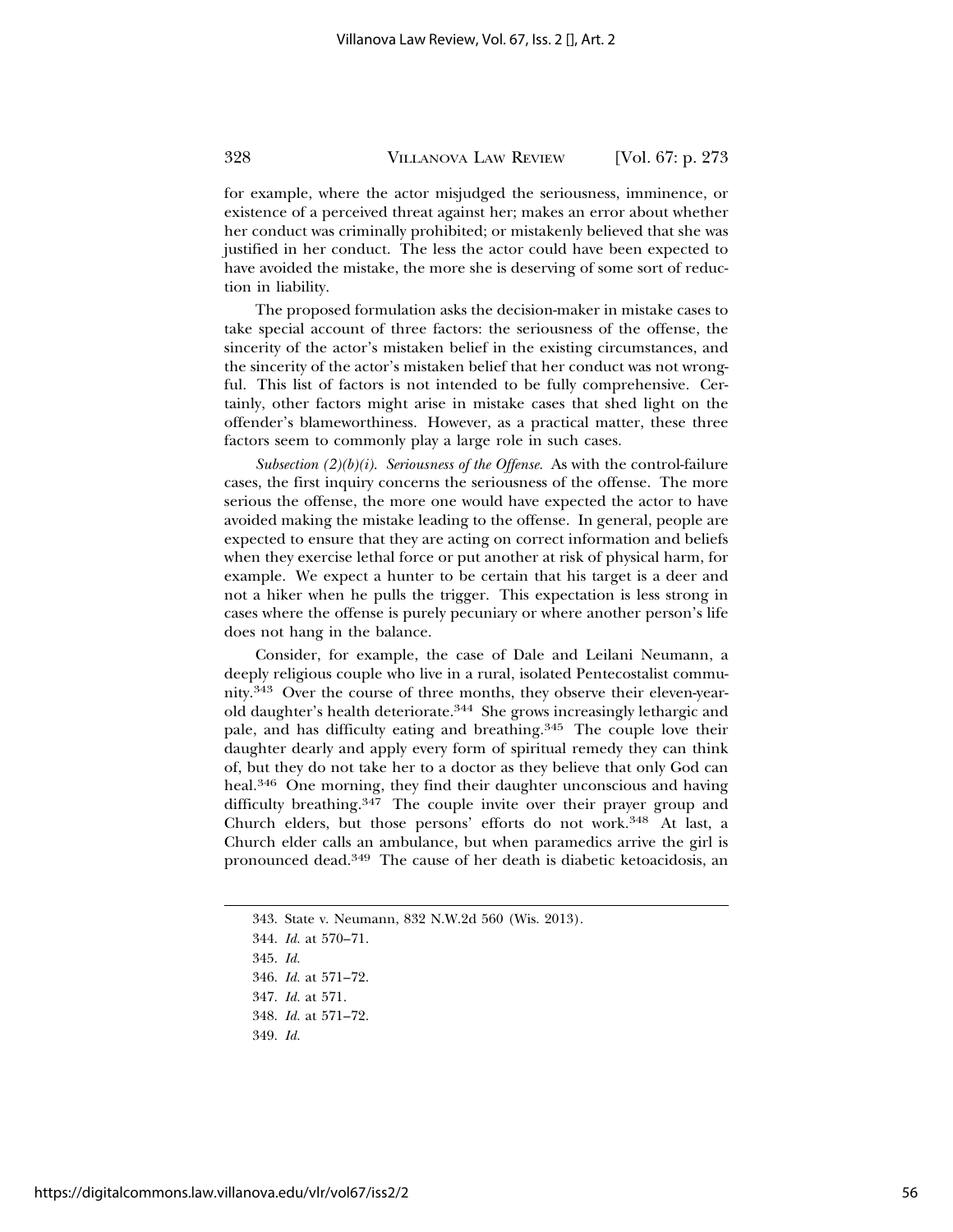easily preventable illness.350 The Neumanns are charged and convicted of reckless homicide.<sup>351</sup>

Here, the Neumanns have made a clear mistake with respect to the care of their child, resulting in the gravest outcome imaginable. Their religious faith tended to blind them to the risk. While the parents may argue that they honestly believed that a doctor could not do anything for their daughter's health that God could not do, this mistaken belief effectively denied their child the medical care needed to save her. With their daughter's condition rapidly declining, and the intensive prayer sessions having no real effect, the Neumanns should have recognized the seriousness of the situation and thought more critically about their actions. They knew that the stakes were high—their daughter's health was rapidly declining—and calling an ambulance at the eleventh hour was a highly uncertain backstop. While it may be appropriate to take into account the individualizing factor of their religious beliefs, the more serious the potential consequences, the more we can expect a parent to reevaluate the need to consider alternative possibilities.

*Subsection (2)(b)(ii). Sincerity of Mistaken Belief About Existing Circumstances.* The second inquiry in mistake cases focuses on the sincerity of the offender's belief in the existing circumstances. This inquiry focuses strictly on the actor's perception of the material facts and the sincerity of her belief in them. For example, did the defendant honestly believe that the package she drove across state lines contained laundry detergent and not heroin? Did the defendant honestly believe that he was shooting a wild dog that had crept onto his property, and not a neighbor he had been quarreling with? The primary questions raised by this inquiry are first, whether the actor's belief was deeply and sincerely held, and second, whether or not the actor's mistaken belief is understandable given all that is known about the actor and the situation in which she found herself. The more deeply held an actor's mistaken belief and the more understandable the mistake given the actor's situation, the less she can be expected to have avoided it, and the more her individualizing circumstances are appropriately used to reduce liability.

Recall the case of James Law discussed previously,352 in which a Black man who moves into a predominantly white suburb in Maryland in the 1970s is burglarized and threatened by his racist neighbors.353 When, a few nights after the incident, Law hears what he believes to be someone trying to unlock his back door, he immediately believes it is another racially motivated break-in.354 In fact, the man fiddling with the back door is a police officer responding to a call from a sympathetic neighbor who

<sup>350.</sup> *Id.* at 572 ("A pediatric endocrinologist testified that, if treated, diabetic ketoacidosis has a 99.8% survival rate.").

<sup>351.</sup> *Id.*

<sup>352.</sup> *See supra* Section II.B.

<sup>353.</sup> Law v. State, 318 A.2d 859 (Md. Ct. Spec. App. 1974).

<sup>354.</sup> *Id.* at 861.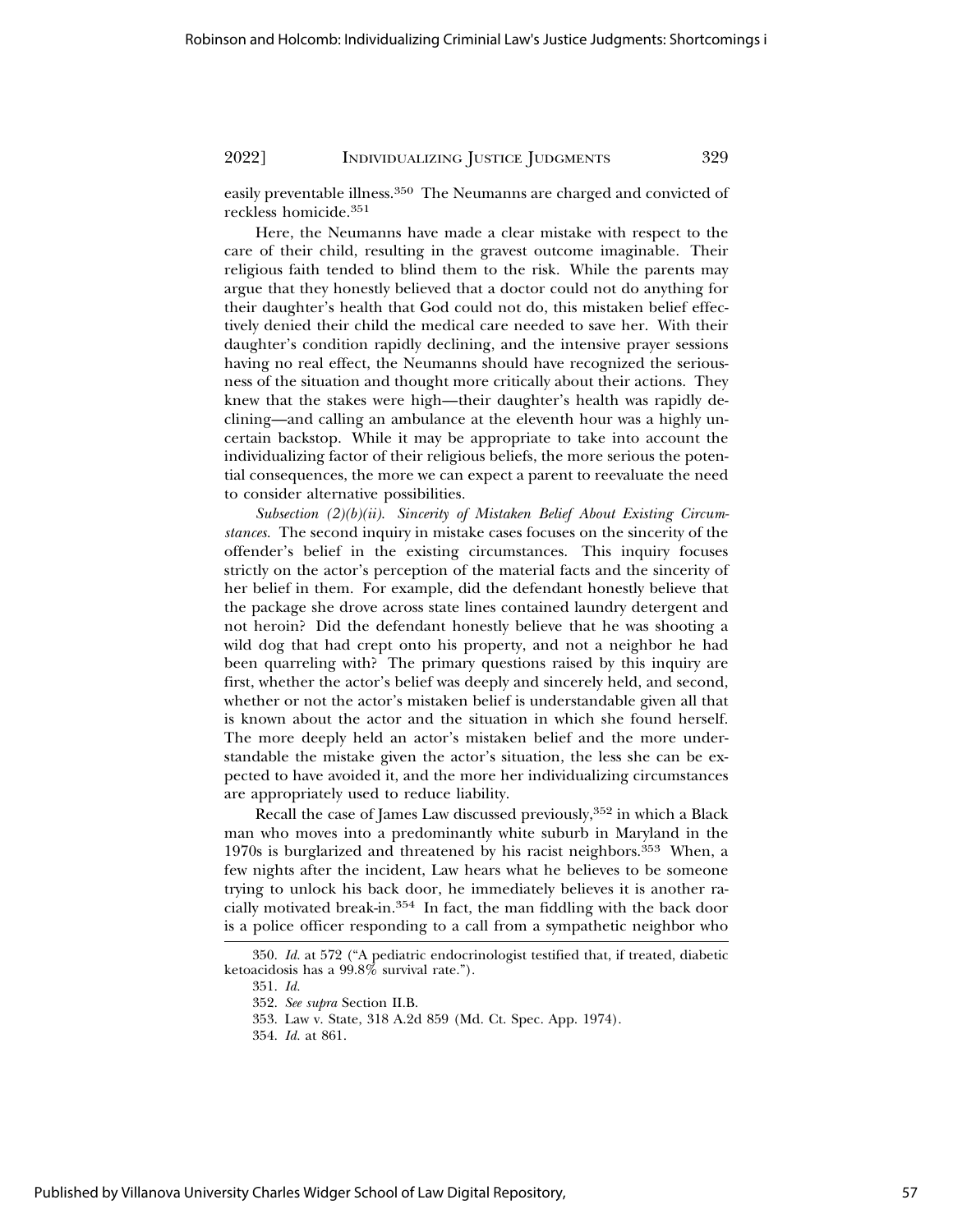believes someone is breaking into Law's house again.355 Unable to see the officer's uniform, Law shoots through the door, killing the officer. Law is charged with first-degree murder.<sup>356</sup>

Here, Law's mistake with respect to the existing circumstances seems both understandable and honestly held. He had just been victimized by a nearly identical attack; he sincerely believed that his racist neighbors were conspiring against him and would return to harass him; and, as a Black man living in a highly segregated area during racially fraught times, he had reason to think that a subsequent attack might threaten his life or the life of one of his family members. Thus, while Law's mistake was tragically quite costly, leading to the death of an innocent person, it is understandable that he could have made such a mistake in the circumstance and honestly so. A decision-maker could conclude, then, that the individualizing factors of the situation are entirely appropriate to take into account as the basis for a mitigation or excuse.

*Subsection (2)(b)(iii). Mistaken Belief That Conduct Not Wrongful.* The final inquiry for mistake cases examines the actor's mistaken belief that her conduct was not wrongful. Criminal liability depends on the assumption that criminal violations entail some sort of consciousness of wrongdoing. In that sense, in cases where the actor honestly but mistakenly believes that her conduct is not wrongful, she may be entitled to have an individualizing factor taken into account if her mistake was sincere and understandable, as with the mistake of fact inquiry discussed in the Subsection above. The inquiry here is somewhat more complicated, however. It requires an assessment of more than just what perceived facts are believable, an inquiry that is well within the life experience of most jurors. Here, the issue calls for the more complex judgment about our expectation that people will know the moral status of their conduct. This means, for example, that jurors must evaluate the sincerity and understandability of beliefs derived from religious teachings, cult indoctrination, and cultural influences, none of which they themselves have experienced. And such cases might include a wide range of serious offenses, such as honor killings, female genital mutilation, rape-based bride selection, or parent-child suicides. In each instance, jurors are asked to try to put themselves in the defendant's situation and to try to faithfully judge the strength and understandability of the belief given that situation.

Consider, for example, the case of Fumiko Kimura, discussed previously.357 Recall that a Japanese mother who immigrated to the U.S. more than twenty years ago learns that her husband has been having an affair with another woman for several years.<sup>358</sup> Distraught, she feels that the

<sup>355.</sup> *Id.* at 862.

<sup>356.</sup> *Id.* at 866.

<sup>357.</sup> *See supra* Section II.C.

<sup>358.</sup> Wen Chen Wu, *supra* note 289, at 994–95 (citing People v. Kimura, No. A-091133 (L.A. Super. Ct., Nov. 21, 1985)).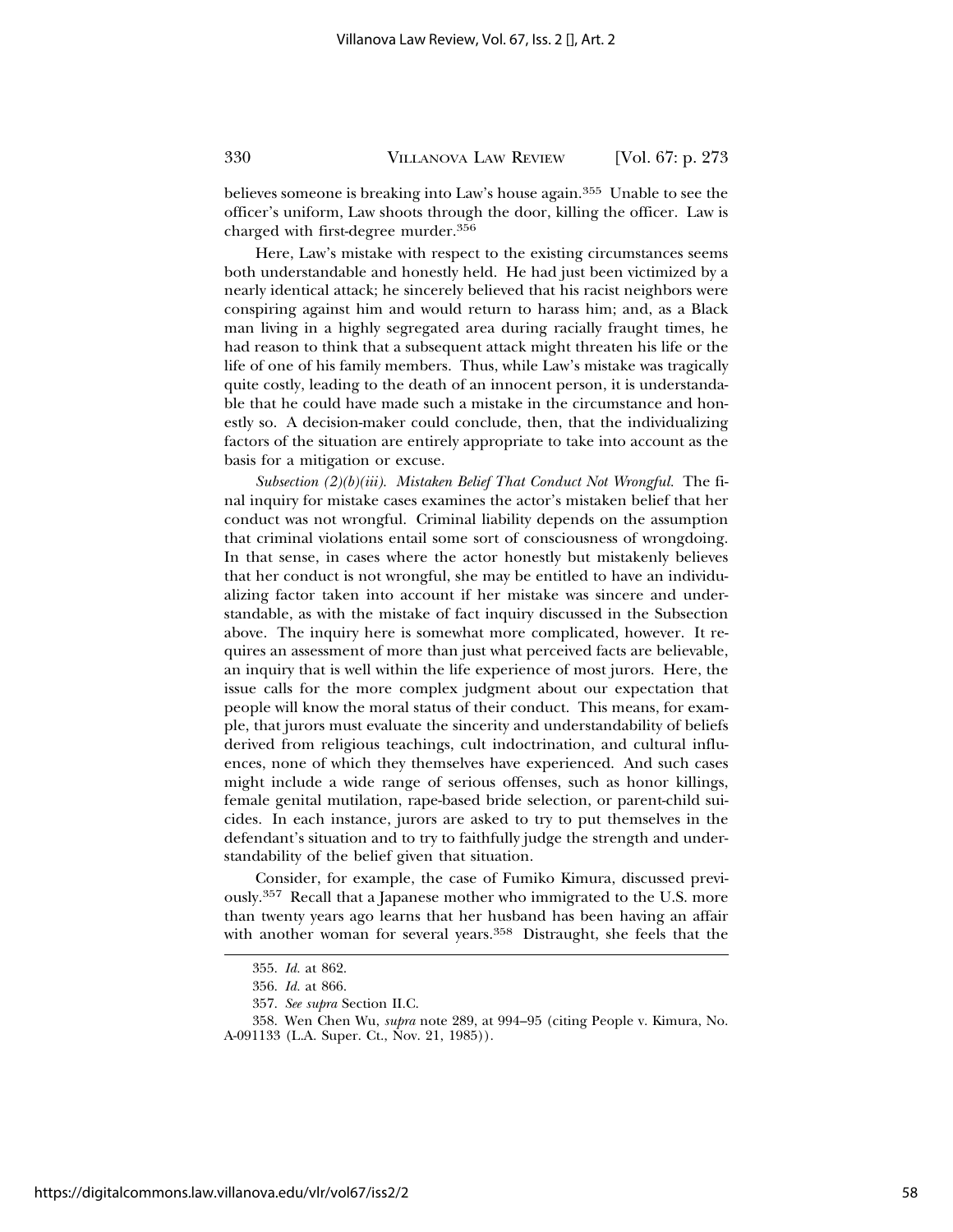only way to rid herself of the shame is to commit parent-child suicide, a practice that is tolerated in parts of Japan.359 She tries to drown herself and her children in the ocean, but two beachgoers intervene. Kimura lives, but her two children die. She is charged with first-degree murder.<sup>360</sup>

Kimura might argue that her mistaken belief that her conduct was not wrong should be taken into account because parent-child suicide was accepted as a legitimate practice in her native culture. However, while it may be appropriate to consider the individualizing factor, the proposed formulation might lead the decision-maker to be somewhat skeptical about how much weight it should be given. Having been in the U.S. for twenty years, could a jury have some question about whether Kimura genuinely and understandably saw the killing of her children as not wrongful?

SUBSECTION  $(2)(c)$ . EXTENT TO WHICH THE ACTOR WAS AT FAULT FOR HAVING OR RETAINING THE INDIVIDUALIZING FACTOR. Subsection (2)(c) applies to both the failure-to-control cases of Subsection  $(2)(a)$  and the mistake cases of Subsection  $(2)(b)$ . It moves beyond the situation that existed at the time of the offense and has the decision-maker consider the offender's experiences before the offense. Was the actor at fault in creating the conditions that led to his criminal conduct? The presumption of this Subsection is that an individualizing factor should not be taken into account when the actor has knowingly brought it upon himself or willfully retained it when he could have escaped its influence.

*Subsection (2)(c)(i). Bringing About the Factor.* The first inquiry considers whether an offender was at fault in bringing about the factor or its influence. Of special interest here will be those cases in which the offender is responsible for their individualizing factor—that is, the existence or the coerciveness of the factor was of their own creation. Such cases would include instances where the offender was not born or raised with the individualizing factor but rather came to the factor of their own volition, as where an uncoerced adult joins a destructive cult or gang, or where a person abuses drugs that make them more prone to violence.

Consider, for example, the case of Harvey Kobayashi, a Japanese-American, Buddhist in his forties who is raised to always be selfless and put others' needs before his own.361 He sincerely believes that there is no greater shame than not being able to satisfy others' needs.362 Kobayashi struggles socially, but using a phone-based dating service, he meets a woman that he comes to trust and think of as his girlfriend.363 Unbeknownst to Kobayashi, though, the woman is a scam artist.<sup>364</sup> She starts to ask Kobayashi for money, and he obliges. Over time, the woman's schemes

<sup>359.</sup> *Id.* at 994–96.

<sup>360.</sup> *Id.* at 995.

<sup>361.</sup> People v. Kobayashi, No. B157685,2003 WL 1558226, at \*1, \*4, \*6, \*8 & n.18 (Cal. Ct. App. 2003).

<sup>362.</sup> *Id.* at \*5.

<sup>363.</sup> *Id.* at \*1.

<sup>364.</sup> *Id.* at \*2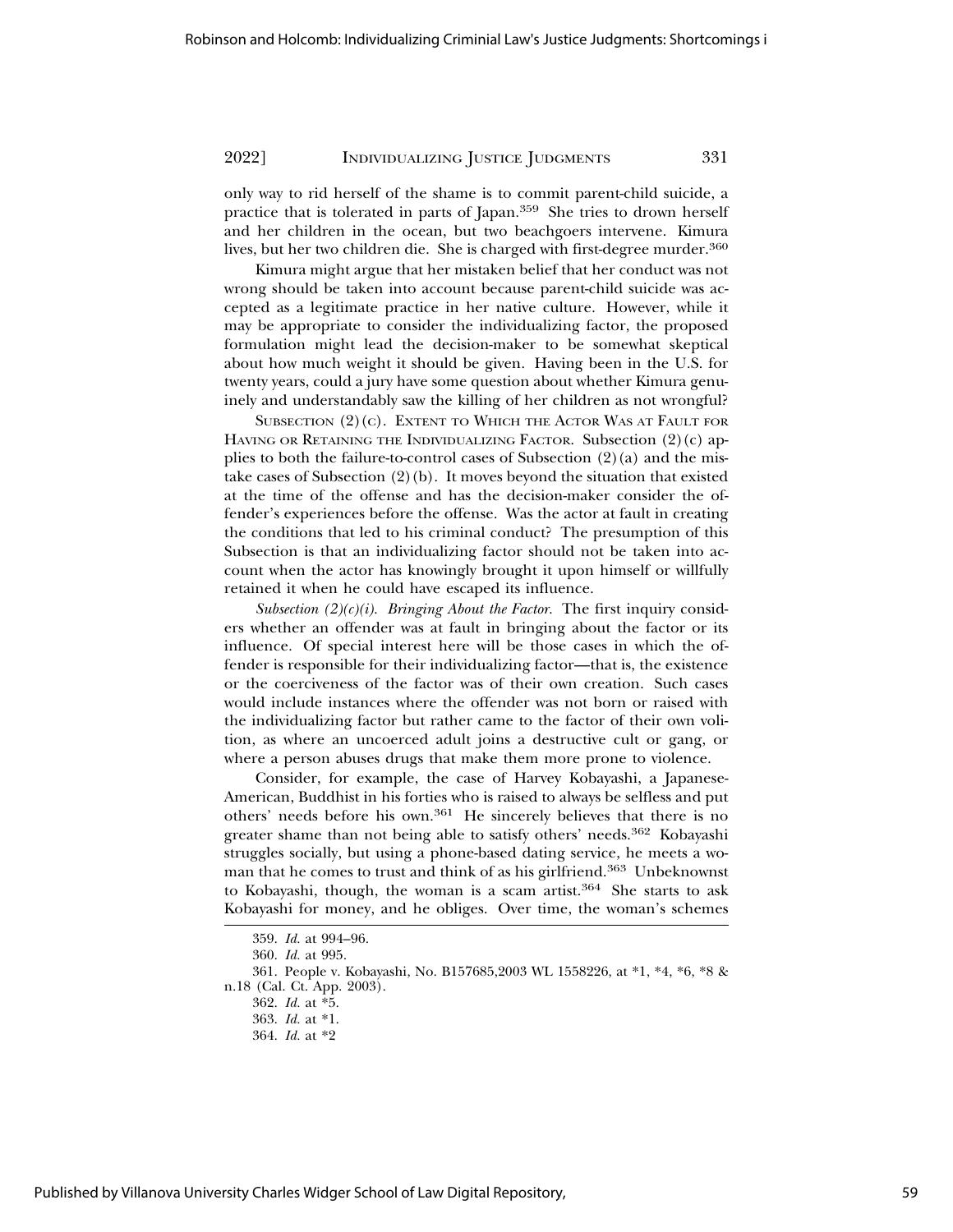escalate, and, unable to say no to her requests, Kobayashi spends upwards of \$250,000 on her.365 Kobayashi files for bankruptcy and moves back in with his parents.<sup>366</sup> One day, the woman asks Kobayashi to come to her apartment, where she demands that he buy her a house.<sup>367</sup> She yells and swears at Kobayashi, threatening to kill his mother if he does not buy the house for her. Suddenly, feeling like he has no other way out of the situation, Kobayashi grabs a knife and stabs the woman, killing her.<sup>368</sup> He is charged with first-degree murder.<sup>369</sup>

While Kobayashi endured an extraordinary amount of harassment and strife leading up to his offense, to a large extent he brought these difficulties upon himself. His refusal to say no, despite every indication that the woman was not really his friend, laid the foundation for his subsequent criminal conduct. By allowing himself to be so severely exploited, he created the circumstances in which he was vulnerable to a provocation that he might otherwise have shrug off. Thus, while his special circumstances leading to the offense might be taken into account, the decisionmaker could decide to give them less weight because of his own role in bringing them about.

*Subsection (2)(c)(ii). Failing to Avoid or Escape.* The second inquiry of this Subsection concerns cases in which the offender had an opportunity to escape the individualizing factor or its influence but failed to take such opportunity. This inquiry does not demand heroics on the part of the offender. A teenage offender whose crime is related to her upbringing in an impoverished, violent neighborhood would not be expected to have avoided her conduct if it could be shown that some opportunity to leave the neighborhood arose when she was a child. At that point in her life, it may not have been realistic to think that she understood the implications of passing up the opportunity. But in instances where an offender had concrete avenues to avoid the individualizing factor's influence, a failure to do so appropriately reduces the weight that such factor should be given as the basis for mitigation. If an individual who knows he has serious pedophilia takes a wrong turn and finds himself in front of an elementary school, the presumption is that he should immediately leave and take the necessary precautions to avoid committing an offense. The greater the missed opportunity to escape or avoid the factor and its influence, the less weight a decision-maker may attribute to the factor.

Consider, for example, the case of Gabriel Heinemann, a teenage boy who, while visiting family in Connecticut, meets a teenage girl who he is attracted to.370 The girl invites him to hang out with her and her friends at her friend's house, but when they arrive, two older boys are there, carry-

<sup>365.</sup> *Id.* at \*2 n.8.

<sup>366.</sup> *Id.* at \*2.

<sup>367.</sup> *Id.* at \*3.

<sup>368.</sup> *Id.*

<sup>369.</sup> *Id.* at \*6.

<sup>370.</sup> State v. Heinemann, 920 A.2d 278, 283 (Conn. 2007).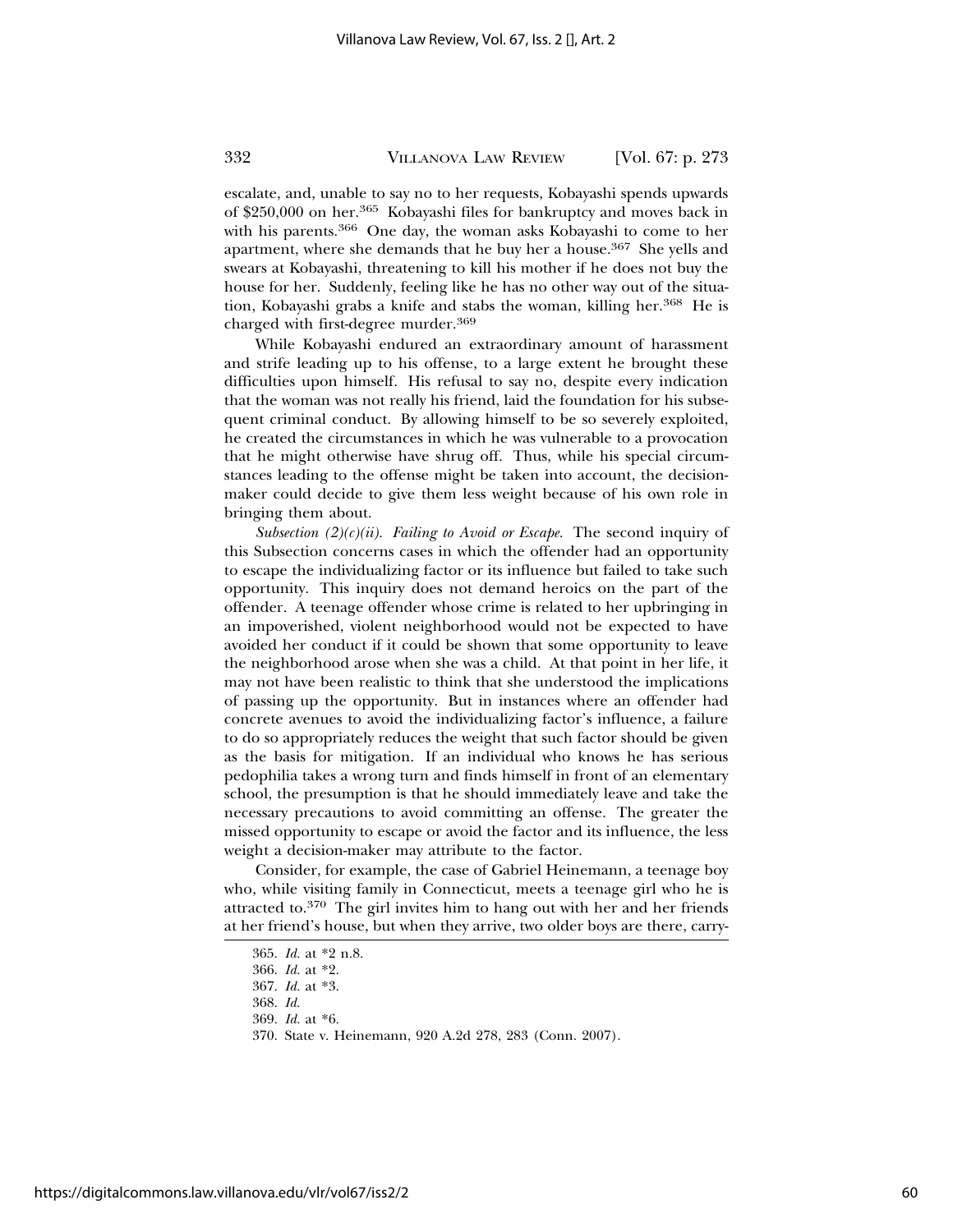ing guns and wearing bulletproof vests.371 Heinemann is afraid but wants to appear relaxed and comfortable in front of the girl he likes, so he does not voice his concerns.372 Later that night, the older boys ask Heinemann to drive the group to a drug dealer's house in order to procure cocaine.<sup>373</sup> Heinemann agrees and waits outside while the older boys enter the house, but he grows increasingly nervous and drives to a nearby gas station.<sup>374</sup> Twenty minutes later, Heinemann returns and discovers that the older boys are accidentally inside the wrong house, and there are no drug dealers inside, only an older couple.375 The older boys have tied up the homeowners and are holding guns to their heads while demanding the combination to their safe.376 The older boys ask Heinemann to open the safe and, terrified, he attempts to do so, but his hands are shaking so much that he is unable to do so.<sup>377</sup> Heinemann is charged with burglary, robbery, larceny, and theft of a firearm.<sup>378</sup>

The case of Gabriel Heinemann offers an example of an incident in which the offender was given opportunities to avoid the influence of the individualizing factor that produced his conduct—coercion by the older boys—but did not take steps to do so. Heinemann may try to argue that he was acting under duress because he was so afraid of the older boys but, ultimately, such an argument is undermined by his opportunities to escape. While it may be appropriate to take into account the coercion applied by the older boys, the offender's opportunities to escape their influence means that the decision-maker can appropriately give such factors little weight.

The case of Fumiko Kimura, discussed immediately above, might also be viewed as an example of this sort. Even if one were persuaded that she genuinely believed the killing of her children was not wrongful, one might nonetheless conclude that living in the U.S. for twenty years had given her plenty of time and opportunity to appreciate that such a view could be very wrong.

SUBSECTION  $(2)(D)$ . TAKING ACCOUNT OF FACTOR WOULD COMMUNI-CATE APPROVAL OR ACCEPTANCE OF AN OFFENSIVE VIEW. Subsection (d), the final subsection, affords the decision-maker the opportunity to predictively assess the negative effect on the criminal law's moral credibility if such an offensive factor were allowed to mitigate liability and punishment. Recall that, in extreme instances, such a concern can be the basis for excluding such evidence of an individualizing factor from trial altogether, under Subsection  $(1)(b)$ . In most cases, however, the court is likely to admit the

371. *Id.* at 283, 285.

- 373. *Id*. at 286.
- 374. *Id*. at 286, 288.
- 375. *Id.* at 285–86.
- 376. *Id.*
- 377. *Id.* at 286.
- 378. *Id.* at 282–83.

<sup>372.</sup> *See id.* at 285–86.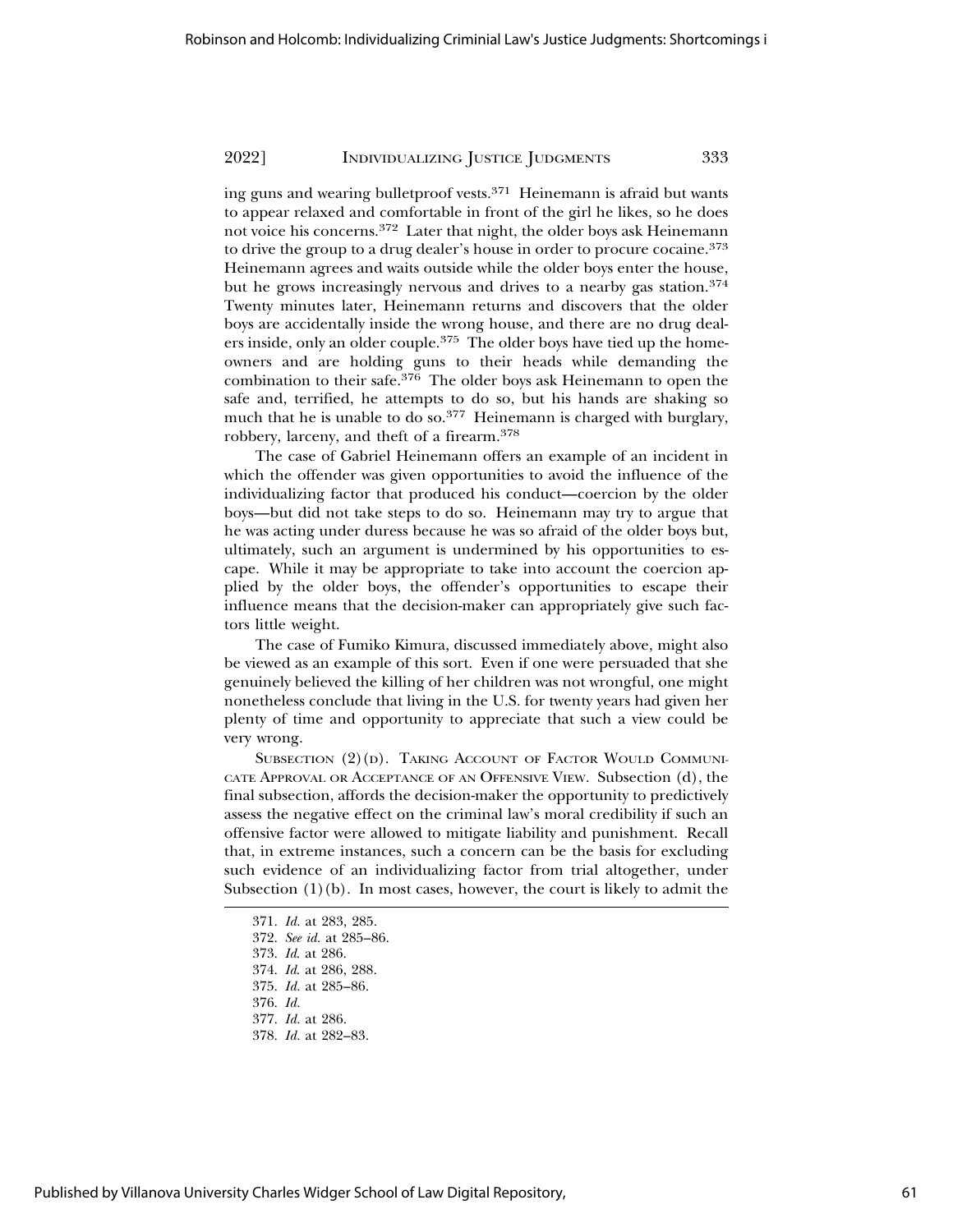evidence. But this Subsection draws the jury's attention to this potential problem and asks the jury to take it into account in determining how much weight, if any, should be given to a particular individualizing factor.

The reasoning underlying this provision is the reasoning sketched above in Section I.B, as well as in Subsection  $(1)(b)$  of the proposed formulation: to allow condemnable beliefs and values to provide the basis for mitigation risks having the criminal law seen as accepting or even approving such beliefs and values. Such a perception would be seriously problematic both because it could undermine society's condemnation of such views and could undermine the criminal law's moral credibility with the community, and thereby its crime-control effectiveness, for apparently taking such a position. Thus, where questionable beliefs and values are not excluded from admission at trial, the jury should nonetheless take account of the potentially detrimental effects—to both society's norms and the criminal law's moral credibility—of giving weight to any particular individualizing factor.

Consider, for example, the case of Dong Lu Chen discussed previously.379 Recall that a Chinese immigrant learns that his wife is cheating on him and is so overcome with shame and rage that he kills her in what he believes to be a legitimate cultural tradition designed to spiritually purify the family tree of a man who has been cuckolded.380 Chen believes that killing his wife in this way is the only way to rid himself and his family of the shame of her infidelity.381 He is charged with second-degree murder.382

Chen might raise some sort of cultural defense, arguing that he sincerely and honestly believed that this cultural practice was not wrong and, in any case, he assumed members of his community would interfere and stop him from killing his wife if they thought his conduct inappropriate, as was the standard cultural practice.<sup>383</sup> The individualizing factor of his Cantonese sub-culture would probably not be excluded under Section (1)(b) of the formulation because it is not "so abhorrent as to undermine the criminal law's moral credibility." But if the jury affords him a mitigation based on this factor, they are communicating something more sinister to the wider community than civic liberalism or cultural tolerance. Rather, such a mitigation would announce that in some circumstances, it is acceptable for a man to kill his wife if she cheats on him if such infidelity is especially shameful to him. The deeper implication here is a state-sanctioned devaluation of women's lives; with the criminal law apparently conceding some apparent legitimacy to a cultural view that an unfaithful wife

<sup>379.</sup> *See supra* Section II.C.

<sup>380.</sup> People v. Chen, No. 87-7774 (N.Y. Sup. Ct. Mar. 21, 1989), cited in Spatz, *supra* note 245, at 621–22.

<sup>381.</sup> *Id.*

<sup>382.</sup> *See* Bohlen, *supra* note 254.

<sup>383.</sup> See Leti Volpp, *(Mis)Idenitifying Culture: Asian Women and the 'Cultural Defense'*, 17 HARV. WOMEN'S L.J. 57, 66–69 (1994).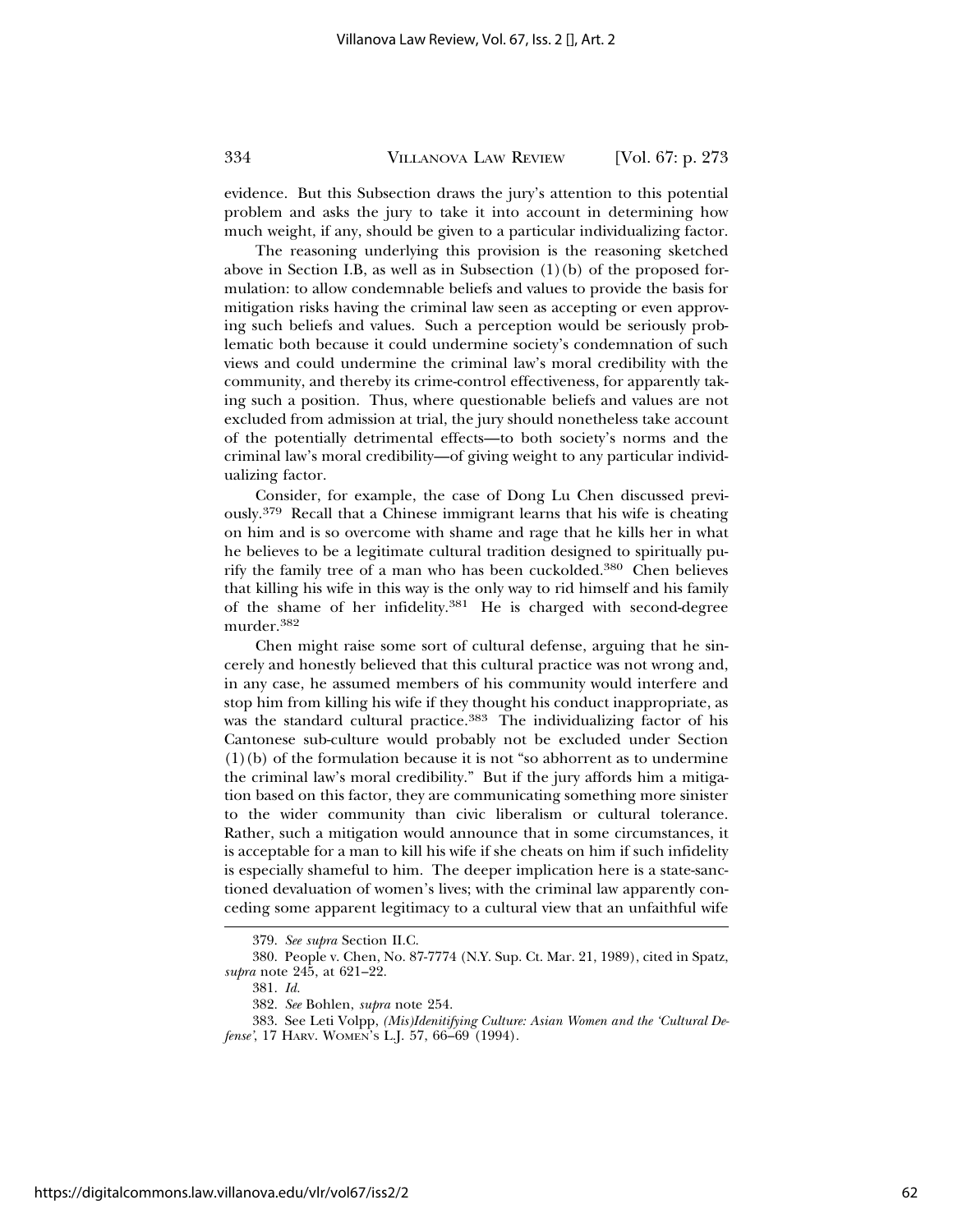may deserve such killing. Many in the wider community may be horrified by such a conclusion and may find the apparent acceptance of it by the criminal law so troubling as to alter their judgment about the criminal law's moral credibility generally. As the group most in touch with community norms, jurors are best suited to fairly judge whether acceptance of a particular individualizing factor would be so abhorrent to the community as to undermine the criminal law's reputation for moral justness.

## IV. DO THE ISSUES OF PARTIAL INDIVIDUALIZATION EXIST IN ALL ADJUDICATION DOCTRINES?

Recall from Section I.D that all principles of adjudication—primarily offense culpability requirements, grading mitigations, and excuse defenses—serve a similar purpose of determining whether an offender deserves to be punished for their violation of the rules of conduct and, if so, the general grade of their blameworthiness and deserved punishment. It should be no surprise then to find that the same dynamics at work in the partial-individualization doctrines discussed above—recklessness, negligence, provocation, extreme emotional disturbance, duress, involuntary intoxication, and mistake as to justification—exist in many, if not all, doctrines of adjudication. Do these other doctrines successfully distinguish between individualizing factors that should be taken into account and those that should not? Do they provide cautionary guidance for how a qualifying factor should be evaluated, as the analysis above provides? It appears that they do not.

#### A. *Complete Individualization: Using a Purely Subjective Requirement*

Some exculpation doctrines are constructed in such a way as to shortcircuit any partial individualization inquiry by adopting a purely subjective requirement. This is the case, for example, when purpose, knowledge, belief, or awareness of risk in recklessness cases is set as an offense culpability requirement. If one sees value in the proposed individualization formulation's exclusion of some factors and cautionary guidance in the use of others, then the use of purely subjective requirements may be problematic. There may be cases in which an offender lacks the required subjective culpability because of individualizing factors that would be excluded or at least critically questioned and evaluated under the proposed individualization formulation. For example, the proposed formulation would exclude some factors, such as racial or gender bias or homophobia, or would insist on a critical evaluation of a variety of other factors, such as religious belief or cultural background, yet these same factors may have an essential role in shaping an offender's belief or awareness of risk and thus are uncritically allowed to negate a required subjective culpability element.

Imagine for example that an immigrant comes from a culture in which property is commonly shared. He sees items on a display table outside a store and takes one on the false assumption that they are dis-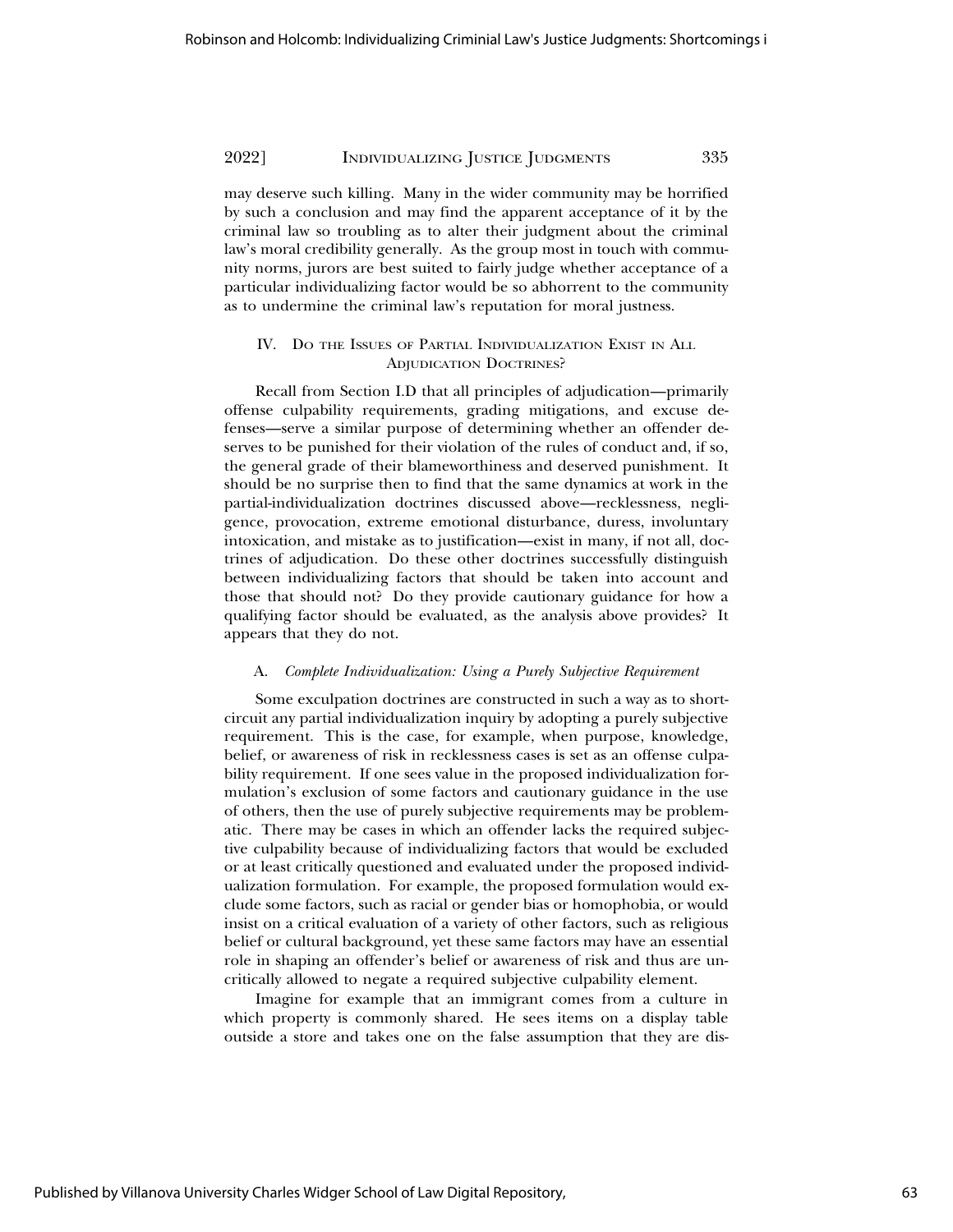played for the purpose of sharing. The offender cannot in fact be held liable for theft because he does not satisfy the theft requirement that the taking be with purpose to permanently deprive the owner of the property. However, the individualization factor analysis presented here suggests that one ought to also ask questions such as: was the actor at fault for not having adjusted to the existing societal customs and rules of his new culture? The purely subjective inquiry of current law allows no such examination.

Or consider the case of the devout religious leader Robert Strong, discussed above, who stabs one of his parishioners in the honest belief that it will cause no harm because God will protect the man. Indeed, the act of stabbing is itself to be a demonstration of God's power and the leader's absolute devotion and belief.384 If the parishioner dies because the religious leader had no intention to kill, or even an awareness of a substantial risk of causing serious bodily injury, he cannot be convicted of homicide, aggravated assault, or even attempted murder. But wouldn't one want to ask the kinds of individualizing factor questions that the proposed individualization formulation insists upon, such as whether the actor could have been expected to have avoided the mistake, with special attention to the seriousness of the offense? Wouldn't one want to ask whether the offender was at fault for forming such a mistaken view in the first place, or for not having corrected it?

If an individualizing characteristic is normally to be excluded as inappropriate or to be subject to cautionary scrutiny under the proposed analysis and formulation, then the criminal law's use of a completely subjective requirement improperly short-circuits those inquiries. This suggests that the proposed individualization analysis and formulation ought to be applied broadly to cover all doctrines of adjudication, whether they explicitly present the individualization issue—such as through the use of a "reasonable" person standard—or whether they exclude or obscure the issue by adopting a purely subjective requirement.<sup>385</sup>

<sup>384.</sup> People v. Strong, 338 N.E.2d 602 (N.Y 1975).

<sup>385.</sup> On the other hand, it may well be that we ought not exclude from evidence any individualizing factor in these cases of complete individualization—at least in the instance of the definition of culpability requirements of purpose, knowledge, belief, and awareness of risk and recklessness. However, we probably do want to condemn complete individualization in the case of excuses. All excuses should have some objective limit to the subjective inquiry. The culpability requirements just noted, however, present a different issue because they are establishing a hierarchy of culpability—ideally, they are making grading distinctions rather than setting a criminal liability cut off. On the other hand, current criminal codes tend to do a bad job of using these culpability requirements for grading distinctions. They often have a single culpability requirement cut off, such as recklessness, and do not aggravate liability for greater culpability (except in the most serious offenses, such as homicide). At the same time, they have no lesser offense based upon negligence that will assure some criminal liability even for serious conduct that does not meet the subjective awareness of risk requirement of recklessness. As long as this kind of offense structure continues to exist in the United States, it may be better to limit the application of a general provision excluding certain individu-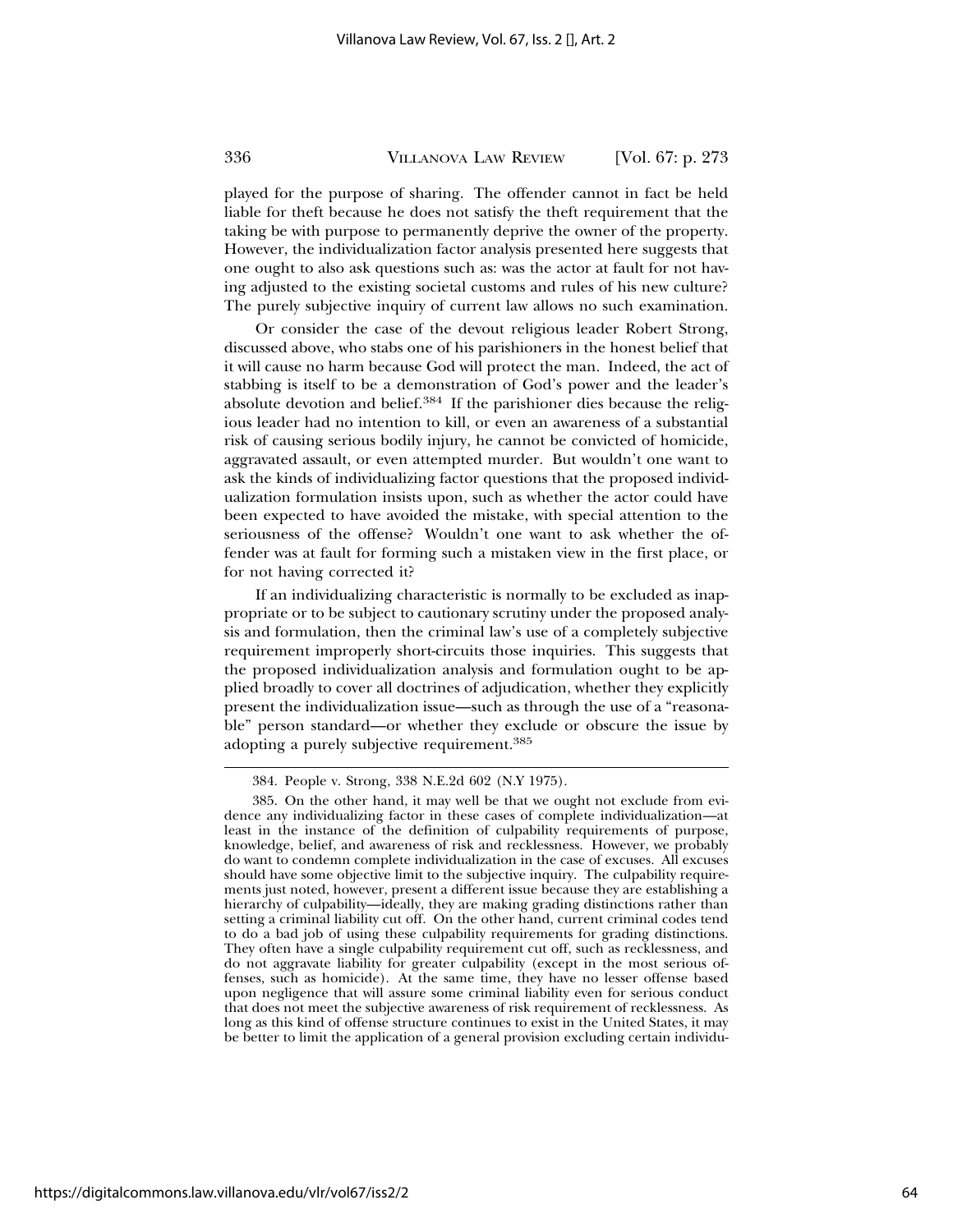# B. *Obscured Individualization*

Some exculpation doctrines are structured in such a way as to obscure the individualization issue. For example, the Model Penal Code's involuntary intoxication and insanity defenses provide a defense when the jury determines that the actor "lack[ed] substantial capacity" to appreciate the criminality or wrongfulness of his conduct or to conform his conduct to the requirements of law.386 But that broad formulation allows a decisionmaker to take into account or to exclude from their analysis any factor that they wish, without guidance or consistency.

Under the proposed analysis and formulation, racism, homophobia, and pedophilic tendencies that played a role in the offender's commission of the offense might be excluded from consideration or at least be subject to a variety of cautionary and potentially undermining queries, such as: Was the actor at fault for bringing about or maintaining the individualizing factor? Did the actor have the capacity to resist the factor's influence? Yet, where the individualizing factor arises in the context of one of the doctrines that obscures consideration of the individualization issue, these morally condemnable individualizing factors are not weeded out via subjection to cautionary inquiries.

Recall, for example, the *Kingston* case in which the defendant was involuntarily intoxicated and in that state followed his pedophilic desires to abuse a semiconscious teenager.387 Rather than simply asking the Model Penal Code's involuntary intoxication question of whether Kingston had lost "substantial capacity" to control his conduct, wouldn't one want to also ask questions about the strength of the pre-existing pedophilic tendencies and his responsibility for having and maintaining them, as the proposed individualization provision would do?

Thus, if the exclusion of some individualizing factors and the cautionary evaluation of others, as provided by the proposed formulation, are appropriate with regard to all adjudication doctrines, not just to those that on their face raise the individualizing issue, then again, as with the purely subjective inquiries discussed in the previous subsection, the proposed formulation ought to be applicable generally, to all doctrines of culpability, mitigation, and excuse.

#### SUMMARY AND CONCLUSION

To conclude, the answer to the individualization puzzle has eluded scholars for so long because, it turns out, other than the two outright exclusions—factors that did not have a substantial effect in bringing about

alization factors to the operation of general excuses, and to bar its application to subjective culpability requirements.

<sup>386.</sup> MODEL PENAL CODE § 2.08(4) (AM. LAW INST. 1962).

<sup>387.</sup> See *supra* Section III.D and Subsection 2(a)(iii); *see also* Regina v. Kingston [1994] 2 AC 355 (HL) (appeal taken from the Court of Appeal (Criminal Division)); ROBINSON, *supra* note 335, at 117–19.